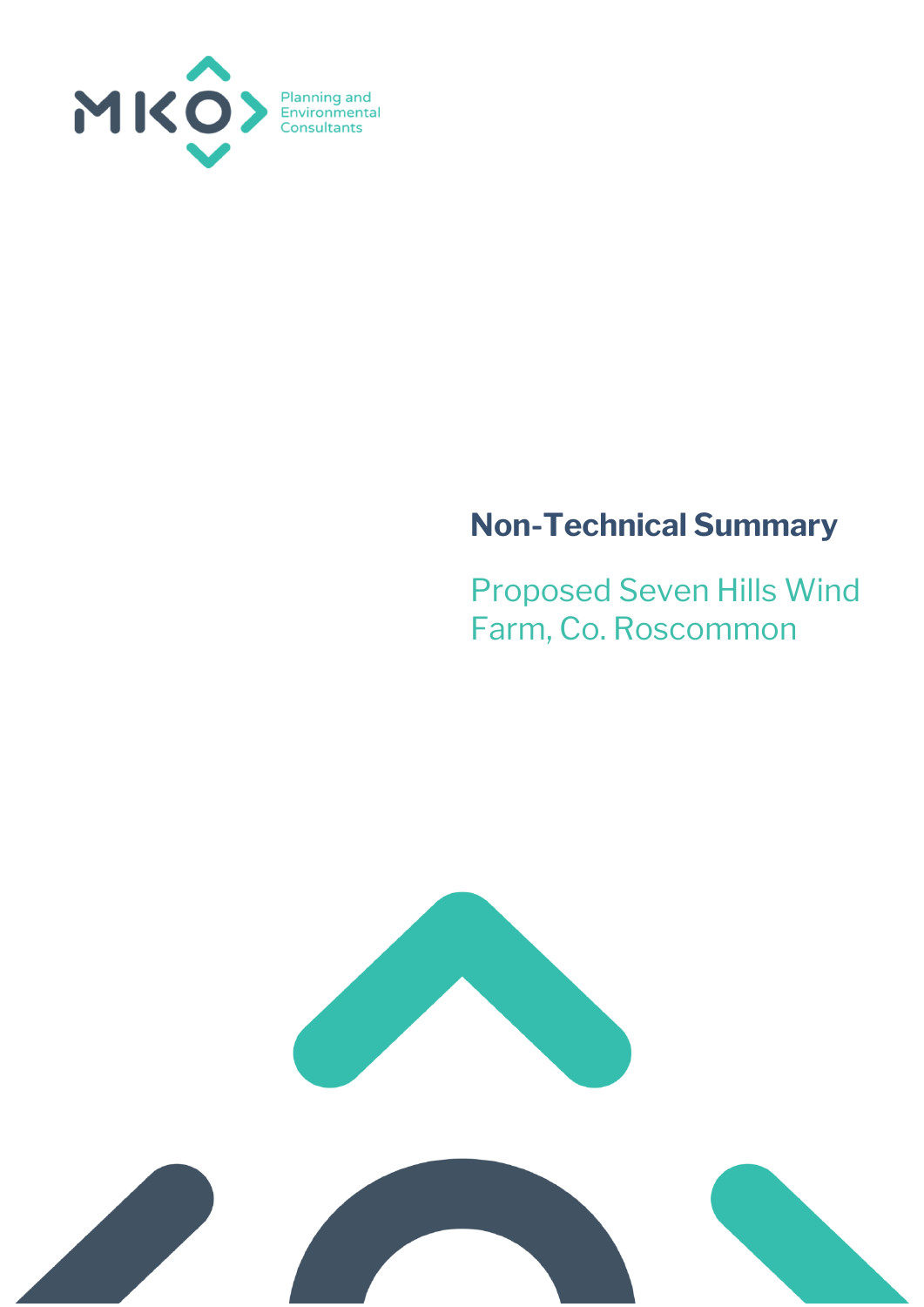# **DOCUMENT DETAILS**

| <b>Client</b>              | <b>Energia Renewables ROI Ltd.</b>                             |
|----------------------------|----------------------------------------------------------------|
| <b>Project Title:</b>      | <b>Proposed Seven Hills Wind Farm, Co.</b><br><b>Roscommon</b> |
| <b>Project Number:</b>     | 190907                                                         |
| <b>Document Title:</b>     | <b>Non-Technical Summary</b>                                   |
| <b>Document File Name:</b> | NTS-2022.06.03-F-190907                                        |
| <b>Prepared By:</b>        | <b>MKO</b>                                                     |
|                            | <b>Tuam Road</b>                                               |
|                            | Galway                                                         |
|                            | <b>Ireland</b>                                                 |
|                            | <b>H91 VW84</b>                                                |
|                            |                                                                |
|                            | MICO> Planning and                                             |

Rev Status Date Author(s) Approved By 01 Draft 31.05.2022 KM ÓM 01 Final 03.06.2022 KM ÓM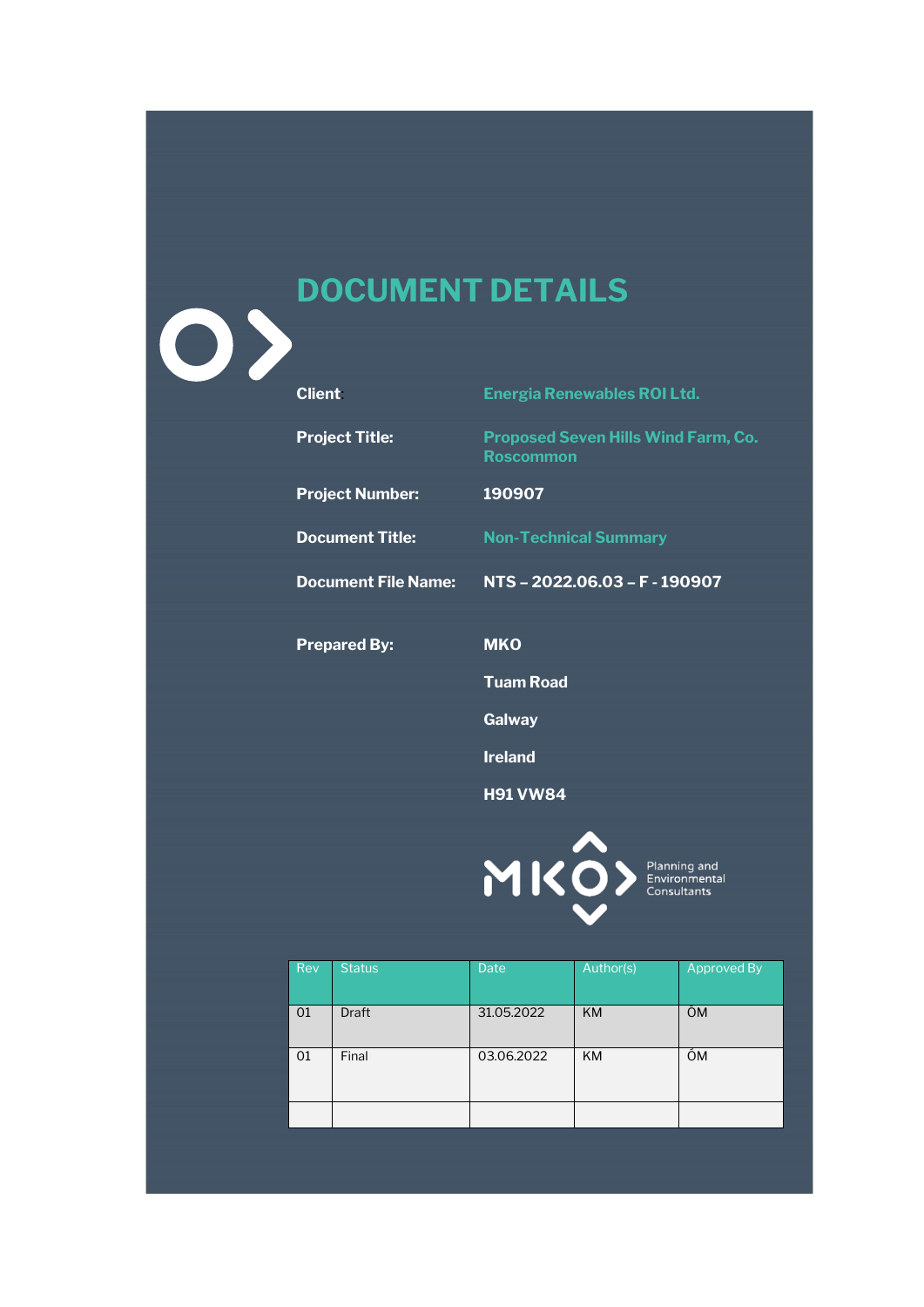

# **Table of Contents**

| 112    |  |
|--------|--|
| 113    |  |
| 114    |  |
| 115    |  |
| 1.15.1 |  |
| 1152   |  |
| 1.16   |  |
|        |  |

## **TABLE OF TABLES**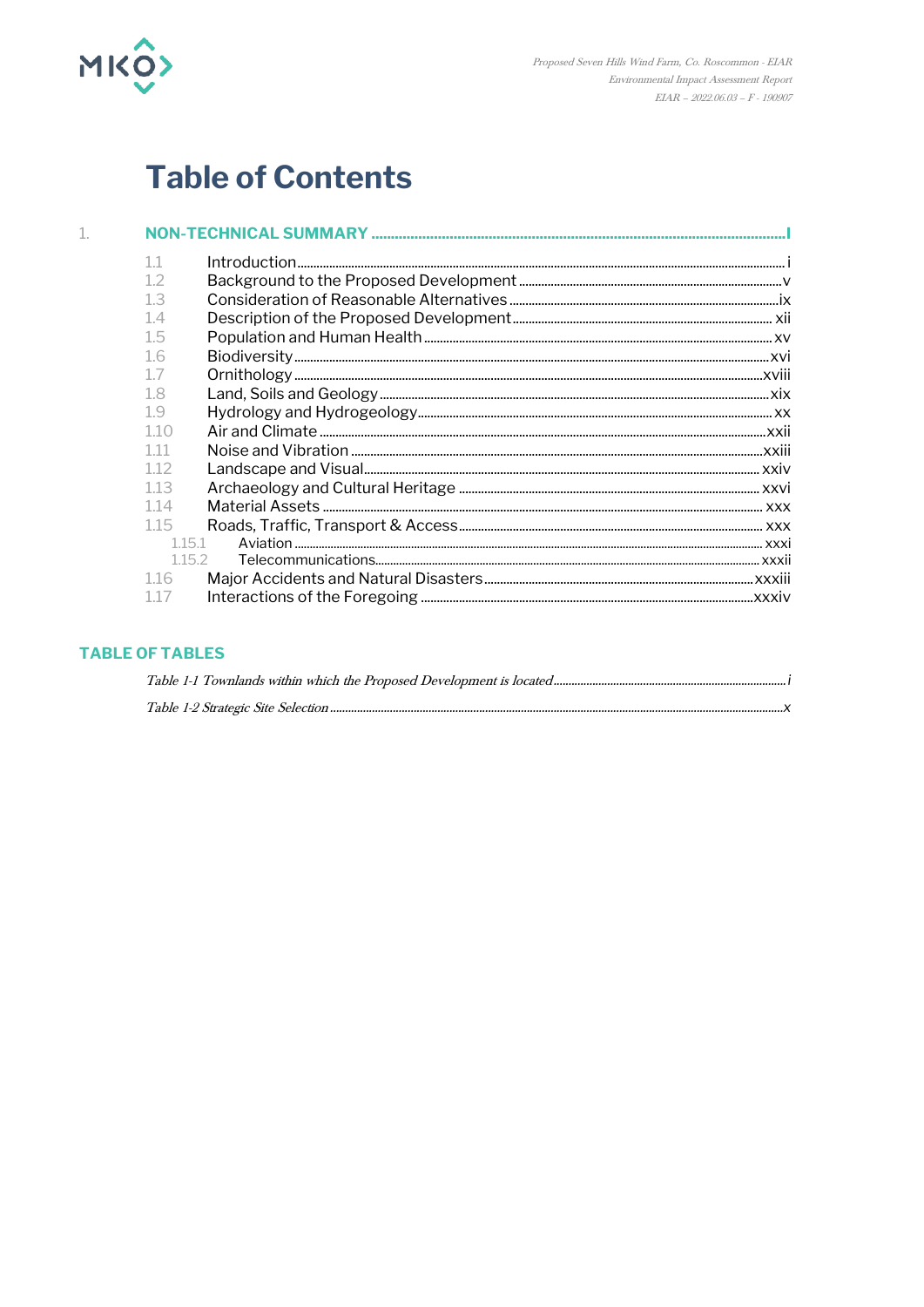

# 1. **NON-TECHNICAL SUMMARY**

## 1.1 **Introduction**

This Environmental Impact Assessment Report (EIAR) has been prepared by MKO of behalf of the applicant, Energia Renewables ROI Ltd., a joint venture between Energia Renewables Ltd. and Galetech Energy Developments Ltd., who intend to apply to An Bord Pleanála for planning permission for the construction of a wind energy development in Cuilleenoolagh and adjacent townlands in Co. Roscommon. The townlands within which the Proposed Development is located are listed in Table 1-1.

| Townlands within which the Proposed Development is located: |                  |  |
|-------------------------------------------------------------|------------------|--|
| Turrock                                                     | Cronin           |  |
| Gortaphuill                                                 | Glenrevagh       |  |
| Tullyneeny                                                  | Bredagh          |  |
| Cuilleenirwan                                               | Commeen          |  |
| Cuilleenoolagh                                              | Curry            |  |
| Milltown                                                    | Tobermacloughlin |  |
| Skeavally                                                   | Boleyduff        |  |
| Clooncaltry                                                 | Feacle           |  |
| Cam                                                         | Tawnagh          |  |
| Cornageeha                                                  | Pollalaher       |  |
| <b>Brideswell</b>                                           | Ballymullavill   |  |
| Knocknanool                                                 | Cloonakille      |  |
| Rooskagh                                                    | Monksland        |  |
| Bellanamullia                                               |                  |  |

<span id="page-3-0"></span>Table 1-1 Townlands within which the Proposed Development is located

This EIAR complies with the EIA Directive 2011/92/EU as amended by Directive 2014/52/EU. The Environmental Impact Assessment (EIA) of the proposed project will be undertaken by An Bord Pleanála, as the competent authority.

## Applicant

Energia Renewables Ltd. is a subsidiary company of Energia Group, with offices in Dublin, Belfast, Antrim and Omagh, with extensive experience in the design, construction and operation of wind energy developments throughout Ireland. As a leading, long term energy provider and infrastructure investor Energia Group currently supplies approximately 20% of the island of Ireland's total electricity requirements and is responsible for approximately 25% of wind power capacity installed on the island.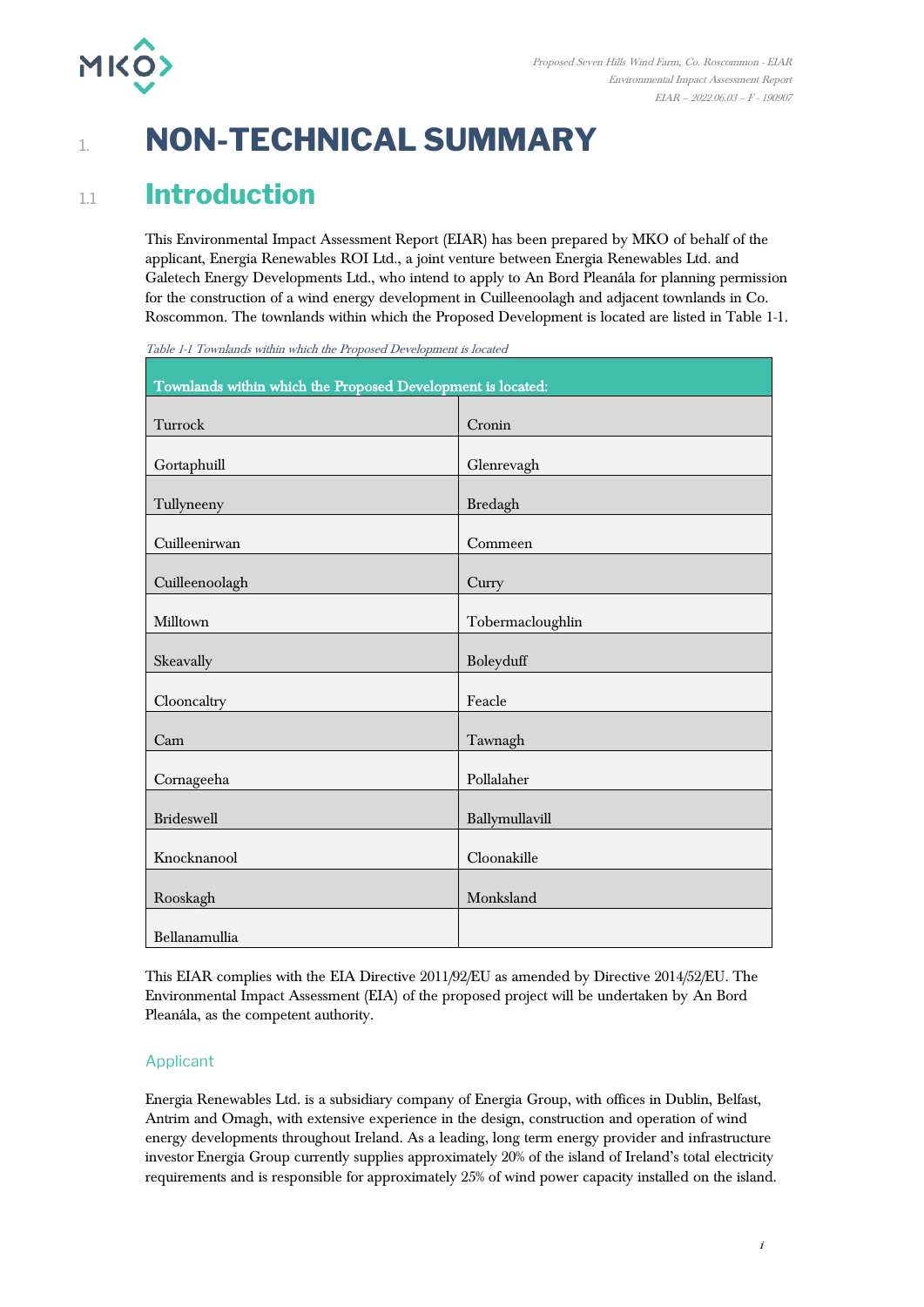

Their growing renewable energy portfolio consists of 15 onshore wind farms, which generate over 300MW of green electricity, and an additional 900MW through Power Purchase Agreements, or PPAs.

Galetech Energy Developments Ltd. is an Irish owned company, based in County Cavan, with a focus on the development of renewable energy projects in Ireland and worldwide. Over 50MW has already been developed with a further 350MW in various stages of development in Ireland and over 500MW in the development pipeline in Europe and Africa.

The pre-application consultation with An Bord Pleanála was undertaken with Energia Renewables as the prospective applicant. As the project progressed, it is noted that the planning application will be submitted to An Bord Pleanála by Energia Renewables ROI Ltd.

## Brief Description of the Proposed Development

The Proposed Development comprises the construction of 20 No. wind turbines and all associated works. The proposed turbines will have a blade tip height of 180 metres. The applicant is seeking a tenyear planning permission. The full description of the Proposed Development, as per the public planning notices, is as follows:

- 1. 20 no. wind turbines with an overall ground to blade tip height of 180 metres, a rotor dimeter of 162m and a hub height of 99m, associated foundations, hard-standing areas
- 2. 15 no. spoil storage areas at hardstands of turbines no. 1, 2, 3, 4, 5, 6 and 7 (in the townlands of Turrock, Gortaphuill, Cronin, and Tullyneeny) and turbines no. 8, 10, 11, 13, 14, 17, 19 and 20 (in the townlands of Milltown, Cuilleenoolagh, Cloonacaltry, Feacle and Tawnagh)
- 3. Provision of 1 no. permanent meteorological mast with a maximum height of 100 metres for a period of 30 years from the date of commissioning of the entire wind farm
- 4. Provision of 1 no. 110kV onsite substation in the townland of Cam, along with associated control buildings, MV switchgear building, associated electrical plant, associated security fencing, and equipment and wastewater holding tank
- 5. All underground electrical and communication cabling connecting the proposed wind turbines to the proposed onsite substation and associated control buildings and plant
- $6.$  All works associated with the connection of the proposed wind farm to the national electricity grid via underground 110kV cabling from the site to the existing Athlone 110kV substation located in the townland of Monksland. Cabling will be placed within the public road corridor of the R362, R363 and L2047, or on private land
- 7. Upgrade works to the existing 110kV Athlone substation consisting of the construction of an additional dedicated bay to facilitate connection of the cable
- 8. Provision of 2 no. new site accesses north and south from the R363 and upgrade of 1 no. junction south of the R363
- 9. Provision of new access tracks/roads and upgrade of existing access tracks/roads
- 10. 7 no. overburden storage areas
- 11. 2 no. temporary construction compounds
- 12. Site drainage works
- 13. Operational stage site signage
- 14. All associated site development works, apparatus and signage

This application is seeking a ten-year planning permission to construct the Proposed Development and a 30-year operational life from the date of commissioning.

Current and future wind turbine generator technology will ensure that the wind turbine model, chosen for the Proposed Development, will have an operational lifespan greater than the 30-year operational life that is being sought as part of this application.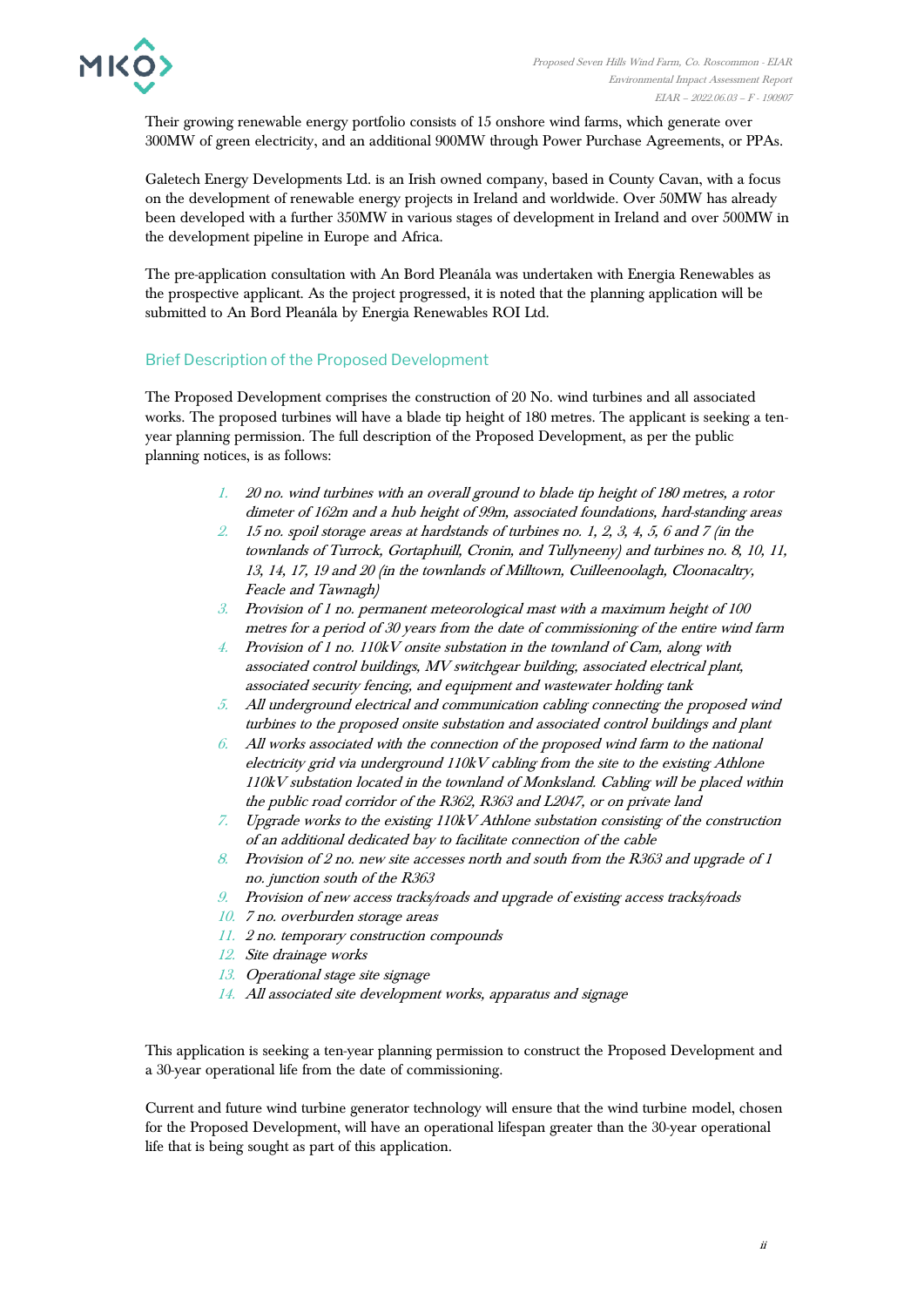

Modern wind turbine generators typically have an output of between 4 and 6.2MW. For the purposes of this EIAR however, a turbine model with a rated output of 6 MW per turbine has been chosen to calculate the power output of the proposed 20-turbine wind farm, which would result in an estimated installed capacity of 120 MW.

## Need for the Proposed Development

Ireland faces significant challenges to its efforts to meet EU targets for renewable energy by 2030 and its commitment to transition to a low carbon economy by 2050. Further detail can be found in Chapter 2, Section 2.2 of this EIAR.

The Proposed Development provides the opportunity to capture an additional part of County Roscommon's valuable renewable energy resource. If the Proposed Development were not to proceed, this opportunity would be lost, as would the opportunity to contribute to meeting Government and EU targets for the production and consumption of electricity from renewable resources and the reduction of greenhouse gas emissions.

Furthermore, the opportunity to generate local employment and investment associated with the Proposed Development would also be lost, and the local economy would continue to rely primarily on agriculture and commercial forestry as the main source of income.

In March 2019, the Government announced a renewable electricity target of 70% by 2030. The Climate Action Plan 2021 (CAP), published in November 2021, aims to increase the proportion of renewable electricity to up to 80% by 2030. This is described as being among the most critical measures in the plan. The Proposed Development is likely to be operational before 2030 and would therefore contribute to this 2030 target. More recently, the EPA reported that Ireland is set to fall far short of all of its carbon emissions reduction targets for 2030, despite climate action measures in the National Development Plan (EPA, June 2019). As such, the Proposed Development at Seven Hills is critical to helping Ireland address these challenges with the potential for the development to double the current capacity and contribute to County Roscommon's renewable energy targets, as well as addressing the country's over-dependence on imported fossil fuels.

The need for the Proposed Development is driven by the following factors:

- 1. A legal commitment from Ireland to limit greenhouse gas emissions under the Kyoto protocol to reduce global warming;
- 2. A requirement to increase Ireland's national energy security as set out in the Energy White Paper;
- 3. A requirement to diversify Irelands energy sources, with a view to achievement of national renewable energy targets and an avoidance of significant fines from the EU (the EU Renewables Directive);
- 4. Provision of cost-effective power production for Ireland which would deliver local benefits; and
- 5. Increasing energy price stability in Ireland through reducing an over reliance on imported gas.

The CAP was published on the 4th of November 2021 by the Department of Communications, Climate Action and Environment (DoCCAE). The CAP sets out an ambitious course of action over the coming years to address the impacts which climate may have on Irelands environment, society, economic and natural resources. This Plan clearly recognises that Ireland must significantly step up its commitments to tackle climate disruption. The CAP identifies the need to increase the share of electricity demand generated from renewable sources by to up to 80% where achievable and cost effective, without compromising security of electricity supply and a need for 8.2GW of onshore wind generation. Only 4.3GW is in place in Ireland as of January 2022, therefore Ireland needs to increase its installed capacity of wind generation. The CAP presents clear and unequivocal support for the provision of additional renewable energy generation and presents yet further policy support for increased wind energy.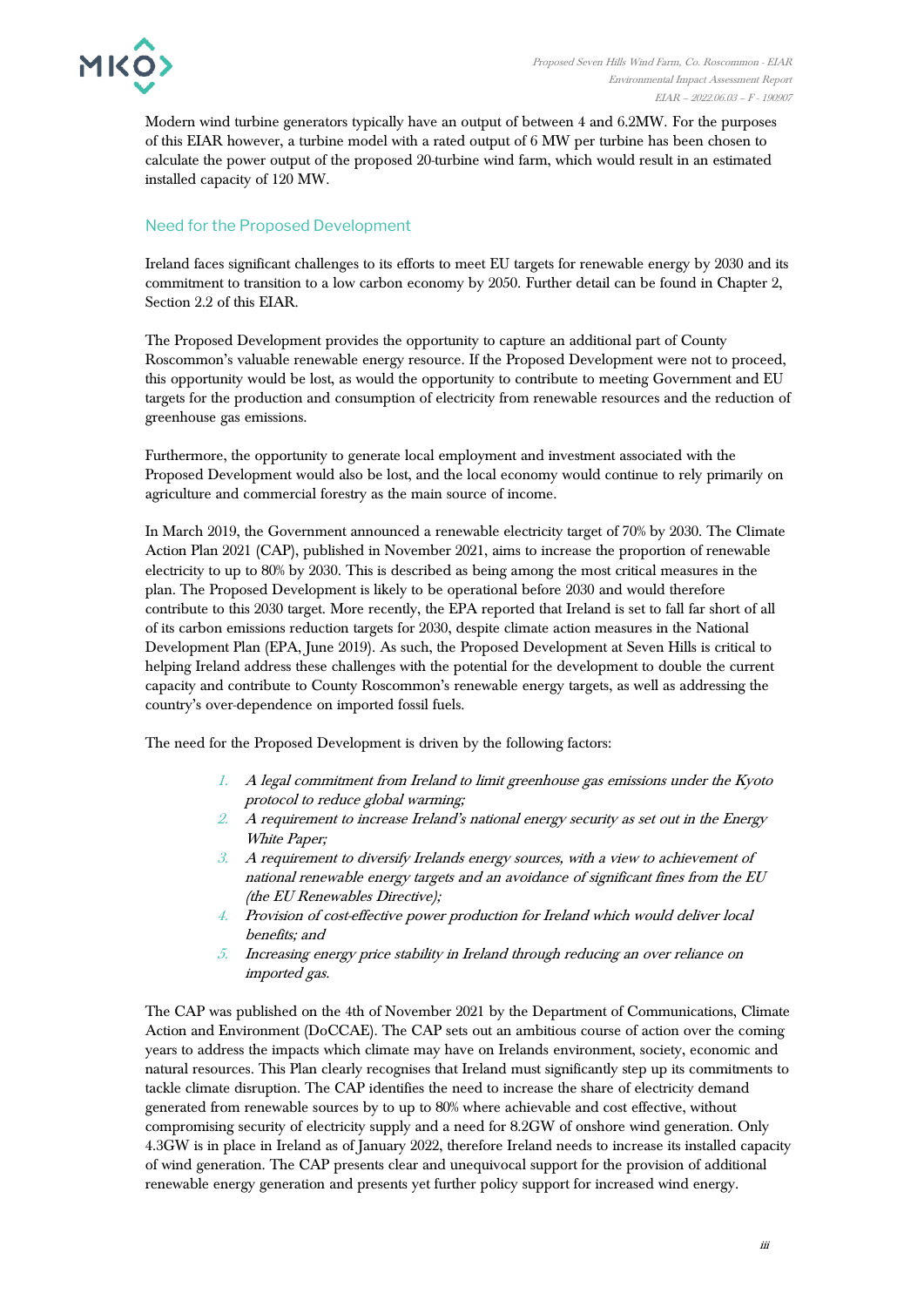

Section 2.2 in Chapter 2 of this EIAR on Background to the Proposed Development, presents a full description of the international, national and regional renewable energy policy context for the proposed project. It addresses climate change, including Ireland's current status with regard to meeting greenhouse gas emission reduction targets.

## Economic Benefits

The Proposed Development will have several significant long-term and short-term benefits for the local economy including job creation, local authority commercial rate payments and a Community Gain Funds.

The annual commercial rate payments from the Proposed Development to Roscommon County Council, will be redirected to the provision of public services within Co. Roscommon. These services include provisions such as road upkeep, fire services, environmental protection, street lighting, footpath maintenance etc. along with other community and cultural support initiatives.

It is estimated that the Proposed Development has the potential to create approximately 100 jobs during the construction, operational and maintenance phases of the Proposed Development. During construction, additional employment will be created in the region through the supply of services and materials to the development. In addition to this, there will also be income generated by local employment from the purchase of local services i.e., travel and lodgings.

Should the Proposed Development receive planning permission, there are substantial opportunities available for the local area in the form of Community Gain Funds. The applicant proposes to provide a fund of €300,000 per annum over the lifespan of the Proposed Development based on the current estimated generating capacity. This will equate to potential funding of in the region of  $\epsilon$ 9 million to the local community which is a substantial contribution. The value of this fund will be directly proportional to the level of installed MWs at the site. Further details on the proposed Community Gain proposals are presented in Section 4.5 and Appendix 2-2 of this EIAR.

## Purpose and Structure of this EIAR

The purpose of this EIAR is to document the current state of the environment in the vicinity of the Proposed Development site and to quantify the likely significant effects of the Proposed Development on the environment. The EIAR submitted by the applicant provides the relevant environmental information to enable the Environmental Impact Assessment (EIA) to be carried out by the competent authority, in this case An Bord Pleanála.

The EIAR project team comprises a multidisciplinary team of experts with extensive experience in the assessment of wind energy developments and in their relevant area of expertise. Each chapter of this EIAR has been prepared by a competent expert in the subject matter. The chapters of this EIAR are as follows:

- 1. Introduction
- 2. Background to the Proposed Development
- 3. Consideration of Reasonable Alternatives
- 4. Description of the Proposed Development
- 5. Population and Human Health
- 6. Biodiversity (excluding Birds)
- 7. Ornithology
- 8. Land, Soils and Geology
- 9. Water
- 10. Air and Climate
- 11. Noise and Vibration
- 12. Landscape and Visual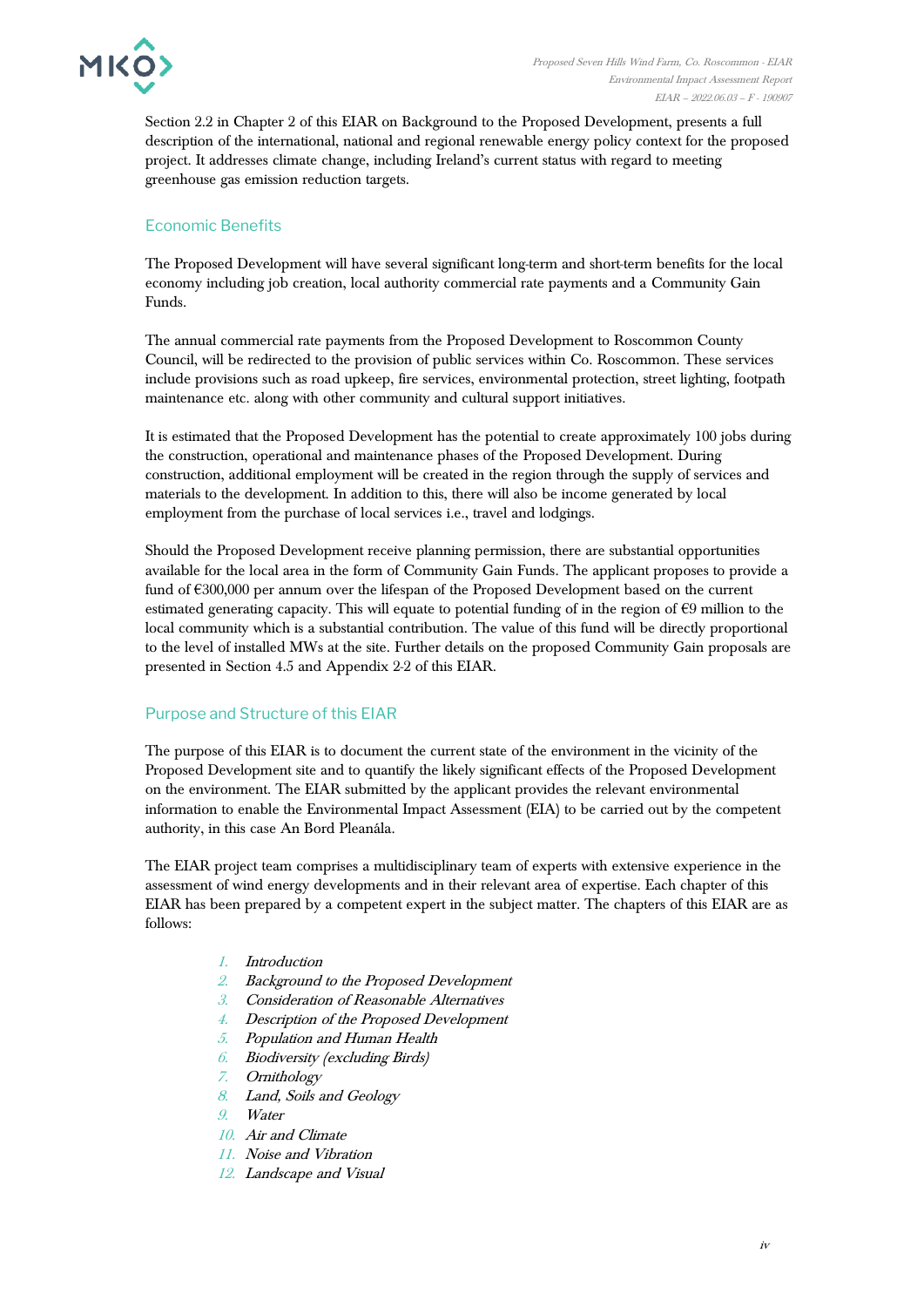

- 13. Archaeological, Architectural and Cultural Heritage
- 14. Material Assets (including Traffic and Transport, Telecommunications and Aviation)
- 15. Interactions of the Foregoing
- 16. Major Accidents and Natural Disasters
- 17. Schedule of Mitigation and Monitoring Measures

A Natura Impact Statement has also been prepared in line with the requirements of the Habitats Directive and will be submitted to the Planning Authority as part of the planning application documentation.

## **Background to the Proposed Development**

This section of the EIAR presents policy information on Energy and Climate Change policy and targets, the strategic, regional, and local planning context for the Proposed Development, scoping and consultation, and the cumulative impact assessment process. A description of reasonable alternatives studied by the developer, relevant to the project including renewable energy technologies, turbine numbers, layout and design is included at Chapter 3 of this EIAR.

The policies and targets which have been put in place at the various levels of Government in relation to renewable energy and climate change illustrate the need for the Proposed Development to assist Ireland in meeting its national targets and European commitments in relation to climate change and decarbonisation. It is of note that latest projections have shown that Ireland is not set to meet its 2020 targets.

The Proposed Development comprises the provision of a wind farm which is capable of generating approximately 120MW of renewable energy and provide it for use onto the national grid. The need to decarbonise the economy and reduce emissions has always been imperative, however in recent years the urgency involved has become clearer to all stakeholders. The Climate Action Plan published by the Government in 2021 sets out the detail for taking action to achieve a 51% reduction in overall greenhouse gas emissions by 2030, and to reach net-zero emissions by no later than 2050. The 2021 Plan builds on the measures and technologies set out in the 2019 Climate Action Plan to deliver greater ambition. The greater ambition requires a greater range of measures under the 2021 Plan, reflected in two categories of 'core measures' and 'further measures'. 'Core measures' set out to meet the 2030 targets cover the fundamentals of decarbonisation and include the development of a renewable energy electricity supply. These 'core measures' are not, by themselves sufficient to deliver the ambitions set out and so a series of 'further measures' will also be necessary which are more technically challenging or not yet available in Ireland at the scale required, e.g., Biogas/biomethane, green hydrogen, carbon capture and storage. While deploying all the core measures would reduce emissions by 10-11 MtCO2eq. by 2030, undertaking further measures could close the gap. All sectors will have to further their efforts from those outlined in the 2019 CAP if the core and further measures are to be achieved.

More recently, the National Energy Security Framework (April 2022) highlights clearly the impacts the Russian invasion of Ukraine and the resulting war has had on Europe's energy system. The resulting decision by the European Union to phase out the import of Russian gas, oil and coal has brought to the fore the importance of security of supply and how energy policy is designed for long-term resilience. It takes account of the need to decarbonise society and economy, to reduce Ireland's emissions by 51% over the decade to 2030 and reach net zero emissions by 2050. According to the SEAI's Energy in Ireland (2020) report, oil accounts for 54% of Ireland's primary energy requirement making it one of the highest rates of oil dependency in the EU. The International Energy Agency, of which Ireland is a member country, includes a 10-point plan to cut oil use which calls for an acceleration in the deployment of wind and solar projects. Ireland's response per the Framework is set out over three themes:

- Theme 1 managing the impact on consumers and businesses
- Theme 2 ensuring security of energy supply in the near-term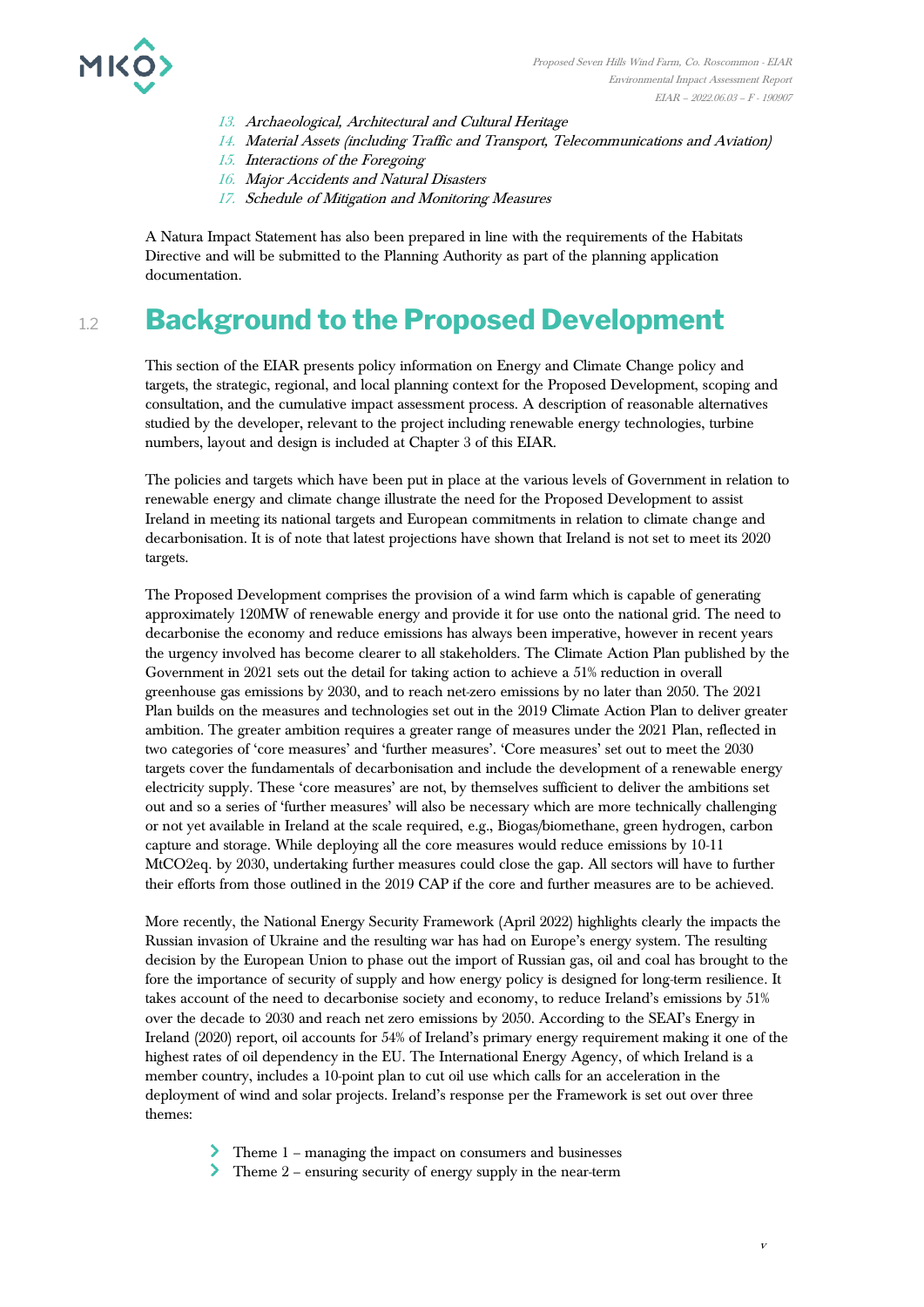

Theme 3 – reducing our dependency on imported fossil fuels in the context of the phasing out of Russian energy imports across the EU

In relation to theme 3 the Framework highlights that replacing fossil fuels with renewables, including wind energy, will be a focus area of work. The Framework calls for "Supportive policies across Government and State agencies" which "can reduce barriers and fast track permitting for renewable energy generation projects. Similarly, renewable energy developers need to match this through taking a leadership role in delivering high quality applications to relevant consenting authorities, meeting project milestones on time and minimising delays." Response 25 set out is in relation to the alignment of all elements of the planning system to support accelerated renewable energy development.

The primary driver behind the Proposed Development is the need to provide additional renewable energy to offset the use of fossil fuels within the electricity generating sector. Increasing electricity generation from wind power represents the most economical renewable option to reduce emissions within the power generation sector and is the most mature technology available to achieve national targets that have been established for decarbonisation.

## Energy and Climate Change Targets

Relevant to the Proposed Development, the Climate Action Plan 2021(CAP) details the Plan's views surrounding electricity generation. It sets out the detail for taking action to achieve a 51% reduction in overall greenhouse gas emissions by 2030, and to reach net-zero emissions by no later than 2050. The 2021 Plan builds on the measures and technologies set out in the 2019 Climate Action Plan to deliver greater ambition. The greater ambition requires a greater range of measures under the 2021 Plan, reflected in two categories of 'core measures' and 'further measures. 'Core measures' set out to meet the 2030 targets cover the fundamentals of decarbonisation and include the development of a renewable energy electricity supply. These 'core measures' are not, by themselves sufficient to deliver the ambitions set out and so a series of 'further measures' will also be necessary which are more technically challenging or not yet available in Ireland at the scale required, e.g., Biogas/biomethane, green hydrogen, carbon capture and storage. While deploying all the core measures would reduce emissions by 10-11 MtCO2eq. by 2030, undertaking further measures could close the gap. All sectors will have to further their efforts from those outlined in the 2019 Plan if the core and further measures are to be achieved.

Achieving 70% renewable electricity by 2030 will involve increasing renewable electricity generation, reinforcing the existing grid network (including greater interconnection to allow electricity to flow between Ireland and other countries) and putting systems in place to manage intermittent sources of power, especially from wind. Ultimately, the measures needed to deliver the 2030 targets centre on the increased harnessing of renewable energy. The Climate Action Plan sets out the need to deliver up to 8.2GW total of onshore wind capacity. As of 2019, there is 4.1GW of installed wind capacity in Ireland; therefore, Ireland needs to more than double its installed capacity of wind generation. The addition of the Proposed Development to Ireland's deployable onshore wind farm fleet would result in a direct positive impact on current output, and furthermore, the continued progression towards future targets.

With regards electricity, the Plan aims to increase the proportion of renewable electricity up to 80% by 2030. The Plan highlights that "sustained efforts across sectors will be required to meet targets" and for electricity "The proposed pathway includes a more rapid build-out of renewable generation capacity (wind and solar power generation technologies), increased storage, and the deployment of zeroemissions gas. The decarbonisation pathway for the electricity sector is challenging given the rapid growth in demand for power, as well as the need to ensure security of supply through the decarbonisation journey." To achieve the 80% renewable electricity envisioned, the indicative onshore wind capacity is set in the Plan at up to  $\sim\!\!8\mathrm{GW}.$ 

In June 2021, the EPA published an update on Ireland's Greenhouse Gas Emission Projections 2020- <sup>2040</sup> (the "Report") using the latest Inventory data for 2019. The report provides an assessment of Ireland's progress towards achieving its emission reduction targets for 2020 and 2030 as set out under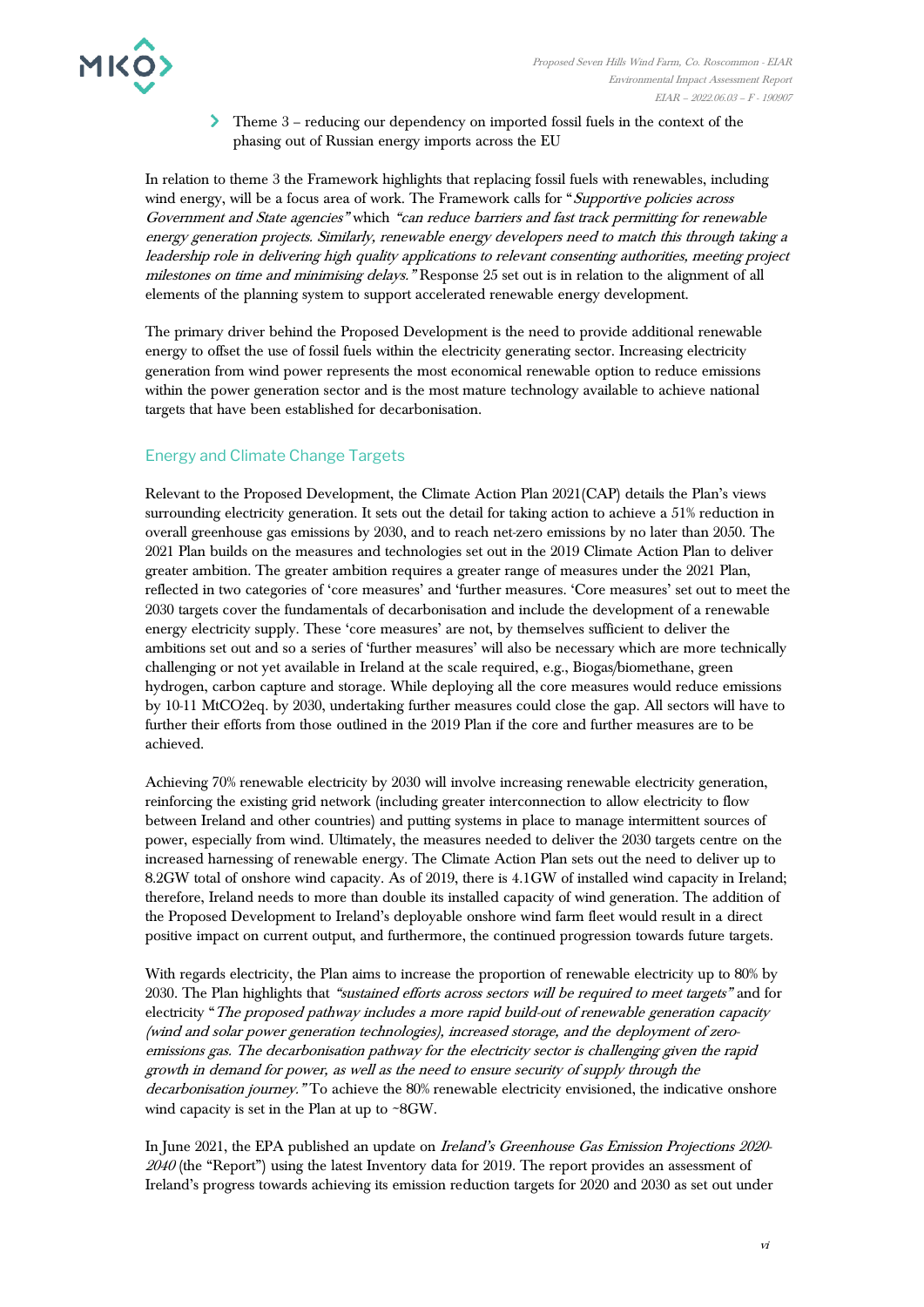

the EU Effort Sharing Decision (ESD) and Effort Sharing Regulation (ESR). Ireland's 2020 target under the ESD is to achieve a 20% reduction on 2005 levels of non-Emissions Trading Scheme (non-ETS) sector emissions (agriculture, transport, residential, commercial, non-energy intensive industry, and waste) with annual binding limits are set for each year over the period 2013-2020. Ireland's 2030 target under the Effort Sharing Regulation (ESR) is a 30% reduction of emissions compared to 2005 levels by 2030. The key findings set out within the report concerning Ireland's progress towards these targets, and relevant to the subject development, the overall decarbonising of the national energy system,

In the context of Ireland's failure to meet the 2013-2020 EU targets for greenhouse gas emissions reductions and the possible outcomes under the above scenarios, the EPA emphasises the need for a 'significant and immediate' response to reducing carbon emissions:

"However, for Ireland to meet the more ambitious targets as presented in the European Climate Law [55% emission reduction by 2030 as per 1990 levels] and Ireland's Climate Bill [51% emission reduction by 2030], and to transform to a climate resilient, biodiversity rich and climate neutral economy by 2050, there needs to be a significant and immediate increase in the scale and pace of greenhouse gas emission reductions. A 'green recovery' will give Ireland an opportunity to rebuild our economy and generate new jobs while responding to this challenge."

Drawing on the 2030 Climate and Energy Framework EirGrid's 'All Island Generation Capacity *Statement 2021 – 2030'* (September 2021) states that the national power system will require unprecedented change over this decade, "a fundamental transition for our electricity sector", to accommodate at least 70% of electricity from renewable sources by 2030. The retiring of traditional fossil fuel plant (coal, peat and oil-fired generators), c. 1,650MW of generation over the next 5-years within Ireland, further emphasises the need for a deliberate and swift transition to a low-carbon power system based on renewable energy, natural gas and ancillary supporting infrastructure. With regard to wind energy, the All Island Generation Capacity Statement 2021 - 2030 states that,

"It can be assumed that Ireland's renewable targets will be achieved largely through the deployment of additional wind powered generation."

New onshore wind farms commissioned in Ireland in 2020 brought the total wind capacity to 4,300MW, contributing to the increase in overall RES percentage to 43.3%. This value is set to increase as Ireland endeavours to meet its 2030 renewable targets; specifically, the All Island Generation Capacity Statement 2021 – <sup>2030</sup> estimates that onshore wind energy will increase by 1,000MW between 2020 and 2025. Regarding wind energy, the Statement states that,

"It can be assumed that Ireland's renewable targets will be achieved largely through the deployment of additional wind powered generation."

## Local Policy

The site of the Proposed Development is entirely within the administrative area of Roscommon County Council. As such the recently adopted Roscommon County Development Plan 2022-2028 is relevant.

The Development Plan recognises the importance of addressing climate change noting at Chapter 1 that "the Plan has been prepared against the critical need to address climate change...". The Plan includes a dedicated Renewable Energy Strategy (RES) where the primary aim is to "*ensure that the* county continues to address climate change through facilitating appropriately located renewable energy developments and through supporting energy efficiency in all sectors of the economy."

The RES "sets out the framework for the delivery of sustainable and renewable energies throughout the county." Through the RES the Council has set out its commitment to "implementing the strategic aims set out in the RES, to ensure that Roscommon delivers upon its commitment to tackle climate change, through facilitating appropriate renewable energy development proposals in the county."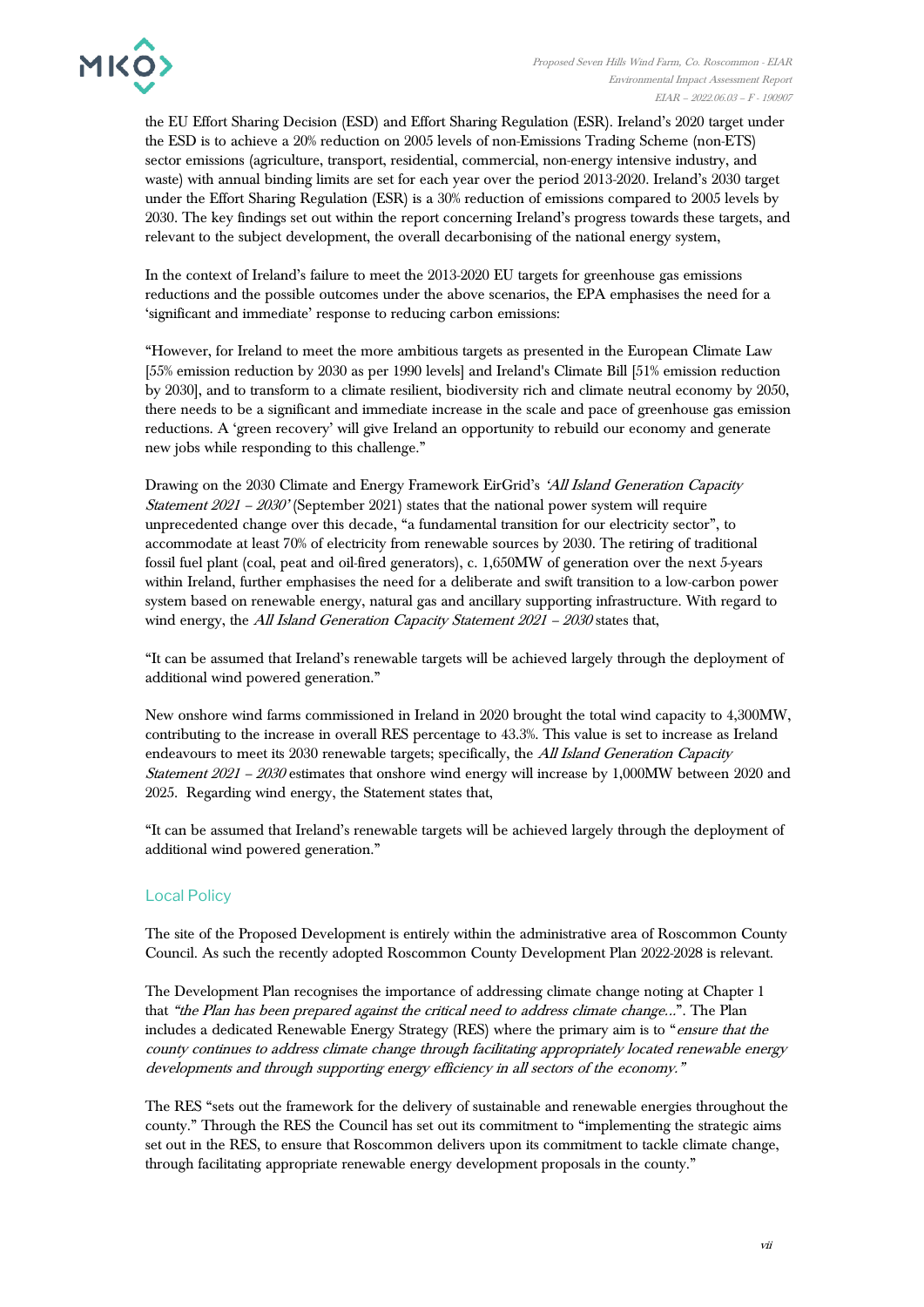

A range of strategic aims are set out in the RES which are set out in full in Chapter 2 of the EIAR. The Aims 1 – 11 (inclusive) support and encourage achieving national energy targets for energy to be generated from renewable resources and state at RES AIM 3 "Encourage and facilitate the various forms of renewable energy development explored in this Strategy, provided they are in accordance with the principles of proper planning and sustainable development. Wind energy developments will be permitted in areas designated as "Most Favoured" primarily, subject to normal planning practices." RES AIM 5 adds: "Ensure that renewable energy developments do not undermine the preservation and conservation of the natural and built environment and that an appropriate balance is achieved between development and preservation of the natural environment."

Section 3 of the RES discusses the renewable energy resources and potential in the county, noting that "at present there is 112 MW of renewable energy being generated in County Roscommon, with the potential for 262MW to be produced.". If the Proposed Development where to receive a grant of permission, the development would double the current capacity and contribute to County Roscommon's renewable energy targets.

Figure 7 of the RES illustrates the 'Areas Suitable for Wind Development'. The majority of the wind turbines and associated works are located in an area deemed 'Most Favoured' with 4 no. wind turbines located in 'Not Favoured' area. Having reviewed the sieve analysis used in arriving at the wind energy zones, and following the findings of this EIAR, it is clear that the 'Not Favoured' area in question has no evidence base or scientific justification and the assessment of the proposals in this area are found here to represent proper planning and sustainable development along with the wider wind energy development as proposed.

## Wind Energy Development Guidelines

The relevant considerations under the 'Wind Energy Development Guidelines for Planning Authorities' (Department of the Environment, Heritage and Local Government (DOEHLG), 2006) have been taken into account during the preparation of this EIAR.

The 'Wind Energy Development Guidelines for Planning Authorities' (DoEHLG, 2006) are currently the subject of a targeted review. The Department of Housing, Planning and Local Government published the Draft Wind Energy Guidelines (referred to as the Draft Revised Guidelines) in December  $2019$  and these Draft Guidelines were under public consultation until  $19<sup>th</sup>$  February 2020. Following the previous 2013 consultation and subsequent detailed engagement between the relevant Government Departments, a "preferred draft approach" to inform and advance the conclusion of the review of the 2006 guidelines was announced in June 2017.

In line with the previously stated "preferred draft approach", the 2019 Draft Guidelines primarily focus on addressing a number of key aspects including, but not limited to:

- Acceptable noise thresholds and monitoring frameworks;
- Visual amenity setback and spacing;
- > Control of shadow flicker;
- Compliance with Community consultation and dividend requirements, as included within the obligatory Community Report; and
- Consideration of the siting, route and design of the proposed grid connection as part of the whole project.

Similar to the 2006 Guidelines, the Draft Revised Guidelines also state that underground grid connections for wind energy projects are considered the most appropriate environmental and/or engineering solution (e.g., default approach), particularly in sensitive landscapes.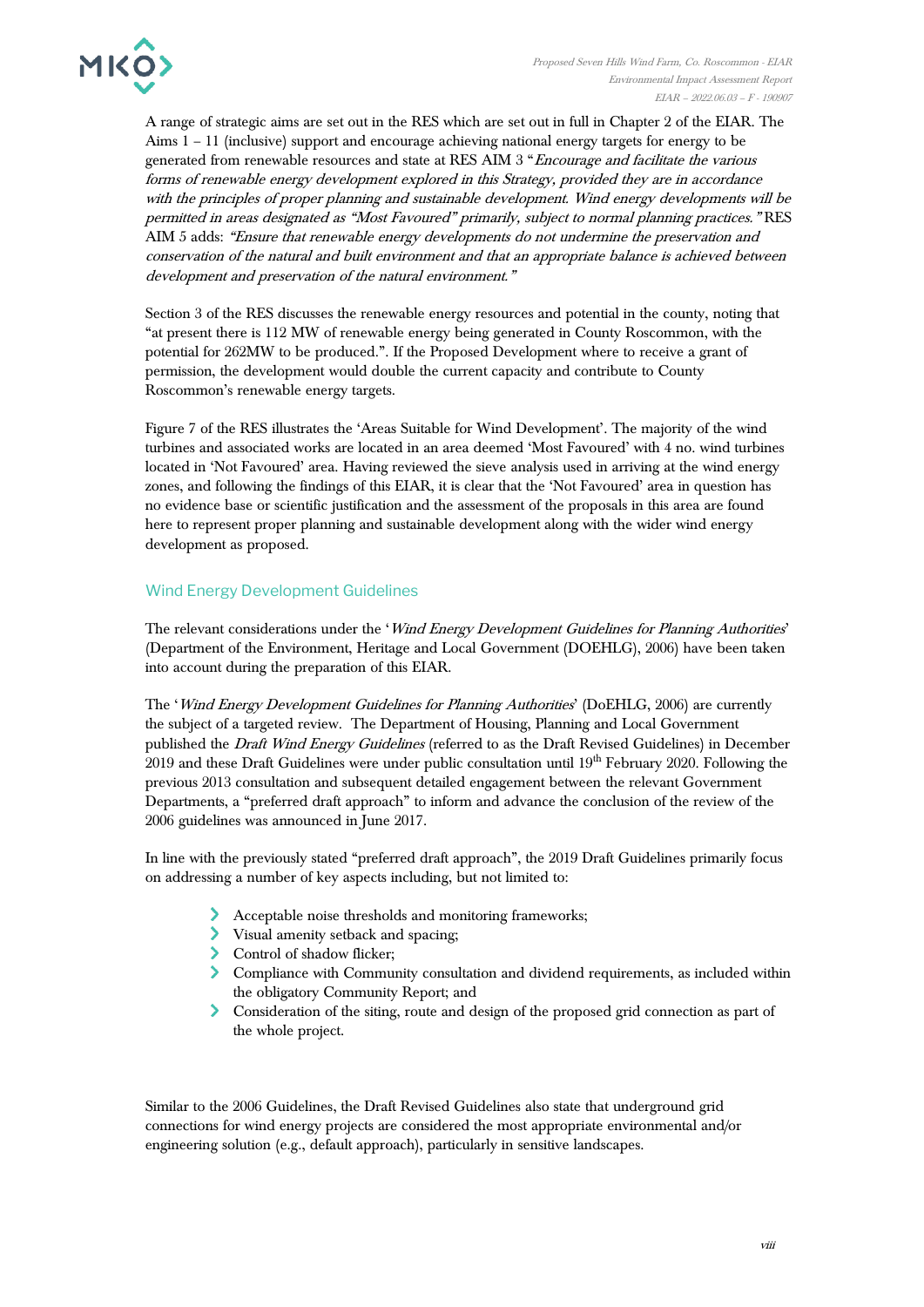

The EIAR is cognisant of the *Draft Revised Wind Energy Development Guidelines* and will address each key matter (e.g., noise and shadow flicker standards) in turn within the relevant sections of this EIAR. As demonstrated in the subsequent chapters, the Proposed Development will not result in any likely significant effects on the receiving environment. In relation to the Shadow Flicker, the proposed wind farm can satisfy the draft guidelines requirement as this is an operational matter that can be controlled by the SCADA system if necessary. In relation to the noise elements of the Draft Guidelines, it is this section that has given rise to the most scrutiny from industry experts who have sought significant amendments and clarifications. While the outcome of the public engagement process on the Draft Revised Guidelines is not yet known, the operational noise parameters can be controlled using the SCADA system, and therefore, the Proposed Development will ultimately comply with future guidelines should they be adopted/finalised during the consideration period of the current application.

## Planning History

The relevant planning history of the Proposed Development site, the planning applications in the vicinity of the site along with other wind energy applications within the wider area are set out at Section 2.3 of this EIAR.

## Scoping and Consultation

Scoping is the process of determining the content, depth and extent of topics to be covered in the environmental information to be submitted to a competent authority for projects that are subject to an Environmental Impact Assessment. This process is conducted by contacting the relevant authorities and Non-Governmental Organisations (NGOs) with interest in the specific aspects of the environment with the potential to be affected by the proposal. These organisations are invited to submit comments on the scope of the EIAR and the specific standards of information they require. Comprehensive and timely scoping helps ensure that the EIAR refers to all relevant aspects of the subject development and its potential effects on the environment and provides initial feedback in the early stages of the project, when alterations are still easily incorporated into the design. In this way scoping not only informs the content and scope of the EIAR, it also provides a feedback mechanism for the proposal design itself.

A scoping report, providing details of the application site and the subject grid connection, was prepared by MKO and circulated in August 2020 to relevant parties. The scoping report issued provided information on the topics below and is included in this EIAR.

- Description of the Proposed Development Site, including Site Location and Access, Land-Use, Designated Areas and Landscape Policy;
- > Planning Context;
- > Site Selection;
- Description of the Proposed Development; and
- Scope of the EIAR and Natura Impact Assessment

MKO requested the comments of the relevant personnel/bodies in their respective capacities as consultees with regards to the EIA process. Details of that scoping progress can be found at Section 2.4 of this EIAR.

Scoping responses received are set out in the EIAR at Table 2-9 of Section 2.4 of Chapter 2. The recommendations of the consultees have informed the EIAR preparation process and contents of same.

# 1.3 **Consideration of Reasonable Alternatives**

This chapter of the EIAR includes a description of the reasonable alternatives studied by the developer which are relevant to the project and its specific characteristics and an indication of the main reasons for the option chosen, taking into account the environmental effects. The consideration of alternatives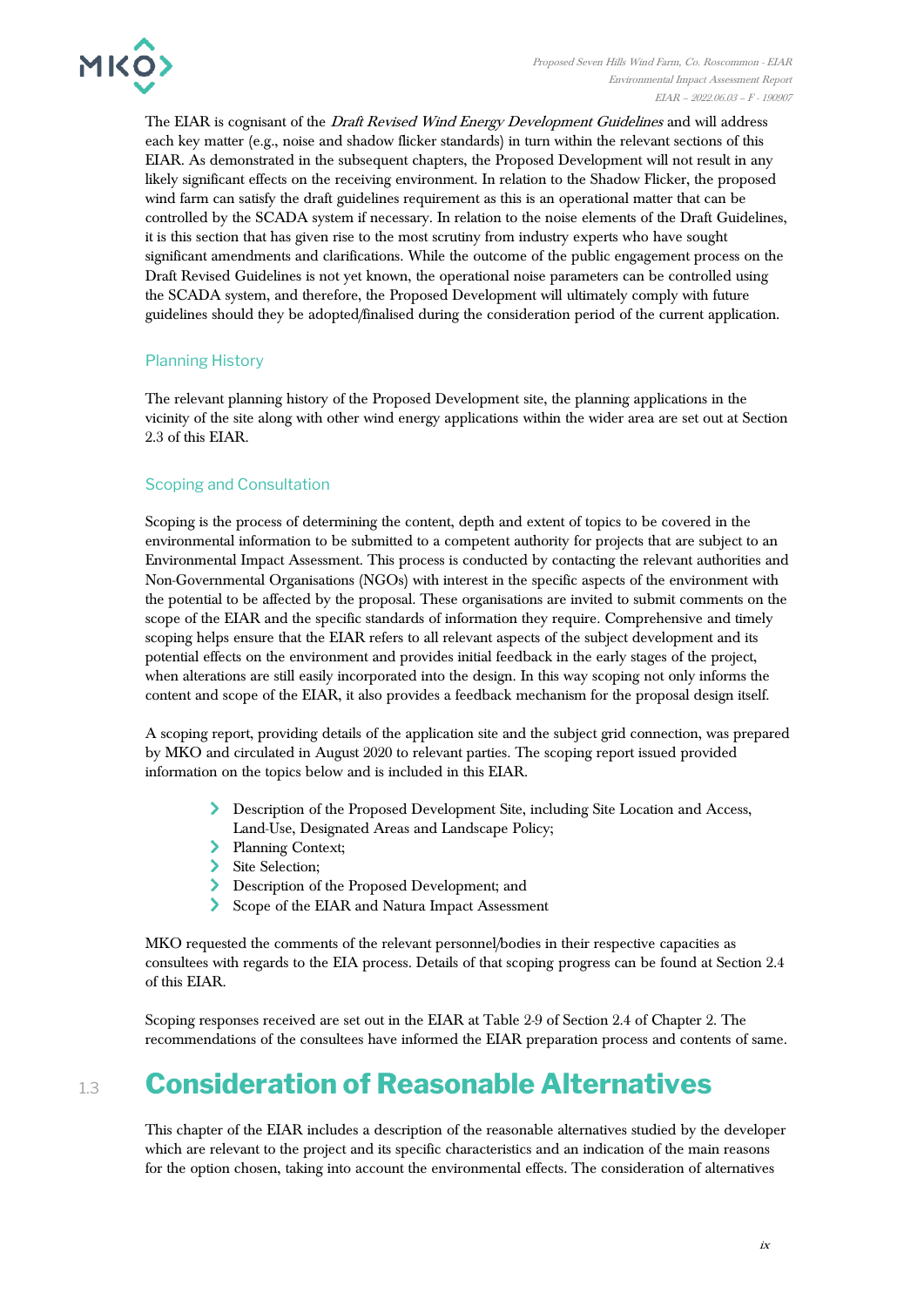

typically refers to alternative design, technology, location, size and scale. A 'Do Nothing Scenario' i.e., an outline of what is likely to happen to the environment should the Project not be implemented, should also be included.

## Alternative Locations

The site selection process for the Proposed Development has been fully informed by national, regional and local policy at a macro level (see Chapter 2: Background to the Proposed Development) and sitespecific factors that influence the turbine layout and project design on site at a micro level. The key policy, planning and environmental considerations for the selection of a potential wind farm site are detailed in the Table 1-2 below.

| Key policy, planning and environmental<br>considerations                                                                                                                       | <b>Application Site</b>                                                                                                                                                                                                        |
|--------------------------------------------------------------------------------------------------------------------------------------------------------------------------------|--------------------------------------------------------------------------------------------------------------------------------------------------------------------------------------------------------------------------------|
| Site location relative to Roscommon County<br>Council's Renewable Energy Strategy (RES) 2022-<br>2028 classification of areas considered suitable for<br>wind farm development | "Most Favoured" for wind energy development                                                                                                                                                                                    |
| Low population density                                                                                                                                                         | 6.4 persons per square kilometre. This is<br>significantly lower than the average national<br>population density of 68.1 persons per square<br>kilometre                                                                       |
| Consistent wind speeds                                                                                                                                                         | Irish Wind Atlas records average wind speeds<br>for this area as $8.70$ m/s to $8.9$ m/s at a $150$ m<br>elevation. This speed is viable for commercial<br>wind energy development                                             |
| Protection of visual amenity:                                                                                                                                                  | "Moderate Value" Landscape Character Type<br>Roscommon County Development Plan 2022-<br>2028 provides a range of landscape character<br>types with Exceptional Value being the highest<br>and Moderate Value being the lowest. |
| Low potential for impact on designated National<br>and European sites                                                                                                          | No National or European Designations within or<br>immediately adjacent to the site location                                                                                                                                    |
| Access to the national electricity grid possible<br>within a viable distance                                                                                                   | Nearest node is 10km from application.<br>No overhead lines required which is in<br>agreement with the Roscommon Development<br>Plan 2022-2028                                                                                 |
| Sufficient area of unconstrained land that could<br>potentially accommodate wind farm development<br>and turbine spacing requirements                                          | Viable area of 588ha which can comfortably<br>accommodate 20 no turbines and all ancillary<br>infrastructure. Proposed turbines are a<br>minimum 724m set back from residential<br>receptors.                                  |

<span id="page-12-0"></span>Table 1-2 Strategic Site Selection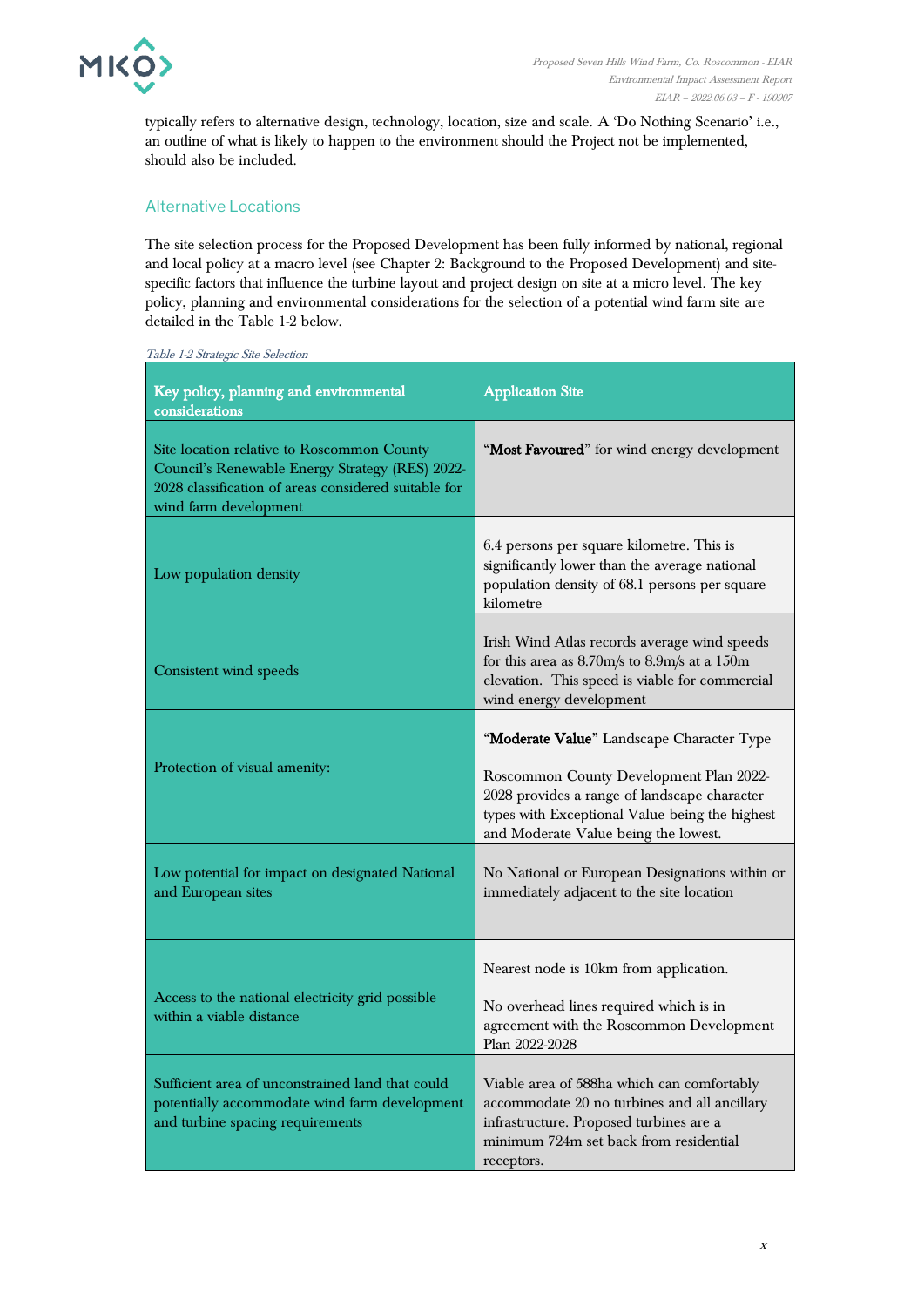

In addition to the above, the site's planning history was also a key factor in selecting this location for a proposed wind energy development. The Proposed Development site, as detailed in Chapter 1, Section 1.2, was subject to two previous planning applications in October 2011 and September 2013 for a total of 35 no. turbines (16 no. turbine development in the Phase 1 and 19 no. turbines in the Phase 2). As such, this site has been subject to long-term, comprehensive site surveys and investigations with the result being that considerable knowledge of the site and surrounding area has been gleaned over time. Retaining this location and building upon this knowledge was considered both economical and practical. The knowledge gained and learned from previous design iterations was used to inform the current design and consequently, the scale of the development reduced from the initial 35 no. turbine layout to the proposed 20 no. turbine layout.

## Alternative Design

Following the sites planning history, the design of the Proposed Development has been an informed and collaborative process from the outset, involving the designers, developers, engineers, environmental, hydrological and geotechnical, archaeological specialists and traffic consultants. The design process has also taken account of the recommendations and comments of the relevant statutory and non-statutory organisations, near neighbours / the local community and local authorities as detailed in Sections 2.4 and 2.5 of this EIAR. The aim of the process being to reduce the potential for environmental effects of earlier design iterations while designing a project capable of being constructed and viable. Further to this, a Constraints and Facilitators mapping exercise was undertaken for the Proposed Development.

The final design output takes account of all previous site iterations, site constraints and the distances to be maintained between turbines and from houses, roads, etc. The layout is based on a combination of the results of all site investigations and surveys that have been carried out during the EIAR process, the community engagement process that began in July 2019 (e.g., landscape and visual sensitivities of nearby residents was taken into consideration) and the scoping with statutory and non-statutory consultees. As information regarding the site of the Proposed Development was compiled and assessed, the proposed layout has been revised and amended to take account of the physical constraints of the site and the requirement for buffer zones and availability of land as well as cumulative impacts.

## Alternative Turbine Quantity

As mentioned above, a wind turbine model with a rated output of 6.0 MW is considered to be representative of the typical turbine capacity currently available. This output will generate approximately 120MW from the proposed 20 no turbine wind energy development. Such an output could also be achieved on the proposed site by using smaller turbines (for example 4.0 MW machines). However, this would necessitate the installation of 30 turbines to achieve a similar output. Furthermore, the use of smaller turbines would not make efficient use of the wind resource available having regard to the nature of the site.

## Alternative Grid Route

Two grid connection routes were assessed by AECOM and discussed with Roscommon County Council. The preferred option, Option 1 was considered the most viable option for connecting the Proposed Development to the national grid. This connection method avoided an area that RCC have designated as an area for commercial development and was therefore considered the most suitable route. Furthermore, the area surrounding Grid Connection Option 2 was highlighted as having the potential for geotechnical issues. Please see Table 3-8 of Chapter 3 Consideration of Reasonable Alternatives for a comparison of both grid options.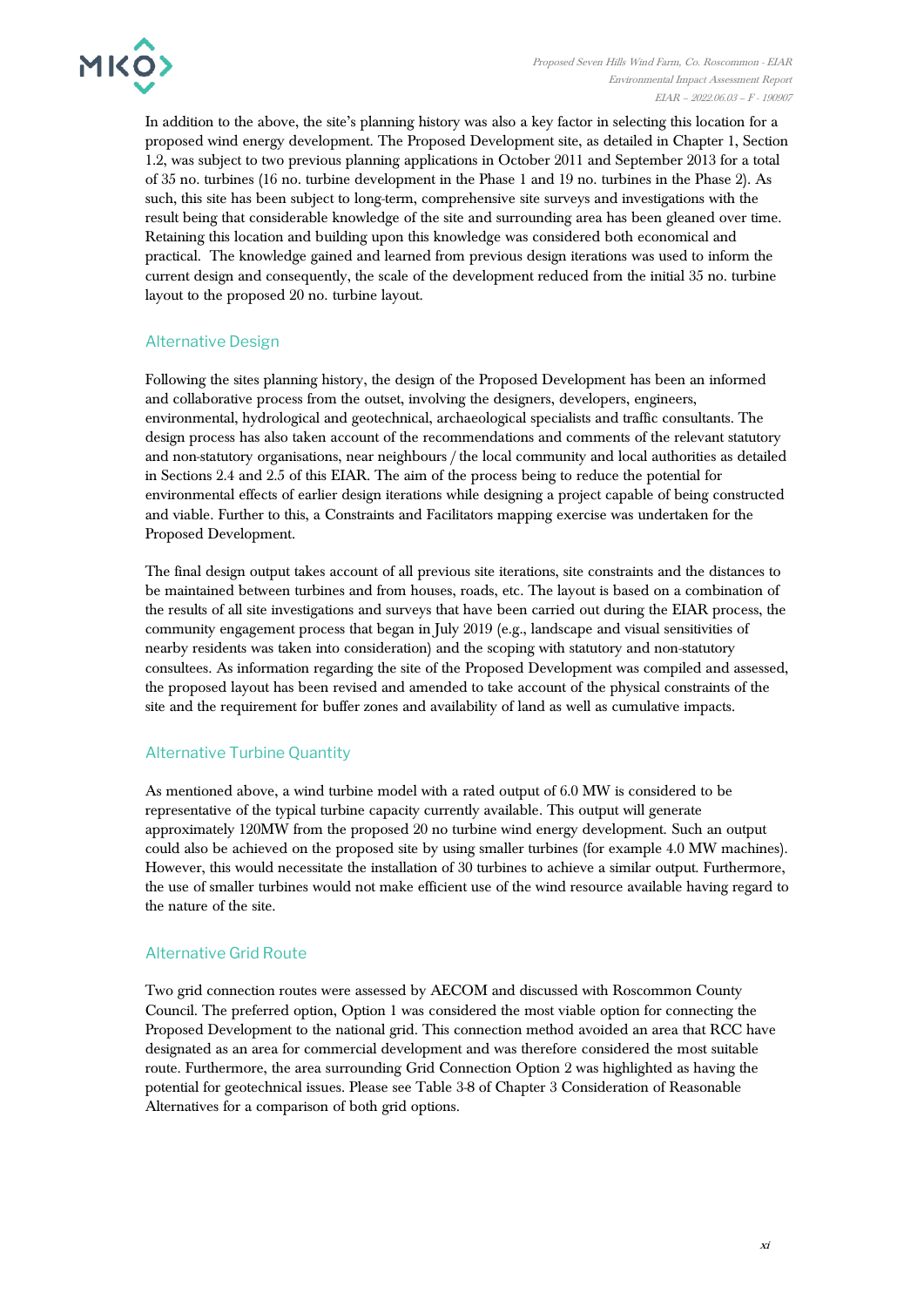

## Alternative Port of Entry

An assessment of the most suitable port of entry for turbine components looking at Dublin, Cork, Galway, Limerick and Waterford, was undertaken. While future technologies and development in both turbine manufacture and port design will dictate the final chosen port, delivery from Galway was assessed in the accompanying EIAR.

## Alternative Site Access Points

An assessment of 3 no alternative access points was undertaken:

- Access A on the R363 Regional Road into Northern Cluster of turbines (T1 to T7).
- Access B on the L7535 Local Road at the junction with R363, into the southwest Southern Cluster of turbines (T8 to T18), and
- Access C on the R363 Regional Road, into the southeast Southern Cluster turbines (T19 and T20) and proposed substation

One option was to include just two access points into the site- one per turbine cluster. A second option was to use all 3 access points. Following engagement with local residents, the latter was selected as the best option as it spread construction traffic more evenly across the road network, reducing the potential for traffic disruption.

## 1.4 **Description of the Proposed Development**

The overall layout of the Proposed Development is shown on Figure 4-1 in Chapter 4 of the EIAR. This drawing shows the proposed locations of the wind turbines, electricity substation, construction compounds, internal roads layout and the site entrances. Detailed site layout drawings of the Proposed Development are included in Appendix 4-1 to this EIAR.

The proposed wind turbine layout has been optimised using industry standard wind farm design software to maximise the energy yield from the site, while maintaining sufficient distances between the proposed turbines to ensure turbulence and wake effects do not compromise turbine performance.

The proposed 20 no. wind turbines are separated into a Northern Cluster (7 no turbines) and Southern Cluster (13 no. turbines). The turbines to be installed will have a ground-to-blade tip height, hub height and rotor diameter with the following:

- Turbine Tip Height: 180 metres
- Hub Height: 90 metres
- Rotor Diameter: 162 metres

Modern wind turbines from the main turbine manufacturers have evolved to share a common appearance and other major characteristics, with only minor cosmetic differences differentiating one from another. The wind turbines that will be installed on the site will be conventional three-blade turbines, that will be geared to ensure the rotors of all turbines rotate in the same direction at all times. It is proposed that the turbines will be grey matte in colour.

Each wind turbine is secured to a reinforced concrete foundation that is installed below the finished ground level. The turbine foundation transmits any load on the wind turbine into the ground. The hard standing areas at each turbine consist of levelled and compacted hardcore are required around each turbine base. These will facilitate access, turbine assembly and turbine erection. The hard-standing areas are used to accommodate cranes used in the assembly and erection of the turbine. The hardstands also allow for the offloading and storage of turbine components, and generally provide a safe, level working area around each turbine position. Levelled assembly areas will be located on either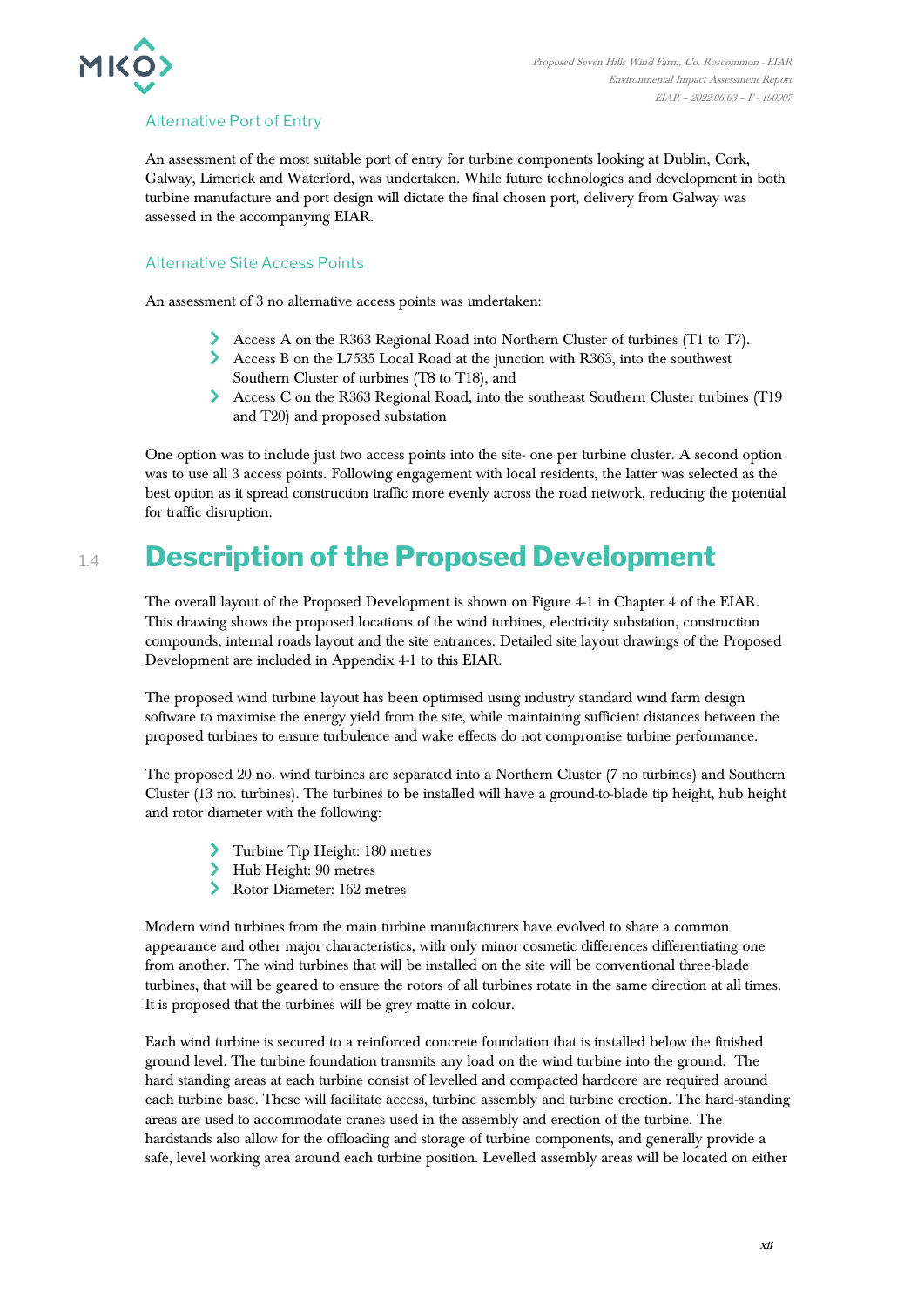side of the hard-standing area. These levelled assembly areas are required for offloading turbine blades, tower sections and hub from trucks until such time as they are ready to be lifted into position by cranes.

To provide access within the site of the Proposed Development and to connect the wind turbines and associated infrastructure approximately 635 metres of existing site roads and tracks will need to be upgraded and approximately 18.7 kilometres of new access roads will need to be constructed.

It is proposed to construct a 110kV electricity substation within the site of the Proposed Development as shown in Figure 4-1. It is located within an area of improved agricultural grassland, approximately 465m south of the R363 Regional Road and approximately 400m northeast of the proposed Turbine No. 18. The proposed onsite electrical substation will be served by a separate access road to the Wind Farm from the R363 which will allow access for maintenance to the substation by ESB / EirGrid.

Each turbine will be connected to the on-site electrical substation via an underground 33 kV (kilovolt) electricity cable. Fibre-optic cables will also connect each wind turbine to the Wind Farm control building in the onsite electrical substation.

It is proposed to connect the two clusters of the site via underground cabling located within existing agricultural land and within the public road corridor. This IPP cabling route measures approximately 3.8 km and is shown on Figure 4-15. The cable, ducting and trenching specifications provided within this application are in accordance with standard ESB specifications. The final specification for the cable, ducting and trench to be lain within the proposed route as shown on Figure 4-15.

One permanent meteorological (met) mast is proposed as part of the wind farm development. The met mast will be equipped with wind monitoring equipment at various heights. The proposed met mast is located in the Norther Cluster of the site, approximately 200 meters northwest of Turbine No. 5, as shown on the site layout drawing in Figure 4-1. The proposed met mast will be a self-supporting slender structure measuring 100 metres in height.

Two temporary construction compounds, one in each cluster, are proposed as part of the wind farm development. The construction compounds will consist of temporary site offices, staff facilities and carparking areas for staff and visitors.

A Spoil Management Plan (Appendix 4-7) details the volumes of materials (rock, spoil) generated and reused during construction and the volume of materials remaining (overburden) to be managed on site.

The excess peat and spoil will be managed by means of placement within overburden storage areas, as shown on in Figures 4-9 to 4-11. A total of 6 no. overburden storage areas as well as storage around 15 turbines are proposed and are illustrated in Figure 4-1. These areas have been selected based on the locations of spoil generation, areas suitable for spoil storage and environmentally constrained areas. In addition to this, some excavated materials will be placed temporarily alongside access roads or used for landscaping.

A total of three site entrances are proposed for the construction and operational stage of the Proposed Development in order to transport turbine components, materials and equipment to the site.

Access A will be used for abnormal loads (i.e., turbine components) as well as providing access for all general construction traffic (i.e., non-turbine components) to the Northern Cluster of the Proposed Development. It will also provide access for maintenance staff to the Northern Cluster when operational.

Access B will provide for the delivery of abnormal loads, the delivery of general construction materials, and all construction traffic to the southwest Southern Cluster. Following the construction phase of the Proposed Development, the upgraded area of this entrance will be closed by erecting fencing, however this may be reopened during the operational phase of the development should replacement blades, abnormal loads or maintenance staff be required to access the site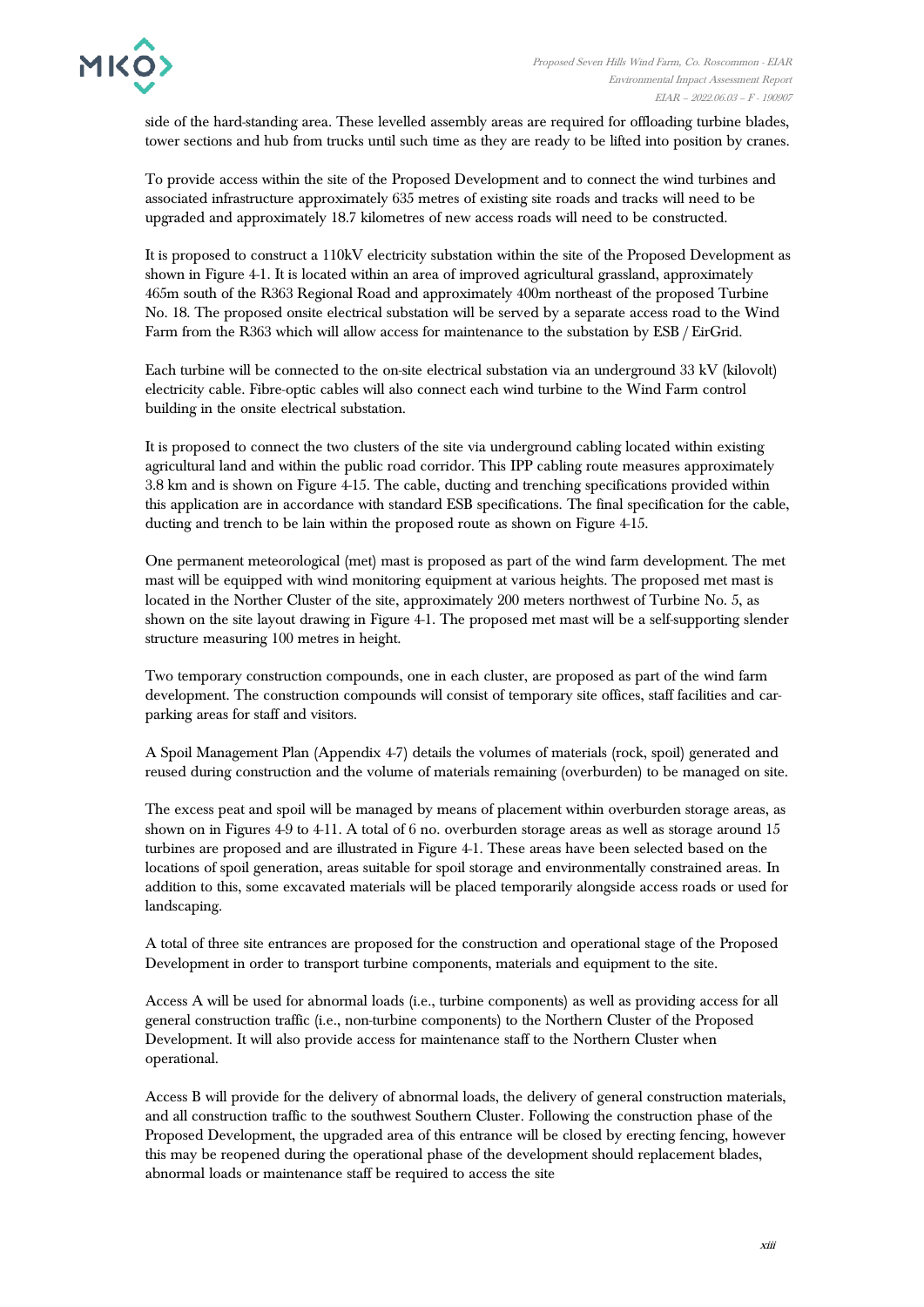

Access C will provide access and egress to the southeast Southern Cluster of turbines in the Southern Cluster (T19 and T20) for abnormal loads as well as providing access to the proposed electrical substation location.

It is intended that the port of entry for large turbine components will be the Galway Port and Harbour. Specialised delivery vehicles will transport turbine components from the Port, along the M6 Motorway before exiting northwest at Monksland on to the R362 Regional Road. The route then travels northwest on the R362 Regional Road for approximately 5.5km, before merging left on to the R363 Regional Road. The turbine delivery route continues west along the R363 for approximately 6km before arriving at the Proposed Development location.

If this project is constructed as currently designed, the fund will invest in excess of  $\epsilon$ 300,000 a year ( $\epsilon$ 9 million over the projects lifetime) in local community projects, based on a minimum annual investment of  $E16,000$  per turbine. This represents a dependable source of investment for the communities living in the vicinity of Proposed Development. The fund will be administered by an independent charitable trust and will prioritise energy efficiency and sustainability goals. It will be designed and regularly reviewed in conjunction with local community groups to meet local needs. Any funds not spent within the corresponding twelve months will be rolled over to spend the following year. An annual record of all project funding, together with an impact assessment, will be made publicly accessible. The fund will prioritise households within 1km of the wind turbines by offering electricity bill payers an annual contribution of  $E1,000$  towards their electricity usage. The Community Benefit Fund is detailed further, alongside all community engagement and stakeholder engagement, in Appendix 2-2 of this EIAR.

The protection of groundwater and surface water within and surrounding the site, and downstream catchments that they feed has been of utmost importance in considering the most appropriate drainage proposals for the site of the Proposed Development. The Proposed Development's drainage design has therefore been proposed specifically and ensures minimal impact with regards the existing flow regime across the site, in particular having no negative impact on the water quality of the site and consequently no impact on downstream catchments and ecological ecosystems. No routes of any natural drainage features will be altered as part of the Proposed Development. Watercourses are absent within the Wind Farm site, only occurring along the Grid Connection route, however potential impacts in relation to potential overland flow towards surface water bodies such as turloughs will nonetheless be mitigated against, as well as surface water runoff that will occur at site infrastructure that will need to be recharged locally into subsoils. This recharge water will occur close to source and can migrate vertically to groundwater below the site. There will be no direct discharges to any natural watercourses, with all drainage waters being dispersed as overland flow/recharge. All discharges (via groundwater recharge) from the proposed works areas will be made over vegetation filters at an appropriate distance from the works areas. Buffer zones around the existing natural drainage features (turloughs and karst features for the Wind Farm site) have been used to inform the layout of the Proposed Development.

The construction phase can be broken down into four main phases, which overlap partially: 1) grid connection works – 3-6 months, 2) site preparation and civil engineering works - 10 months, 3) electrical works - 6 months, and 4) turbine erection and commissioning - 8 months.

During the operational phase, each turbine will be subject to a routine maintenance programme involving a number of checks and changing of consumables, including oil changes. In addition, there will be a requirement for unscheduled maintenance, which could vary between resetting alarms to major component changes requiring a crane. Typically, maintenance traffic will consist of four-wheel drive vehicles or vans. The electricity substation and site tracks will also require periodic maintenance.

The wind turbines proposed as part of the Proposed Development are expected to have a lifespan of approximately 30 years. Following the end of their useful life, the wind turbines may be replaced with a new set of turbines, subject to planning permission being obtained, or the Proposed Development may be decommissioned. The onsite substation will remain in place as it will be under the ownership of the ESB/Eirgrid.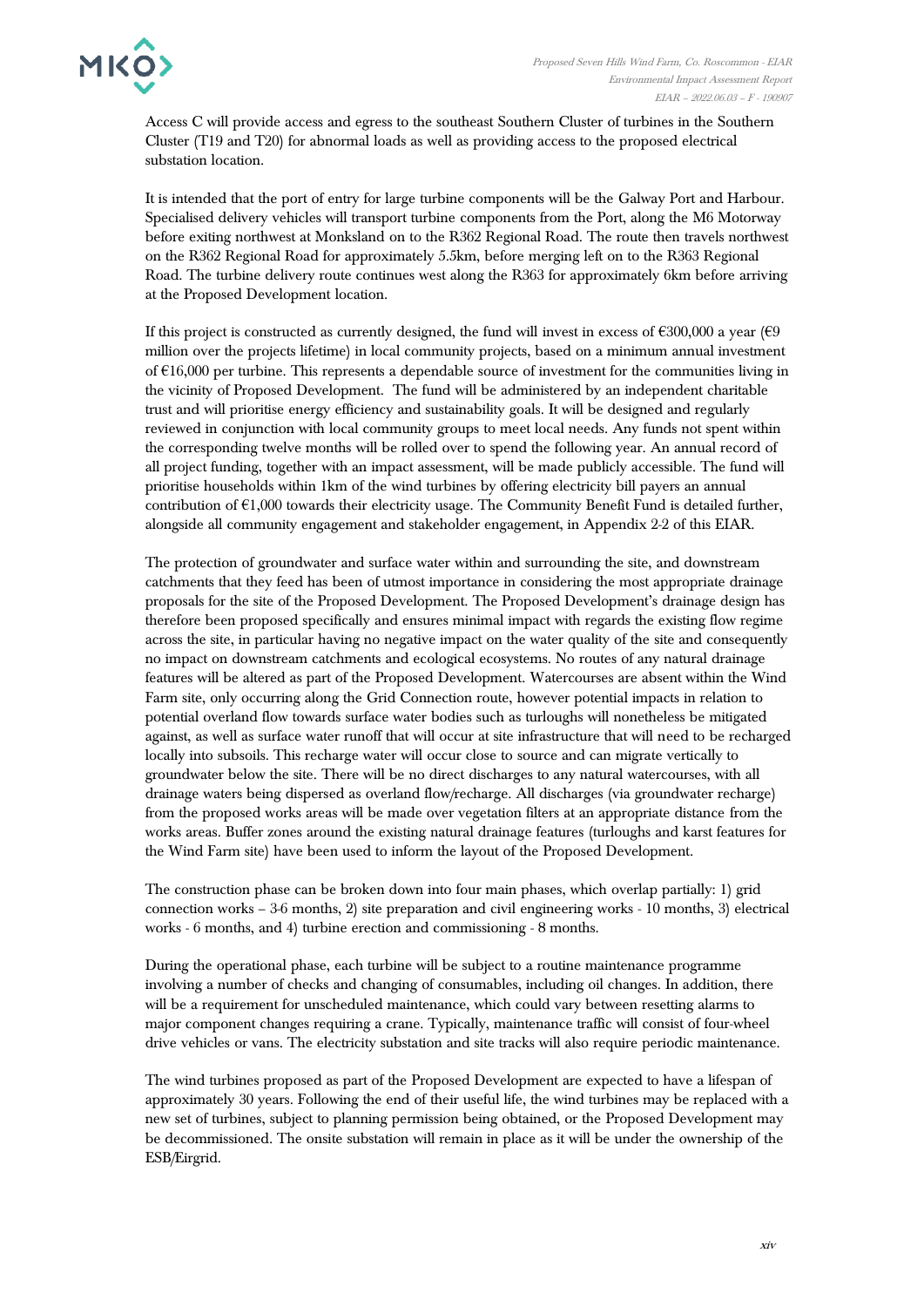

## 1.5 **Population and Human Health**

One of the principal concerns in the development process is that individuals or communities, should experience no significant diminution in their quality of life from the direct or indirect effects arising from the construction, operation and decommissioning of a development. Ultimately, all the impacts of a development impinge on human health, directly and indirectly, neutral, positively and negatively. The key issues examined in this chapter of the EIAR include population, human health, employment and economic activity, land-use, residential amenity, community facilities and services, tourism, property values, shadow flicker, noise and health and safety.

The Proposed Development site is located northeast and southeast of the village of Dysart, approximately 1.5 kilometres away at its closest point and approximately 11 kilometres northwest/west of the town of Athlone, Co. Roscommon. There are no key identified tourist attractions pertaining specifically to the site of the Proposed Development itself.

The closest third-party dwelling to the Proposed Development is located approximately 724m from the nearest proposed turbine (T8), i.e., greater than the recommended setback distance (i.e., 4 times the tip height, 720m), as per the *Draft Revised Wind Energy Development Guidelines* (Department of Housing, Planning and Local Government, December 2019 (currently out for public consultation)).

The Study Area for the Population and Human Health assessment was defined by the 6 No. District Electoral Division (DED)s within and adjacent to the development site. The population of the DEDs within the Study Area decreased by 1.7% between 2011 and 2016, falling from 2,166 to 2,129 persons, respectively, with the rate of population change unevenly distributed between the DEDs. The percentage labour force for the Study Area population was 60.2% which is lower than for the State as a whole (61.4%), but higher than for Co. Roscommon (58.3%). The percentage of the Study Area labour force who are unemployed is lower than the State and lower than County Roscommon, at 7.3%.

As stated above, approximately 100 jobs could be created during the construction, operation and maintenance phases of the Proposed Development with most construction workers and materials sourced locally, thereby helping to sustain employment in the construction trade. This will have a Short-Term Significant Positive Impact.

There is currently no published credible scientific evidence to positively link wind turbines with adverse health effects. The main publications supporting the view that there is no evidence of any direct link between wind turbines and health are summarised in Chapter 5 of this EIAR. Although there have been no empirical studies carried out in Ireland on the effects of wind farms on property prices, it is a reasonable assumption based on the available international literature that the provision of a wind farm at the proposed location would not impact on the property values in the area.

Shadow flicker is an effect that occurs when rotating wind turbine blades cast shadows over a window in a nearby property. Shadow flicker may be experienced by an occupant sitting in an enclosed room when sunlight reaching the window is momentarily interrupted by a shadow of a wind turbine's blade. Shadow flicker effect lasts only for a short period of time and happens only in certain specific combined circumstances. Current guidelines recommend that shadow flicker at neighbouring dwellings within 500 metres of a proposed turbine location should not exceed a total of 30 hours per year or 30 minutes per day.

There are 109 No. properties located within one kilometre of any proposed turbine locations, of which six are derelict, while the remaining 103 No. properties are habitable dwellings. A minimum separation distance of 724m from the wind turbine (T8) to the nearest point of any occupied, non-participating, residential dwelling (H62) has been achieved with the project design.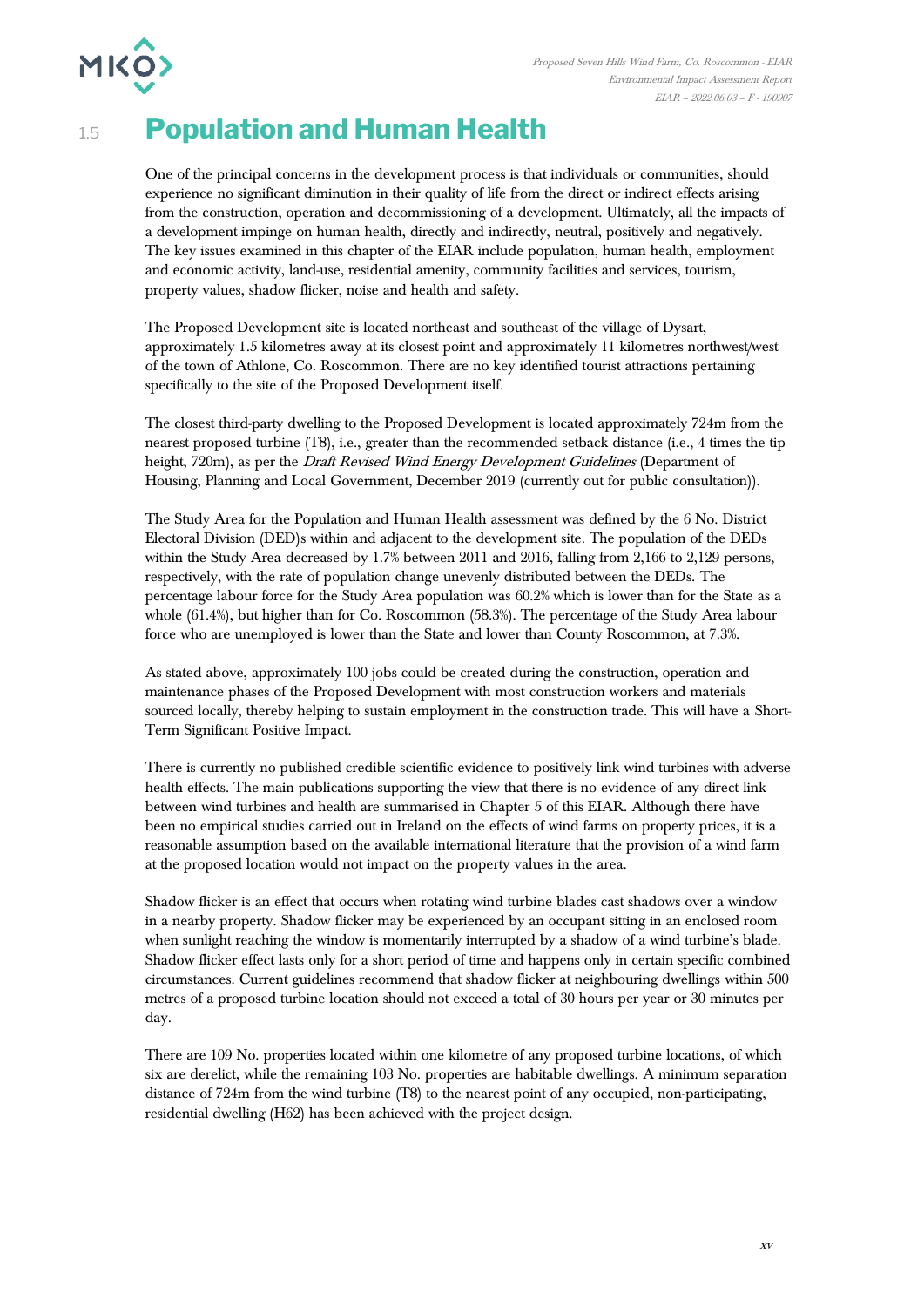**MKO** 



The developer has adopted the current 2019 Draft Wind Energy Guidelines (DoEHLG) recommendation that no Shadow Flicker exceedance will occur at any property as a result of the Proposed Development

The potential flicker that will occur at houses located within the area surrounding the Proposed Development was calculated using the WindFarm software package and a regional sun factor of 30% was applied. Of the 296 No. residential properties modelled ((i.e., the shadow flicker study area of ten times the rotor diameter;  $10x162 = 1,620m$ , it is predicted that 194 No. properties may experience some daily shadow. However, this prediction does not consider wind direction or screening provided by intervening vegetation and topography.

Where shadow flicker exceedances are experienced, suitable mitigation measures as outlined in Chapter 5 will be employed at the potentially affected properties to ensure that the cu2019 Draft Wind Energy Guidelines are complied with at any dwelling within the 1.62km study area. Therefore, the developer will commit to mitigation measures that will ensure that there are no occurrences of shadow flicker for any property within the 1.62km study area, as a result of the Proposed Development.

Impacts on human beings during the construction and operational phases of the Proposed Development are described in Chapter 5 in terms of health and safety, employment and investment, population, land-use, noise, dust, traffic, tourism, residential amenity, renewable energy production and reduction in greenhouse gas emissions, shadow flicker and interference with communication systems. Where a negative impact was identified, the appropriate mitigation measures will be put in place to ensure that there will be No Adverse Impacts on human health in the surrounding area.

Following consideration of the residual effects (post-mitigation), the Proposed Development will not result in any significant effects on population and human health. Provided that the proposed wind farm development is constructed and operated in accordance with the design, best practice and mitigation that is described within this application, significant effects on population and human health are not anticipated at international, national or county or local scale.

## 1.6 **Biodiversity**

This chapter assesses the likely significant effects (both alone and cumulatively with other projects) that the Proposed Development may have on Biodiversity, Flora and Fauna and sets out the mitigation measures proposed to avoid, reduce or offset any potential significant effects that are identified.

Multidisciplinary walkover surveys were undertaken on the 25th October, 17th December 2019, 8th & 22nd May, 22nd July, 04th September & 24th September 2020, 31st March 2021 and 29th October 2021. The majority of survey timings fall within the recognised optimum period for vegetation surveys/habitat mapping, i.e. April to September (Smith et al., 2011). A comprehensive walkover of the entire site was completed, with incidental records also incorporated from other dedicated species/habitat specific surveys including for otter, bats, marsh fritillary and detailed habitat assessment surveys.

The multi-disciplinary walkover surveys comprehensively covered the lands within the EIAR Site Boundary and based on the survey findings, further detailed targeted surveys were carried out for features and locations of ecological significance. These surveys were carried out in accordance with NRA Guidelines on Ecological Surveying Techniques for Protected Flora and Fauna on National Road Schemes (NRA, 2009).

During the multidisciplinary surveys, a search for Invasive Alien Species (IAS) listed under the Third Schedule of the European Communities Regulations 2011 (S.I. 477 of 2015) was conducted.

The habitats on the site of the Proposed Development were the subject of a detailed survey and assessment and a habitat mapping. This habitat mapping and assessment was undertaken following the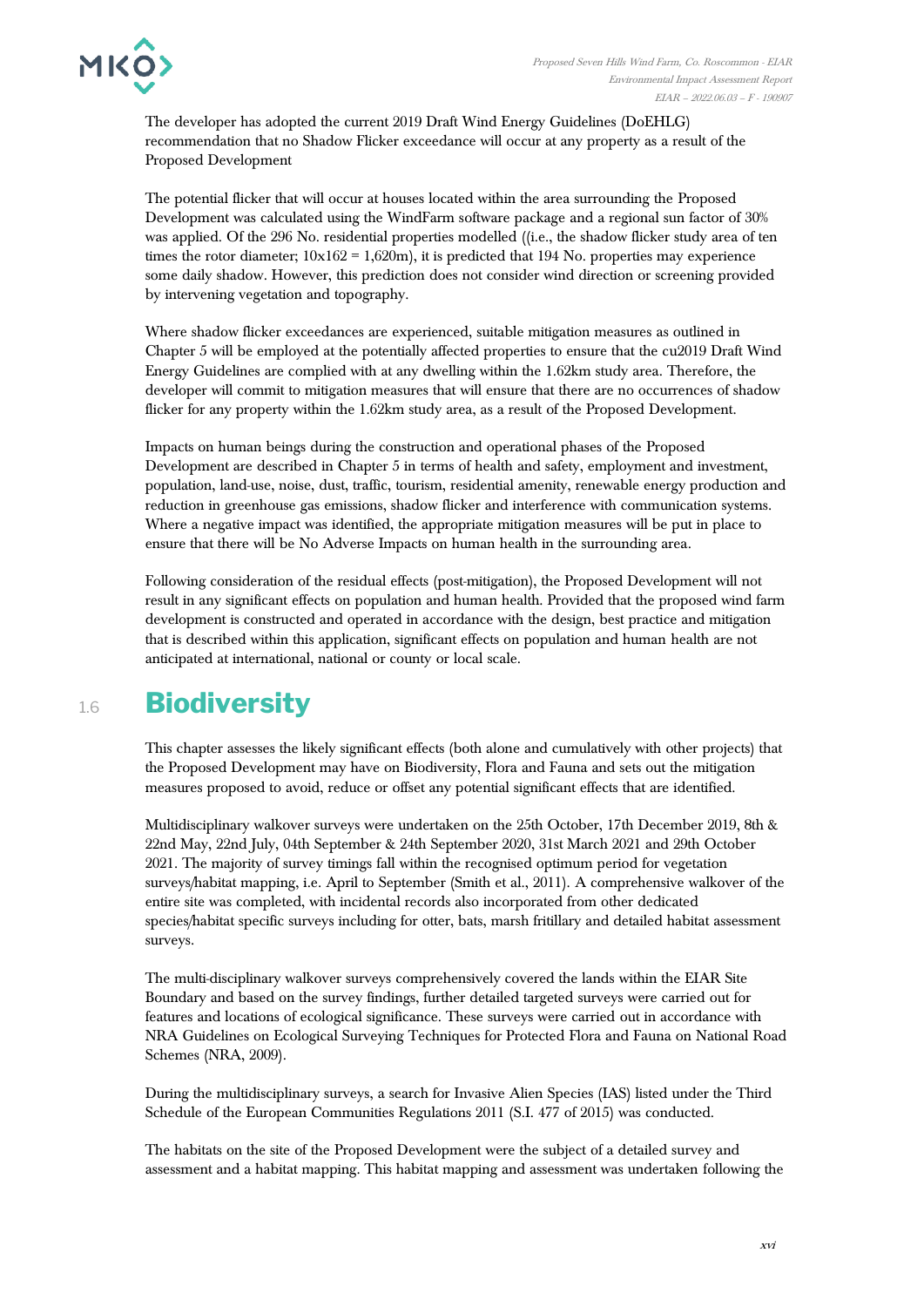

'A Guide to Habitats in Ireland' (Fossitt, 2000). Calcareous grassland habitats have also been categorised to plant communities from the National Survey of Upland Habitats (Perrin et al. 2014) and the Irish Vegetation Classification.

Grasslands makes up a significant proportion of the habitats within the Proposed Development site. The EIAR survey area comprises large areas of improved agricultural grassland (Fossitt code GA1) and Dry calcareous and neutral grassland (GS1). The areas of improved agricultural grassland have primarily been intensively managed for sheep and cattle grazing, and many of the fields surveyed have been reseeded with perennial ryegrass. Areas of Dry calcareous and neutral grassland comprise of a mix of both semi-natural and semi-improved grasslands. Some areas mapped as Dry calcareous and neutral grassland (GS1) have been subject to intensive grazing, primarily sheep and cattle grazing, The areas of Dry calcareous and neutral grassland (GS1) not subject to agricultural improvement also occur in association with patches of scrub and limestone boulders. Turbines no. T9, T10, part of T12, part of T13, part of T16, and a number of proposed site access roads occur within this habitat. This grassland is species rich and of high biodiversity value. A number of fields within the EIAR Site Boundary have also been used for arable crop production. Turloughs are present within the surrounding area, and a portion of this habitat is present within the Northern Cluster of the Proposed Development site.

Stone walls (BL1) are the dominant boundary feature within the survey area given the nature of the boulder strewn landscape. In places, these stone walls have become enveloped by bramble and some lined with blackthorn, hawthorn or hazel. Hedgerows (WL1) also occur throughout the survey area, usually in association with stone walls.

The construction of the proposed windfarm and associated infrastructure will result in the direct loss of approximately 2.7 hectares of Annex I grassland habitat ([6210] Semi-natural dry grasslands and scrubland facies on calcareous substrates (Festuco-Brometalia) (\*important orchid sites)), associated with parts of the footprints of Turbines T09, T10, T12, T13, T15 and T16 and associated site access tracks. The remaining areas of this habitat within the EIAR study area boundary have been entirely avoided in the design of the project with no potential for any effect thereon. The Proposed Development provides for the restoration and enhancement of other grassland habitat totalling approximately 9-12 hectares (a minimum of three times of the area lost to the footprint), full details of which are provided in the Biodiversity Mitigation and Enhancement Plan (BMEP) for the Proposed Development. It is additionally proposed to restrict the reclamation of all Calcareous grasslands with Annex 1 affinities [6210/6210\*] occurring within the EIAR Site Boundary in agreement with the relevant landowners. In addition, the lands will continue to be subject to low intensity grazing to maintain these areas in their current good condition. Following implementation of the BMEP, these proposed measures will result in a long-term net gain in this habitat within the locality of the Proposed Development.

Approximately 2.53km of hedgerow/scrub will be permanently removed within and around the footprint of the Proposed Development. Removal of this combined length hedgerow/scrub is required to achieve the required buffer distance for the protection of bats, from the turbines to the canopy of the nearest habitat feature, as recommended by the Natural England (2014) and NatureScot (2021). To compensate for the loss of 2.53km of hedgerow it is proposed to plant 2.82km of new hedgerow to offset this potential loss and to provide additional habitat connectivity within the site. Overall, the proposed replanting will result in a net gain of approximately 290m in the linear landscape features within the site.

Bat species composition and abundance was found during detailed bat surveys undertaken at the site to be typical of the geographic location and the largely open nature of the Proposed Development site, and the site is utilised by a regularly occurring bat population of Local Importance. No potential for residual significant effects with regard to loss of commuting and foraging habitat, loss or damage to roosts, displacement or other construction phase impacts have been identified; the proposed net gain in linear landscape features within the site will result in a long-term positive impact on bats at the local level. In relation to potential collision risk and injury with operational turbines, a bespoke adaptive monitoring and mitigation strategy has been devised for the Proposed Development in line with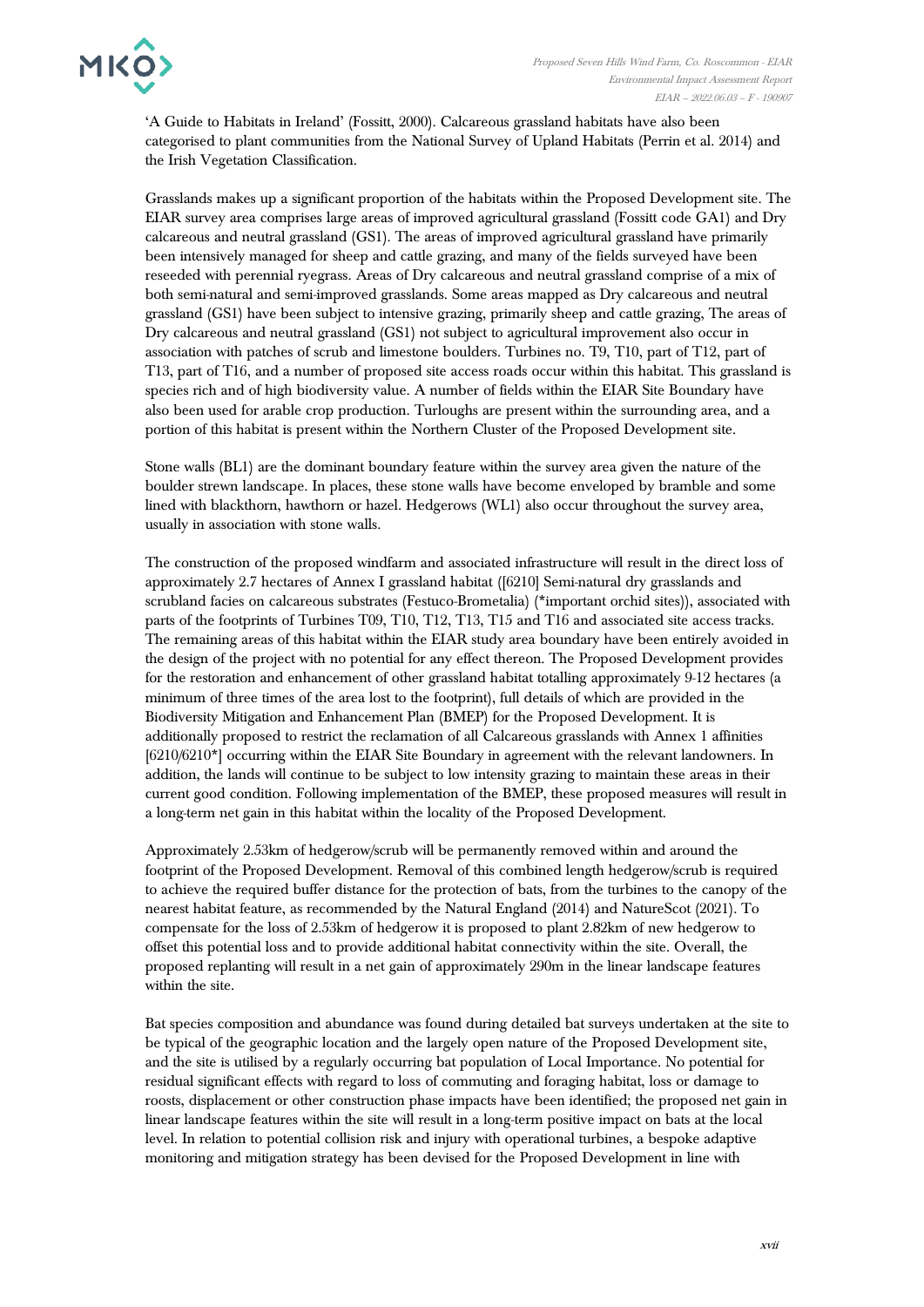

NatureScot (2021) Guidance, which will ensure that there is no potential for significant residual effects on local bat populations during the operational phase of the wind farm.

Two single entrance outlying badger sett was recorded within the EIAR boundary. Therefore measures including a pre-construction survey and additional monitoring where necessary to identify all active setts within proximity of the wind farm infrastructure at the time of construction will allow for any mitigation required to be implemented to ensure that no undue disturbance to badgers takes place during the construction phase. In addition, detailed bat and aquatic receptors and fisheries surveys have been undertaken as part of the detailed baseline assessment, the detailed results of which are provided in technical appendices to this EIAR. No evidence of populations of these species being significant at more than a local level was recorded. No signs of any additional protected fauna were recorded within the study area during the survey work undertaken.

No significant effects on surface water quality, groundwater quality or the hydrological/ hydrogeological regime were identified during construction, operation or decommissioning. A full hydrological assessment in relation to the Proposed Development has been carried out in Chapter 9 of the EIAR.

It is therefore judged that, provided that the Proposed Development is constructed and operated in accordance with the design, best practice and mitigation that is described within this application, significant residual impacts on ecology will not occur.

## 1.7 **Ornithology**

Following the implementation of good practice measures no significant negative effects on valued ornithological receptors (VORs) are likely during the construction or decommissioning phases of the Proposed Development.

A comprehensive suite of bird surveys was undertaken at the Proposed Development which have informed the impact assessment. These included flight activity surveys, breeding wader surveys, breeding raptor surveys, swan and goose feeding distribution surveys, Greenland white-fronted goose roost surveys and European golden plover nocturnal foraging surveys.

The field survey methodologies were all carried out using survey standards recommended by NatureScot (formerly Scottish Natural Heritage (SNH), 2017), which are widely regarded as representing standard best practice in Ireland and were carried out during suitable times of the year. Three full years of surveys have been completed, which is in excess of the two full years recommended by current NatureScot (2017) guidance. No significant gaps in the assessment have been identified.

During operation, collision risk mortality is likely to affect the following VORs: whooper swan, Greenland white-fronted goose, Eurasian wigeon, peregrine falcon, European golden plover, northern lapwing, Eurasian curlew and black-headed gull.

The likely potential impact of collision mortality on Eurasian curlew and black-headed gull would be of potential regional/county significance, although this is based on a number of precautionary assumptions and the true level of mortality is considered likely to be lower.

The likely potential impact of collision mortality on the other species assessed (including the qualifying features for all designated sites within at least 15 km) would not be significant. These species include whooper swan, Greenland white-fronted goose, Eurasian wigeon, peregrine falcon, European golden plover, northern lapwing, common scoter, common coot, mallard and Eurasian teal.

All other potential impacts on the species assessed, including nest damage or destruction, habitat loss (direct and indirect), disturbance/displacement and barrier effects would be non-existent or nonsignificant.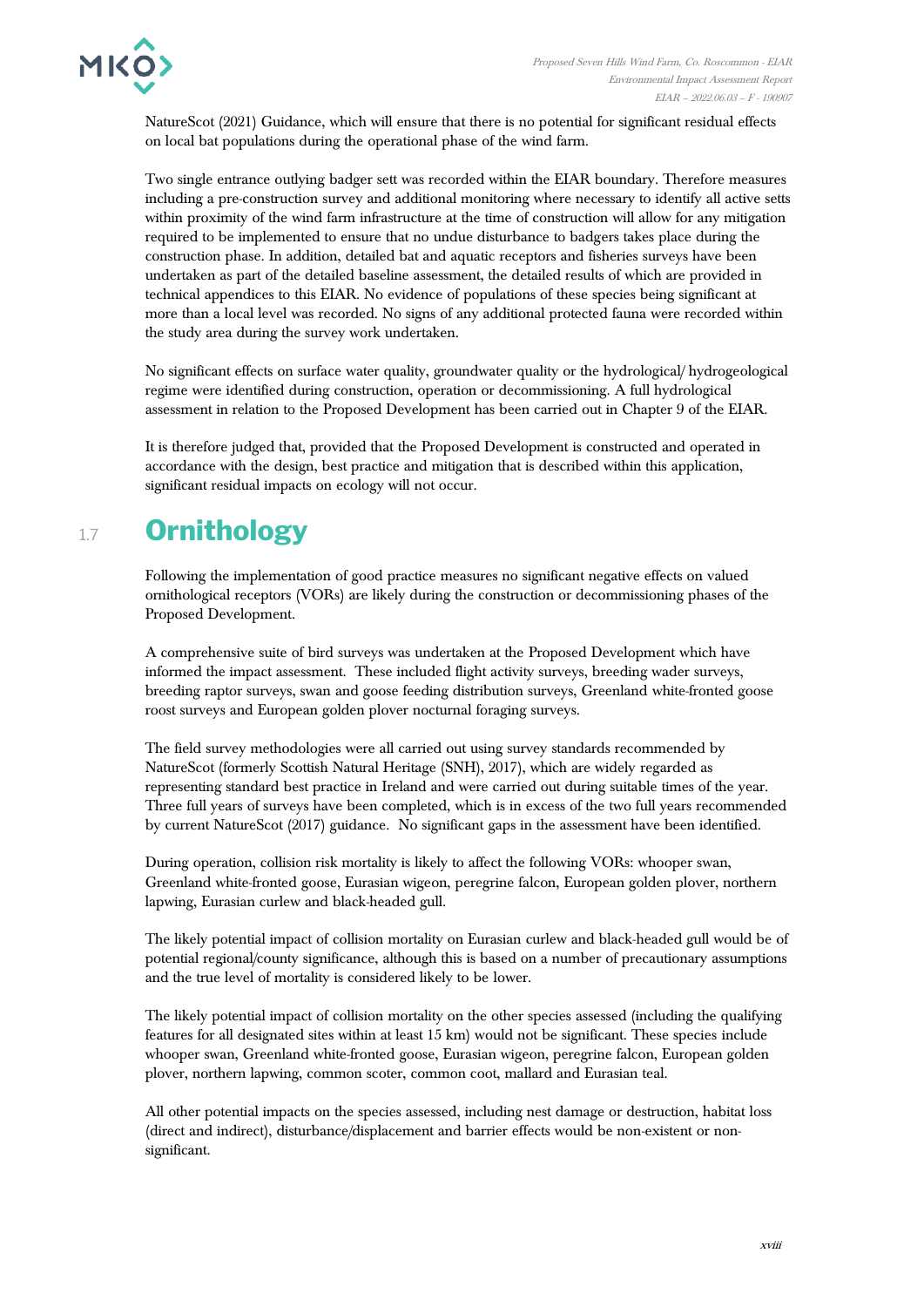

## 1.8 **Land, Soils and Geology**

The Proposed Development will be located approximately 1.5 kilometres away northeast and southeast of the village of Dysart, and approximately 11 kilometres northwest/west of the town of Athlone, Co. Roscommon. The Proposed Development is bisected by the R363, to form the Northern and Southern Clusters of the Wind Farm site. The Northern Cluster is located ~ 1.6km northeast of Dysart and consists of 7 no. turbines within a  $\sim 2 \text{ km}^2$  area between the townlands of Cronin, Gortaphuil and Cornalee. The Southern Cluster consists of 13 no. proposed turbine locations over a  $\sim 5 \text{km}^2$  area, from the townland of Milltown towards Cuilleenoolagh and Cam Hill.

A comprehensive impact assessment of the Wind Farm site and associated Grid Connection route on the land, soils and geological environment has been undertaken. The assessment is based on a desk study, walkover surveys and a comprehensive data set which was obtained during site investigations. The wind farm design is based on extensive site-specific data, with the layout intended to minimise impacts on the local land, soils and geological environment.

Landuse within the Wind Farm site is primarily agricultural, under grass pasture and used mainly for grazing of sheep with some areas of rough scrub, which is often strewn with boulders.

The geology of the proposed Wind Farm site has been characterised using desk study and site investigation data. The Wind Farm site is underlain by glacial deposits comprising of sandy CLAY, gravelly SAND and sandy GRAVEL. Subsoil thickness ranges from 1.3 – 16.3m and averaging 7.41m within the Northern Cluster, while ranging between 1.3 – 30m and averaging 7.32m in the Southern Cluster. These deposits are stable and are capable of supporting wind turbine base foundations.

The bedrock underlying the proposed Wind Farm site was observed in over 680m of borehole drilling. The limestone bedrock is typically strong and competent. Karst features are not common in this area with only very isolated sections of weathered limestone encountered during the site investigation works.

Ground bearing foundations will be utilised at all 20 no. turbines due to the good ground conditions encountered during the comprehensive site investigation works.

Excavation of mineral subsoils and bedrock will be required for site levelling, infrastructure and foundations for the access roads and turbines. Estimated volumes of subsoils/bedrock to be removed at the 20 no. turbine foundations, hardstandings and along access roads is 126,500m<sup>3</sup>. The handling and storage of spoil will be done in accordance with the Spoil Management Plan, with most of the spoil (59,600m<sup>3</sup>) generated during construction to be reused or reinstated across the development. Excess spoil (66,900m<sup>3</sup>) will be transferred to carefully selected permanent spoil storage areas.

Storage and handling of hydrocarbons/chemicals will be carried out using best practice methods. Measures to prevent peat and subsoil erosion during excavation, reinstatement and long-term storage of peat will be undertaken to prevent erosion and potential water quality impacts.

An assessment of the construction stage, operational stage and decommissioning stage has been completed. Based on the above, and with implementation of the outlined mitigation measures, no likely significant effects on the soils and geology environment are predicted to occur.

Our assessment confirms there will be no cumulative effects on land soil and geology environment as a result of the Proposed Development.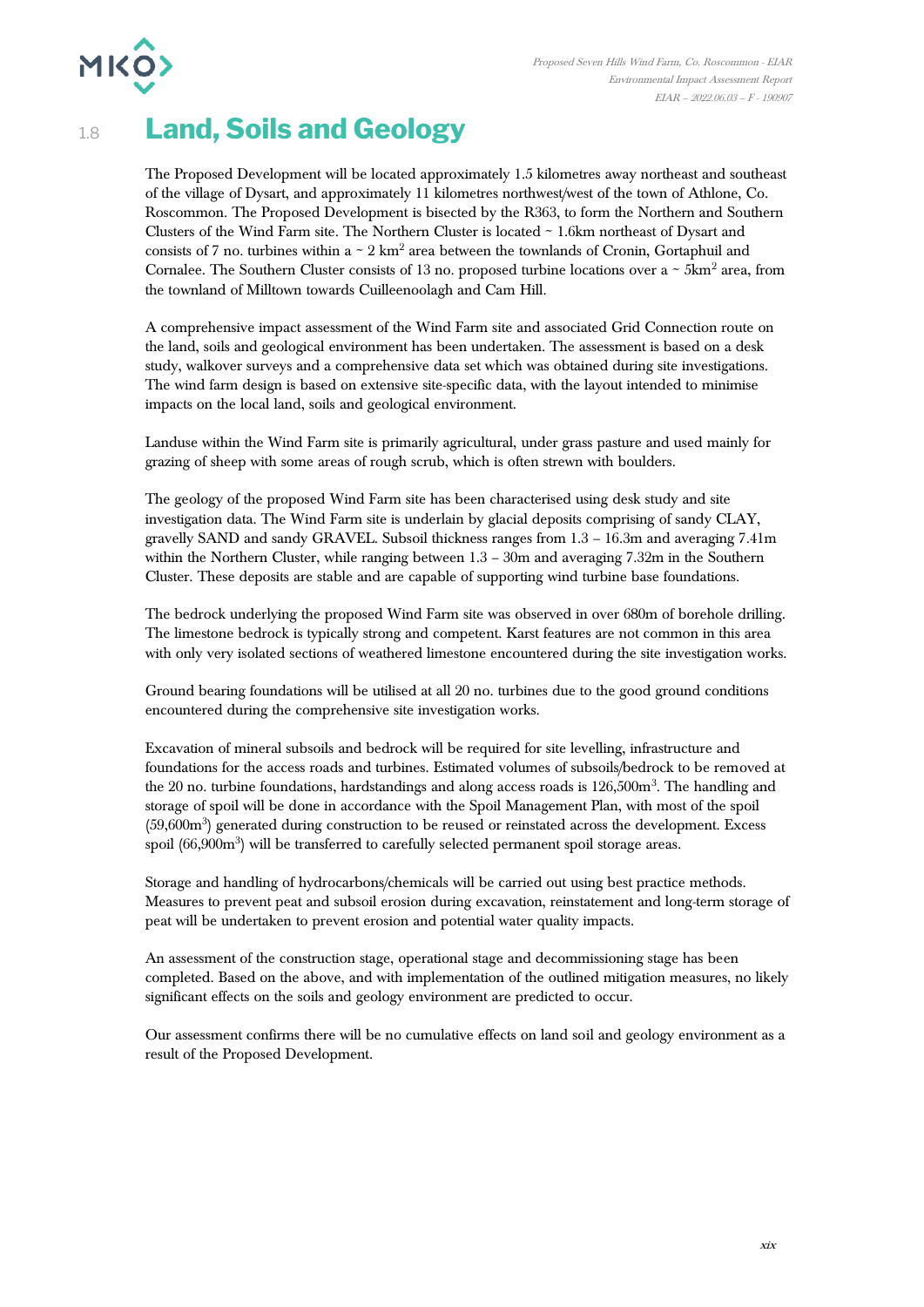# 1.9 **Hydrology and Hydrogeology**

**MKO>** 

The Proposed Development is located just east and south of the village of Dysart, Co. Roscommon and ~12km west of Athlone, Co. Westmeath. There are two areas of Proposed Development, the Northern Cluster (7 no. turbines), and the Southern Cluster of wind turbines (13 no. turbines). It is proposed to construct a 110 kV substation within the Southern Cluster and to connect from here via a 110 kV underground cable connection to the existing Athlone 110 kV substation in Monksland, located approximately 11.3km to the east of the Southern Cluster, via underground cabling.

On a regional scale, the Proposed Development is located within the Upper Shannon (26D) catchment, with a small section to the southeast of the Wind Farm Site within the Upper Shannon (26G) catchment, all within Hydrometric Area 26 (Upper Shannon) of the Irish River Basin District. On a more local scale, the proposed Wind Farm Site (Northern and Southern Clusters) is broadly contained within the River Suck sub-catchment (Suck\_SC\_090), with a small section of the Southern Cluster (T19 & T20) contained within the Cross River sub-catchment (Shannon [Upper]\_SC\_100). The grid connection route is mostly located within the Cross River sub-catchment (Shannon [Upper]\_SC\_100), with a small section close to Athlone is located in the Shannon [Upper]\_SC\_090 sub-catchment.

A detailed baseline hydrological and hydrogeological investigation of the Proposed Development site has been conducted by HES between 2020-2021 while using historical data dating back to 2010. Numerous instances of borehole drilling and trial pitting have been undertaken to determine the soils, subsoils and bedrock. Approximately 3.6km of Geophysics lines have been completed to correlate with the intrusive site investigation data. Due to the sensitive nature of the water environment near the Proposed Development site, consisting of seasonal turloughs, some of which are designated as European Sites (SACs and SPAs), a detailed investigation of the groundwater levels, flow directions, hydrochemistry has been completed as well as an assessment of groundwater strikes within boreholes and the general extent of karstification within the underlying bedrock.

Following these site investigation phases (2010-2011, 2015, 2019-2021), the large dataset of geological and hydrogeological information was analysed and synthesised to form a conceptual model of groundwater flow within the Proposed Development site and extending to the broader local area which includes the surrounding turloughs. This included analysis of water levels from local and regional turloughs, numerous groundwater wells, EPA and GSI water monitoring sites, and rainfall data collected at the proposed Wind Farm Site. These data and hydrogeological understanding were used to develop a conceptual site model (CSM) (Note: CSM is a standard descriptor in hydrogeology). The CSM for the Wind Farm site is founded on detailed hydrogeological information and is factual and not conceptual as inferred by the standard terminology) of groundwater levels, gradients and flow directions has been used to inform the impact assessment process.

The turloughs surrounding the Proposed Development (Wind Farm site and Grid Connection route) occur at higher and lower elevations within the landscape. The turloughs are situated at  $\sim$  55-65 m OD and are approximately 3-4km from the River Suck, which has a typical water level of 40-42 m OD. This relative elevation difference creates a reasonably high hydraulic gradient over that 3-4 km distance. At the Wind Farm site groundwater levels are observed to rise gradually in Autumn-Winter (in response to accumulations of rainfall depth), and in certain locations rising groundwater emerge above ground to form open water flooded areas (called turloughs: Gortaphuill, Commons, Thomas Street, Lough Croan, Four Roads, Feacle Turlough, Ballyglass Corkip Lough etc), and groundwater levels remain high from January to April, and then groundwater levels slowly recede until the turloughs disappear in May/June, and the regional groundwater levels are fully below ground again.

Although there is a significant driving groundwater gradient with high groundwater levels of >65 m OD just 3-4km from surface waters at  $\sim$ 40-42 m OD, the groundwater within the system does not readily discharge/flow to these surface waters (there is no free-flowing underlying karst drainage network). Instead, the groundwater levels build up (over winter) and groundwater floods the land surface (at high elevations) at known turloughs and loughs. While there are some mapped tracer connections within the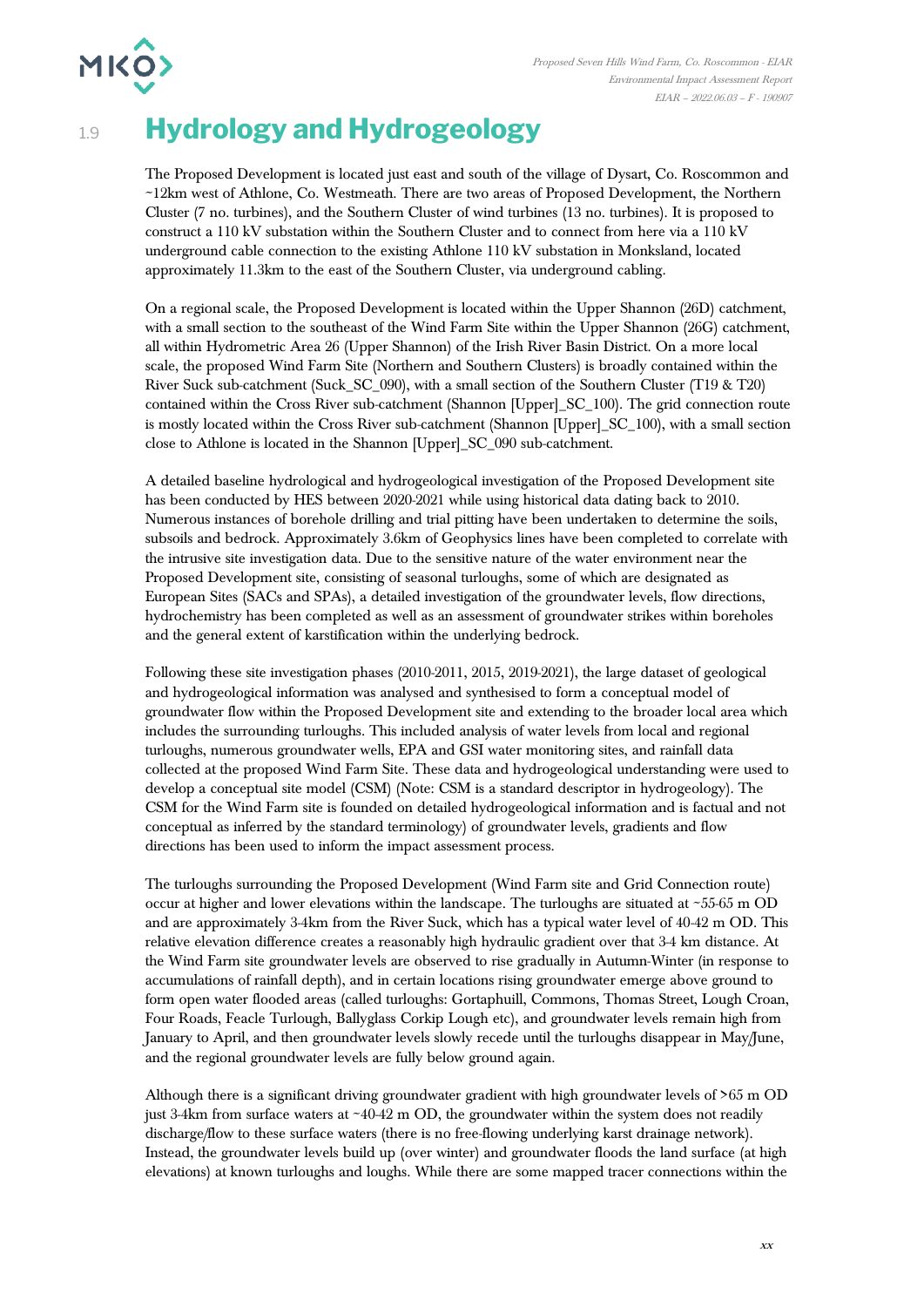

underlying bedrock system (i.e., Feacle Turlough to Killeglan Spring), in general, there has to be bulk resistance to groundwater flow, otherwise observed groundwater gradients and indeed Winter water levels would be much lower/flatter.

The proposed Wind Farm site and Grid Connection works involve excavation of soil and subsoils and bedrock, and creation of access tracks, and turbine foundations. Excavations and earthworks are also required at the substation and along the proposed Grid Connection route, although the latter is temporary and transient and will be reinstated relative quickly. There is a risk that these proposed excavation works can potentially alter the recharge mechanisms that feed the groundwater system below the Wind Farm site and also potentially alter the water quality within the groundwater systems below the Wind Farm and Grid Connection route. Such occurrences could impact on local groundwater quality, groundwater wells, and also on downgradient water dependent ecological receptors such as turloughs and river systems.

During each phase of the Proposed Development (construction and operation/maintenance) a number of activities will take place on the site of the Proposed Development, some of which will have the potential to affect the hydrological regime or water quality at the site or its vicinity. These significant potential impacts generally arise from sediment input from drainage water and other pollutants such as hydrocarbons and cement-based compounds, with the former two having the most potential for impact, given the underlying hydrological regime (indirect recharge to groundwater – and no direct surface water runoff/discharges).

A key design criterion for the Wind Farm site is to avoid potential karst anomalies or weathered bedrock at proposed turbine locations. This has been achieved with the proposed layout as iterative site investigation works have been completed (drilling and geophysical surveys). In addition, the detailed site investigation works that have been completed demonstrate that there is a significant cover of soil and subsoil over bedrock across both of the proposed Wind Farm site clusters. This means there is a natural protection to the underlying bedrock aquifer in the form of that soils/subsoil cover. The perception of this area of Roscommon is that is significantly karstified and limestone boulders observed in fields are representative of should bedrock and extreme groundwater vulnerability. This is proven not to be the case.

All proposed wind farm infrastructure will be installed above recorded groundwater levels, therefore there is no potential for wind farm infrastructure to block or alter underlying groundwater flow regimes.

Drainage measures, pollution control and other preventative measures have been incorporated into the project design (Wind Farm site and Grid Connection route works) to minimise significant negative impacts on groundwater quality and downstream designated sites.

The surface water drainage plan will be the principal means of significantly reducing sediment in drainage water arising from construction activities and for the control of runoff/recharge. The key drainage water control measure is that there will be no direct discharge of Wind Farm site drainage water without treatment prior to recharge. This will be achieved by design methods outlined in the Drainage Management Plan.

Preventative measures also include controls for fuel and concrete management and a waste management plan which will be incorporated into the Construction and Environmental Management Plan (refer to Appendix 4-9).

Overall, the Proposed Development (Wind Farm site and Grid Connection works) presents no significant impacts to surface water and groundwater quality provided the proposed mitigation measures are implemented.

No significant cumulative impacts on any of the regional surface water catchment or groundwater bodies will occur as a result of the Proposed Development.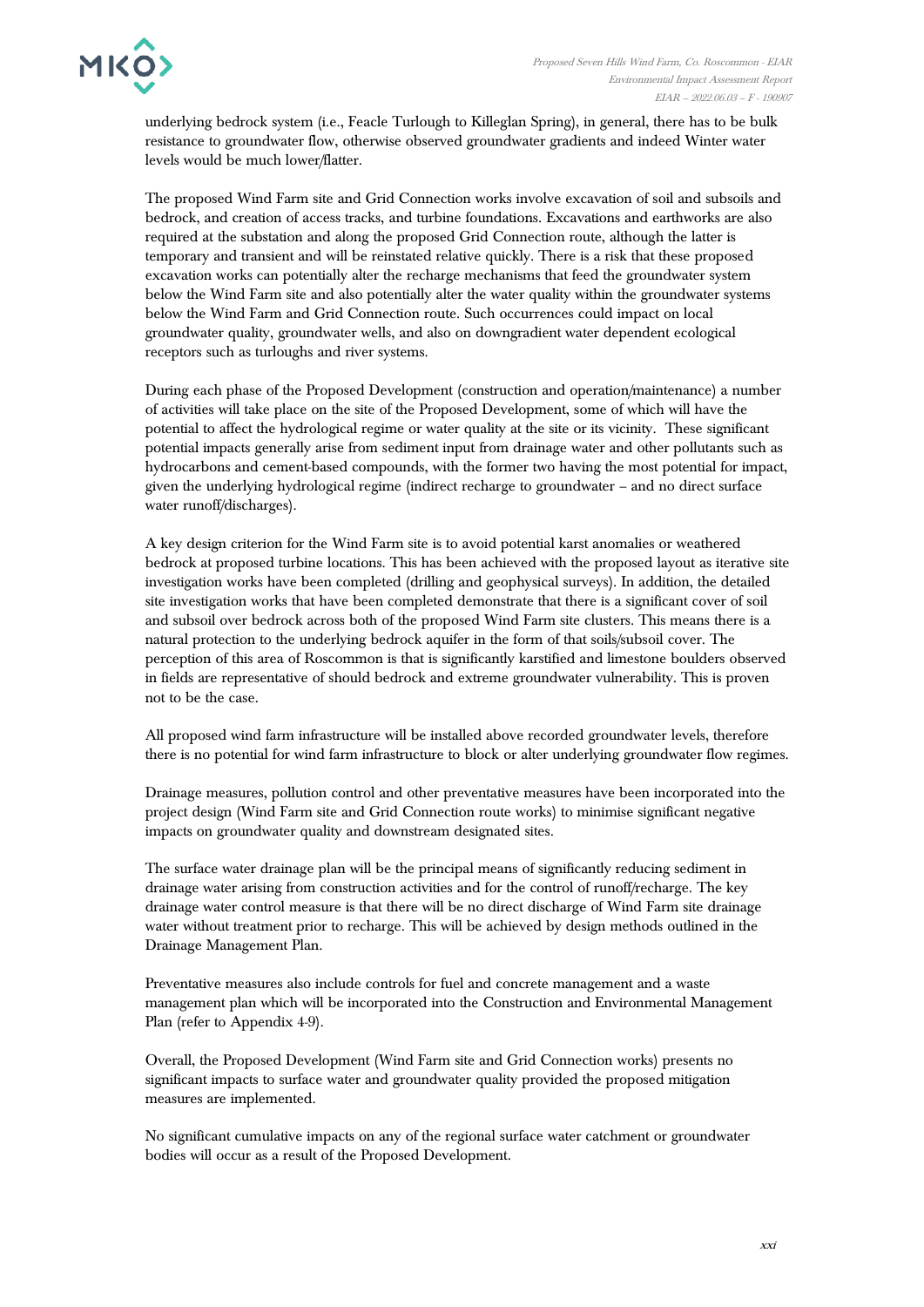

## 1.10 **Air and Climate**

This chapter identifies, describes and assesses the potential significant direct and indirect effects on air quality and climate arising from the construction, operation and decommissioning of the Proposed Development.

The Environmental Protection Agency (EPA) has designated four Air Quality Zones for Ireland:

- > Zone A: Dublin City and environs
- Zone B: Cork City and environs
- Zone C: 16 urban areas with population greater than 15,000
- Zone D: Remainder of the country.

These zones were defined to meet the criteria for air quality monitoring, assessment and management described in the Clean Air for Europe (CAFE) Directive (as amended) and the Fourth Daughter Directive. The site of the Proposed Development lies within Zone D, which represents rural areas located away from large population centres.

Due to the non-industrial nature of the Proposed Development and the general character of the surrounding environment, air quality sampling was deemed to be unnecessary for this EIAR.

The production of energy from wind turbines has no direct emissions as is expected from fossil fuelbased power stations. Harnessing more energy by means of wind farms will reduce dependency on fossil fuels, thereby resulting in a reduction in harmful emissions that can be damaging to human health and the environment. Some minor short term or temporary indirect emissions associated with the construction of the wind farm include vehicular and dust emissions.

A Construction and Environmental Management Plan (CEMP) will be in place throughout the construction phase (see Appendix 4-3 of the EIAR) and includes dust suppression measures. In addition, turbines and construction materials will be transported to the site on specified haul routes only. The agreed haul route roads adjacent to the site will be regularly inspected for cleanliness and cleaned as necessary.

#### Climate Change and Carbon Balance Calculations

Climate change is one of the most challenging global issues facing us today and is primarily the result of increased levels of greenhouse gases in the atmosphere. These greenhouse gases come primarily from the combustion of fossil fuels in energy use. Changing climate patterns are linked to increased frequency of extreme weather conditions such as storms, floods and droughts. In addition, warmer weather trends can place pressure on animals and plants that cannot adapt to a rapidly changing environment. Moving away from our reliance on coal, oil and other fossil fuel-driven power plants is essential to reduce emissions of greenhouse gases and combat climate change.

In June 2022, the Environment Protection Agency released 'Ireland's Greenhouse Gas Emissions Projections 2020-2040'. The EPA projections show that currently implemented measures (With Existing Measures) will achieve a reduction of 5% on 2005 levels by 2030, significantly short of the 30% reduction target. If measures in the higher ambition (With Additional Measures) scenario are implemented, the 30% reduction target by 2030 can be achieved. In the With Additional Measures scenario, it is assumed that by 2030 renewable energy generation increases to approximately 80%of electricity consumption. However, increased coal use from 2021 and growing energy demand, including from data centres, threaten to negatively impact preferred scenario.

The Proposed Development will have an export capacity of approximately 120MW and therefore will help contribute towards this target. As well as this, it will provide much needed grid infrastructure, and the capacity to offset  $4,819,016$  tonnes of  $CO<sub>2</sub>$  in its operational lifetime thereby reducing the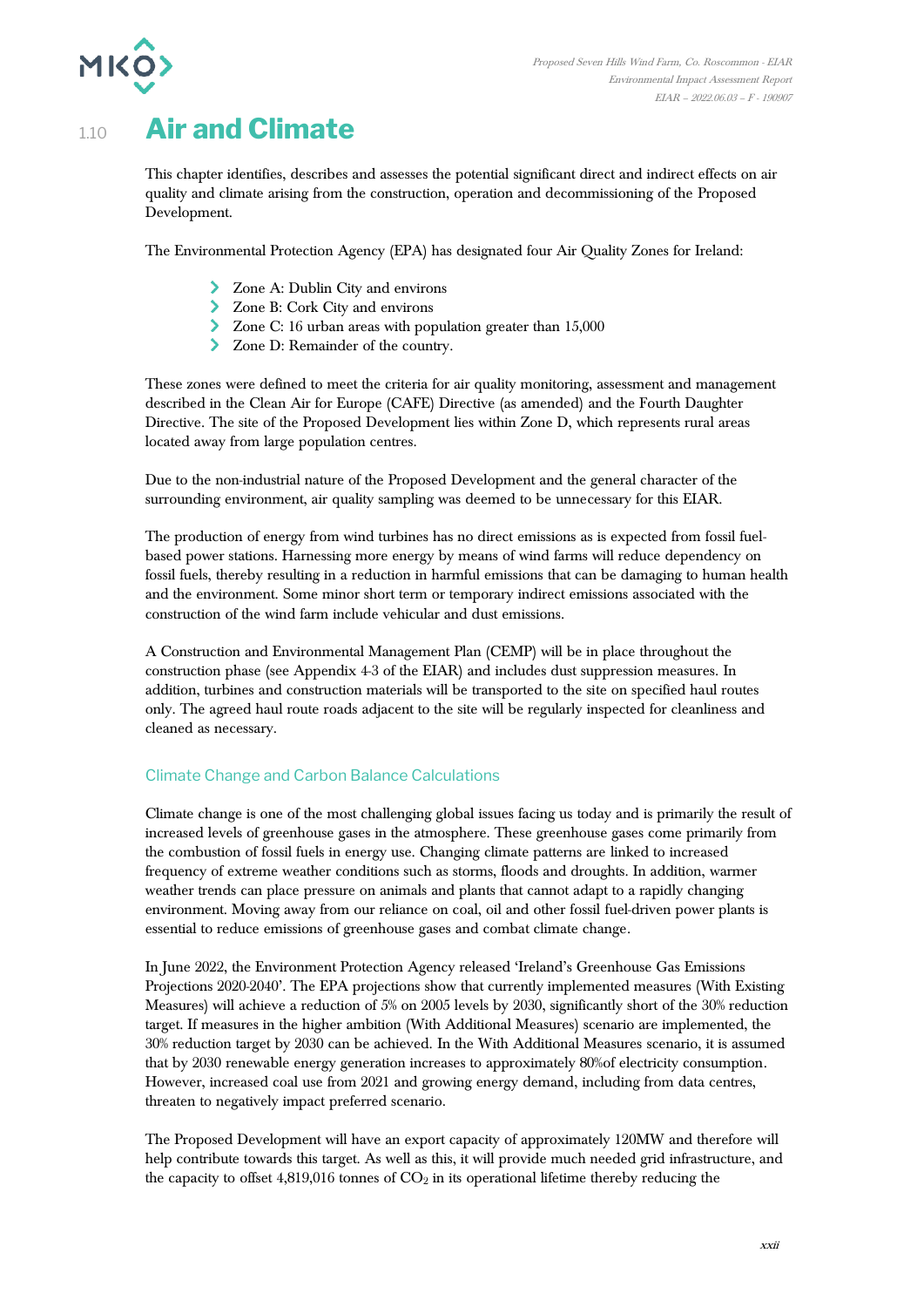

Greenhouse Gas effect and improving air quality as we transition to cleaner energy industries. Please see Section 10.2.4 for details on Carbon offset calculations.

A methodology for calculation carbon losses was published in June 2008 by scientists at the University of Aberdeen and the Macauley Institute with support from the Rural and Environment Research and Analysis Directorate of the Scottish Government, Science Policy and Co-ordination Division. This methodology was refined and updated in 2011 based on feedback from users of the initial methodology and further research in the area. The web-based version of the carbon calculator, which supersedes the excel based versions of the tool, was released in 2016. The tool provides a transparent and easy to follow method for estimating the impacts of wind farms on the carbon dynamics of peatlands and was used to assess the effects of the proposed wind farm in terms of potential carbon losses and savings taking into account peat removal, drainage and operation of wind farm. The model calculates the total carbon emissions associated with the proposed wind farm development including manufacturing of the turbine technology, transport, construction of the development and carbon losses due to peatland disturbance. The model also calculates the carbon savings associated with the proposed wind farm development. Previously guidance produced by Scottish Natural Heritage in 2003 had been widely employed to determine carbon payback in the absence of any more detailed methods.

Given the absence of peat underlying the site, the Proposed Development will not give rise to any impact on peat habitat. The Macauley Institute methodology states that the total volume of peat impacted by the construction of the wind farm is strongly correlated to the extent of the peatland affected by drainage at the site. Therefore, in calculating the carbon loss/saving of the Proposed Development, all potential carbon losses associated with constructing a wind farm on peatland environments were discounted, but the carbon losses as a result of the manufacture, transportation and erection of the proposed turbines was included in the calculation, including as a result of the removal of vegetation.

Clear-felling of existing forestry surrounding turbine locations is often necessary on wind farm sites to avoid reductions in the wind energy yield of wind farm proposals. However, given the absence of forestry on the Proposed Development site, all potential carbon losses associated with felling forestry within a wind farm were also discounted from the carbon loss calculations.

Construction of the Proposed Development will have a Short-Term, Imperceptible Negative Effect as a result of greenhouse gas emissions from construction plant and vehicles. Operation of the Proposed Development will have a Direct Long-Term Moderate Positive Impact on climate as a result of reduced greenhouse gas emissions.

## 1.11 **Noise and Vibration**

AWN Consulting Limited has been commissioned to conduct an assessment into the likely environmental noise and vibration impacts of the proposed Seven Hills wind farm development (the 'Proposed Development').

The background noise environment has been established through noise monitoring surveys undertaken at several noise-sensitive locations (NSLs) surrounding the Proposed Development. Typical background noise levels for day and night periods at various wind speeds have been measured in accordance with guidance contained ISO 1996: 2017 Acoustics – Description, Measurement and Assessment of Environmental Noise. Prevailing noise levels are primarily attributable to traffic in the surrounding area, distant construction activity and a degree of industrial noise from existing facilities.

When considering a development of this nature, the potential noise and vibration effects on the surroundings must be considered for two stages: the short-term construction phase during which noise is generated by the construction machinery and plant, and the long-term operational phase, where no noise is generated by the underground cable.

xxiii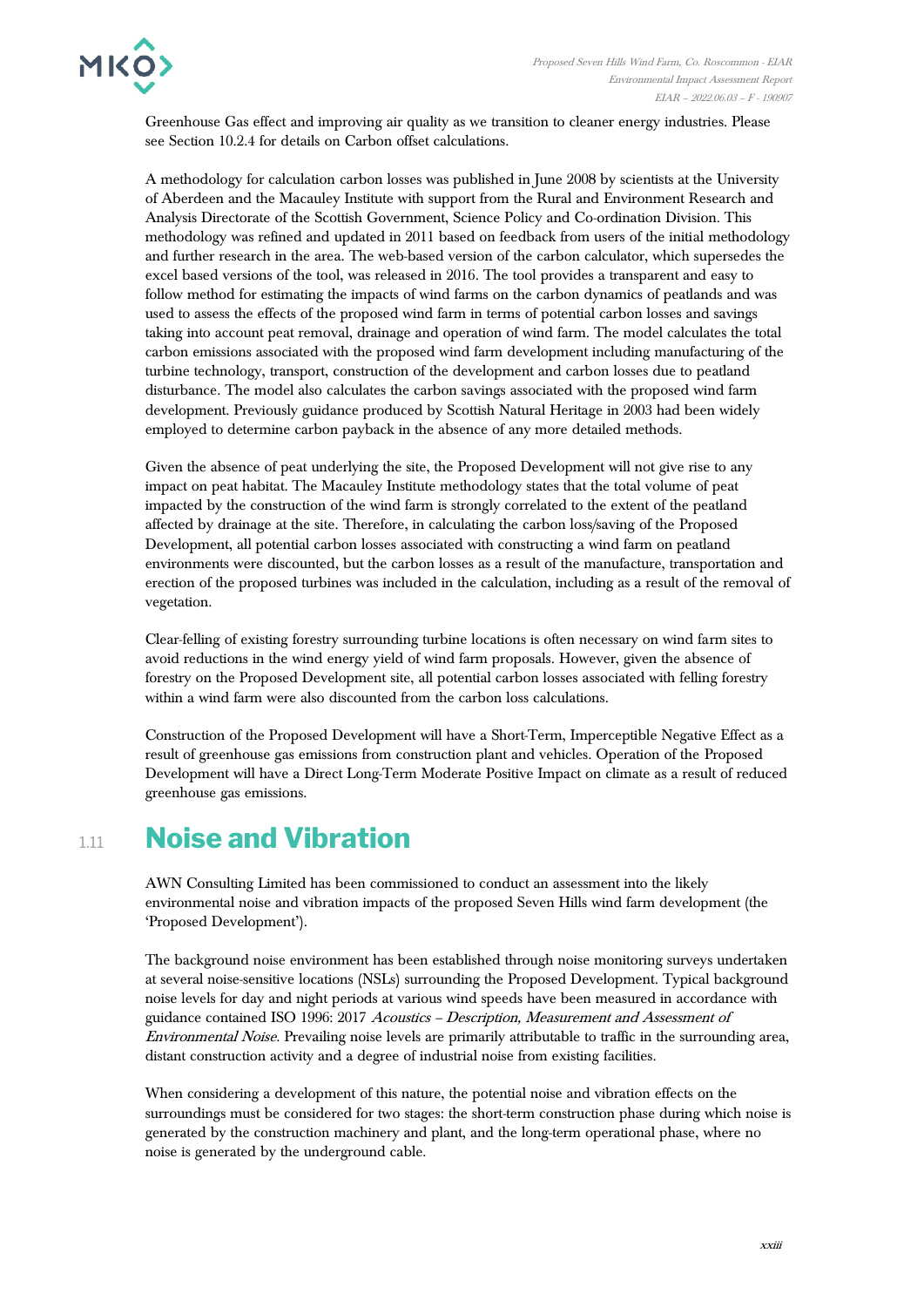

The assessment of construction noise and vibration and has been conducted in accordance with best practice guidance contained in BS 5228-1:2009+A1:2014 Code of practice for noise and vibration control on construction and open sites – Noise and BS 5228-2:2009+A1:2014 Code of practice for noise and vibration control on construction and open sites – Vibration. Subject to good working practice as recommended in the EIAR Chapter, it is not expected that there will be any significant noise and vibration impacts associated with the construction phase and the likely noise from construction activity at the nearest Noise Sensitive Locations (NSLs) is expected to be well below recommended significance threshold values. The associated construction noise and vibration impacts are not expected to cause any significant effects.

In summary, the noise and vibration impact of the Proposed Development is not significant.

## 1.12 **Landscape and Visual**

This chapter addresses the potential landscape and visual impacts of the Seven Hills Wind Farm. The emphasis in this chapter is on the likely significant effects of the Proposed Development, including the grid connection. It covers the assessment methodology, a description of the Proposed Development and the existing landscape based on relevant guidance. It includes a description of the landscape policy of Roscommon with specific reference to wind energy and the study area in which the Proposed Development site is located. The chapter also gives consideration to the landscape and wind energy policies of Counties Galway, Longford, Westmeath and Offaly where some visibility of the Proposed Development may occur.

Siting of the Proposed Development on the subject lands was plan lead. Selection of the site considered landscape and visual designations in the previous and recently adopted Roscommon County Development Plan(s). In this regard, the Proposed Development is predominantly sited in a landscape 'Most Favoured' for wind energy potential in Co. Roscommon and within a Landscape Character Area (LCA 34 - Lough Funshinagh, Stone Wall Grasslands and Esker Ridges) of the lowest value rating in Co. Roscommon. Strategic siting of the turbines within LCA 34 ensured that the Proposed Development will not be the specific object or focus of any designated scenic routes or scenic views in Co. Roscommon. In terms of location, spatial extent, spacing and layout, the siting and design of the Proposed Development adheres to the guidance for the siting of wind farms in Hilly and Flat Farmland Landscape Types, as set out in The Wind Energy Development Guidelines for Planning Authorities (DoEHLG, 2006), & (DoPHLG, 2019)

ZTV mapping indicates high visual exposure of the wind farm throughout the LVIA Study Area, excepting large areas to the north-east where the Proposed Development will be screened from view by elevated landform around the Skrine uplands. Visibility appraisals conducted during many field surveys in 2020 and 2021 determined that actual visibility in the LVIA Study Area is likely to be far less than is indicated by the ZTV mapping. On-site surveys found that visibility of the Proposed Development is predominantly concentrated to areas immediately surrounding the site to a distance of approximately 5 km. Beyond 5 km from the Proposed Development, visibility of the proposed turbines is likely to be very limited where disproportionate screening effect occurs within the flat vegetated landscapes surrounding the Suck and Shannon Valleys to the east, south and west of the Proposed Development. Beyond 5km, visibility of the Proposed Development will occur from elevated vantage points where there are open views across the landscape.

Visibility of the Proposed Development is most likely to occur within the rolling agricultural grasslands immediately surrounding both the northern and southern turbine cluster. Field boundaries in the area are delineated by dry stone walls, low hedgerows and treelines which generally afford lesser screening than the denser mature vegetation existent in the low-lying landscape beyond 5km. No designated scenic amenity is located within this area of high visibility surrounding the site; however, it is a settled landscape and there are residential receptors and local population centres which will have open views of the Proposed Development.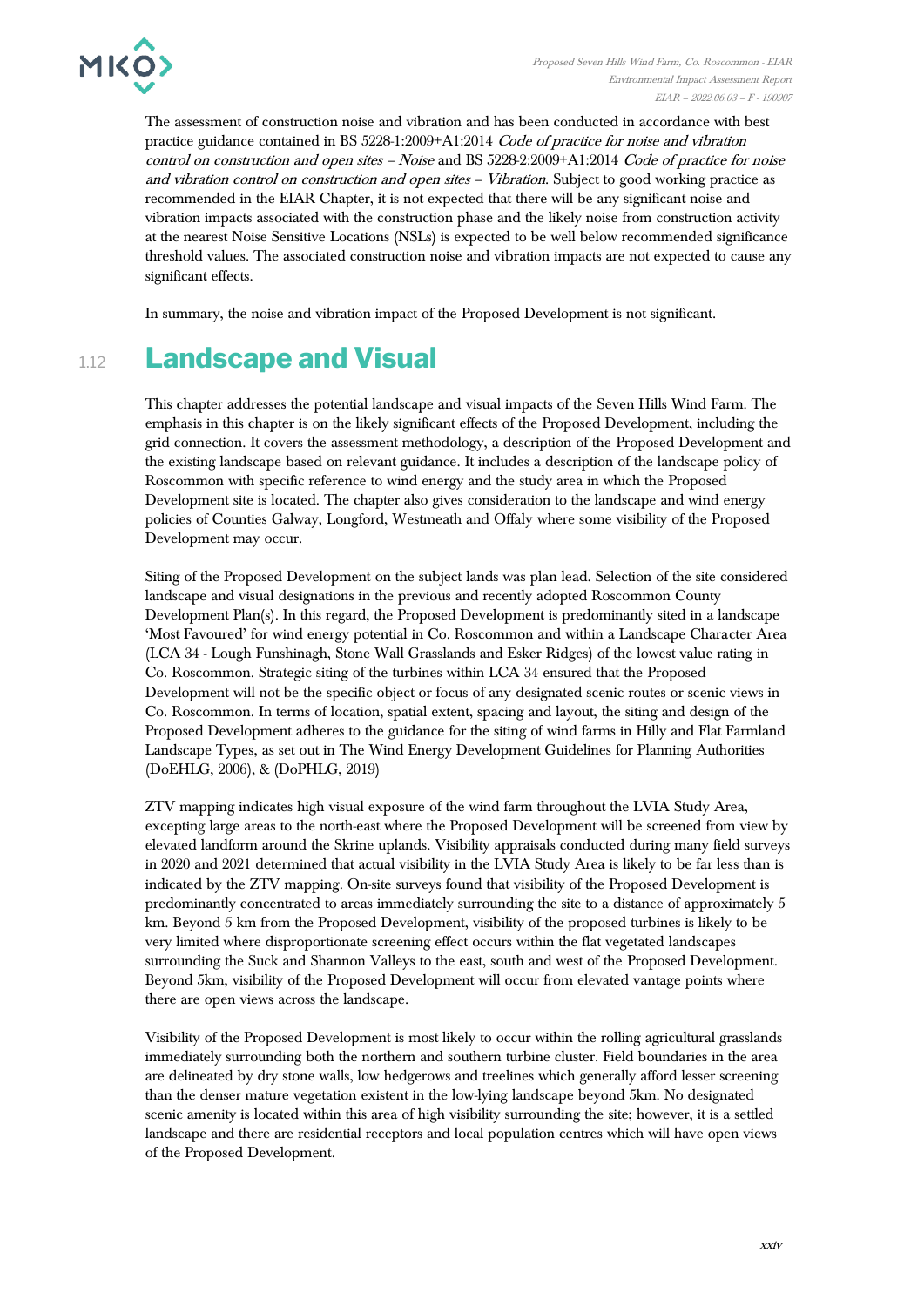

The landscape of the development site is a modified agricultural landscape. The rolling green fields and dry-stone walls give the site and wider landscape setting a distinct visual aesthetic, which is of local importance and heritage value. The karst geology and calcareous grassland habitats are also valuable receptors existent on site. Considering the landscape designations in the Roscommon County Development Plan, the susceptibility of the landscape to wind farm development is low. On balance the Proposed Development site is a landscape deemed to be of medium sensitivity. The introduction of vertical man-made structures and ancillary infrastructure will substantially alter 29.3 hectares of the landscape comprising the proposed infrastructure footprint. The direct effects upon the landscape will be highly localised. The Proposed Development is likely to cause (reversible) long-term landscape effects of Moderate significance at the site of the Proposed Development. Strategic siting of the Proposed Development infrastructure serves to minimise and mitigate impacts upon valuable and sensitive landscape receptors on the site through avoidance of valuable habitats, karst glacial features and old stone walls and monuments of heritage value.

In terms of landscape character, only LCA 34 - Lough Funshinagh, Stone Wall Grasslands and Esker Ridges, in which the proposed turbines are located will experience direct effects on landscape character as a result of the Proposed Development. LCA 34 comprises a landscape of approximately  $139 \text{ km}^2$ , the footprint of turbines and associated infrastructure of the Proposed Development will only materially alter a very small portion (approximately  $0.3 \text{ km}^2$ ) of the landscape in this LCA (0.2%), therefore direct effects upon the landscape as a resource are very localised. The proposed turbines are likely to be most visible from most areas within this LCA and will cause a Moderate change the visual and perceptual aesthetic of the LCA due to the addition of new uncharacteristic features (turbines) but will not redefine the character of the LCA. A majority of the Proposed Development is sited in an area designated as 'Most Favoured' for wind energy potential and LCA 34 is a landscape designated as one of the lowest value in The Landscape Character Assessment of County Roscommon. In light of these designations, sensitivity of this landscape to this form of development was deemed to be Low. The effects on the character of this LCA are deemed to be of 'Slight' significance. Siting of the proposed turbines in this landscape therefore aligns with local planning of the area.

All other LCAs with potential visibility of the Proposed Development within 15km were comprehensively assessed in Appendix 12-2 accompanying this chapter. The Proposed Development is often visible from within these landscapes but located at some distance outside of them. Therefore, effects on landscape character from these LCAs are of a perceptual and aesthetic nature and the proposed turbines will not materially alter these landscape receptors and likely effects upon landscape character were not deemed to be significant.

The visual assessment was conducted using 18 Photomontage viewpoints representative of prominent visual receptors surrounding the Proposed Development whilst demonstrating views of the proposed turbines from a variation of geographical perspectives and distances. The assessment concluded that 'Significant' residual visual effects occurred at two of the 18 viewpoint locations. These significant visual effects are attributed to substantial change occurring from residential receptors of high sensitivity that are located in relatively close proximity to the Proposed Development site. However, the siting of proposed turbines adheres to the minimum 500 metre set back distance in the current Wind Energy Development Guidelines (2006, DoEHLG) and also the 4 times tip height set-back distance explicitly set out for residential visual amenity prescribed by the Draft Revised Wind Energy Development Guidelines (2019, DoHPLG).

Residual visual effects of 'Moderate' significance occurred at five of the 18 No. viewpoints. All other viewpoints were assessed as resulting in 'Slight' significance (7) or 'Not Significant' (6). All residual visual effects of 'Moderate' significance occurred within close proximity (7km) to the Proposed Development where most visibility is likely to occur. Visual effects were also assessed from designated scenic amenity and highly sensitive receptors in Counties Roscommon, Longford, Galway, Offaly and Westmeath. Residual visual effects were deemed to be of 'Slight' significance when the turbines were seen within highly sensitive views (views across Lough Ree from Ballykeeran) and from highly sensitivity receptors (Clonmacnoise), in such instances, visual effects are significantly mitigated by distance.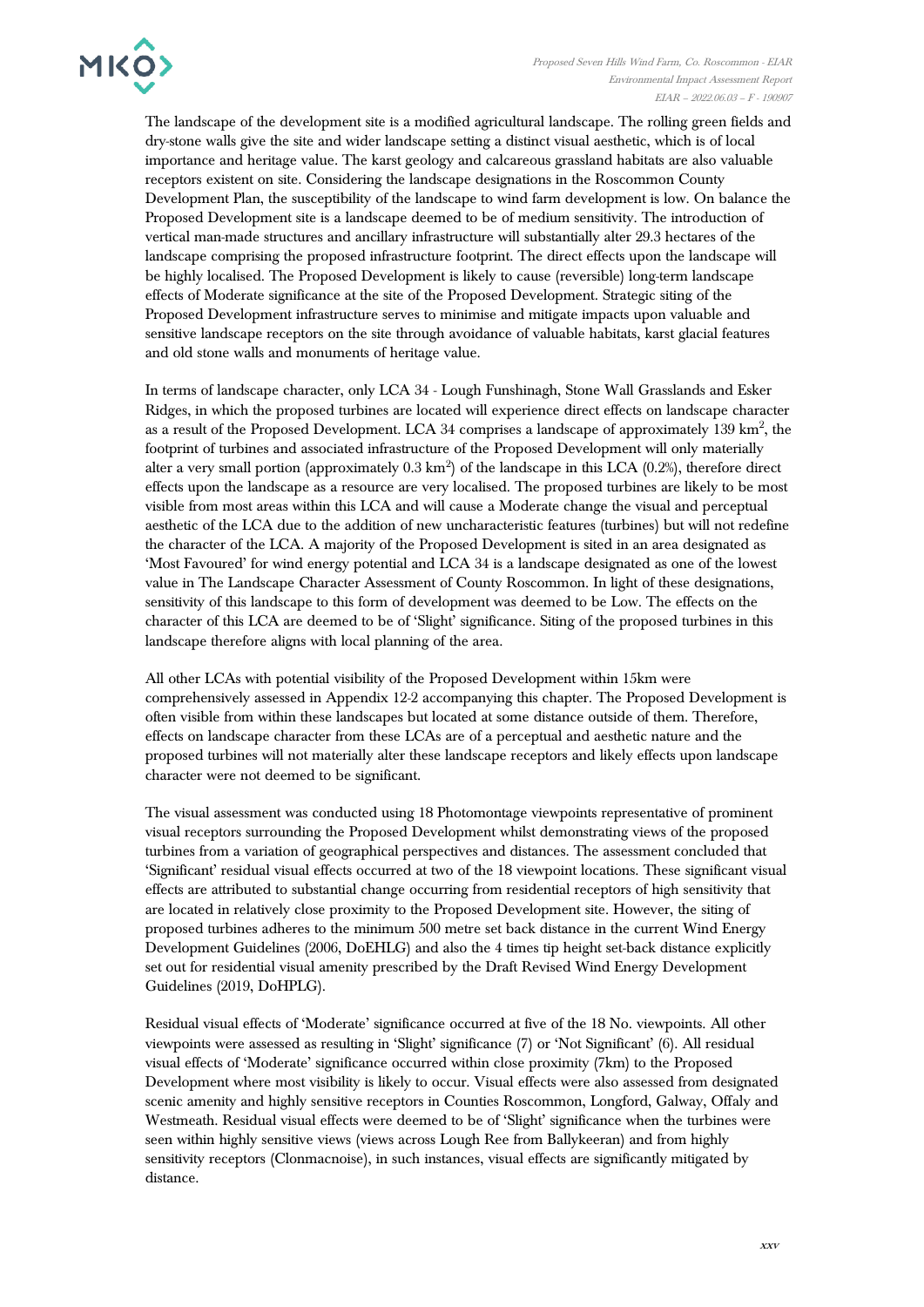

All other existing, permitted and proposed turbines have a substantial set back distance (> 8.5 km) from the proposed turbines. Combined visibility (simultaneous and successional) visibility of the other turbines and the Proposed Development occurs from a few limited perspectives. In this regard, cumulative landscape and visual effects with other wind farms are not significant.

The greatest adverse cumulative visual effects are likely to occur on account of the visual relationship between the two proposed turbine clusters. Assessments conducted in this LVIA determined that the impact of viewing both the northern and Southern Cluster in opposite directions (combined successional cumulative effects) does cause some minor cumulative visual effects but does not cause a surrounding effect. As seen throughout the photomontage booklet, in most instances where there is a high potential for significant visual effects (e.g., sensitive receptors in close proximity to the Proposed Development), only one turbine cluster is visible, particularly from receptors to the south of the northern turbine cluster. Sequential cumulative effects will occur along the regional roads (R357 and R363) in close proximity to the site, however, these are not routes of high sensitivity and cumulative effects are not deemed to be significant.

# 1.13 **Archaeology and Cultural Heritage**

This chapter comprises an Environmental Impact Assessment Report (EIAR) of the potential impact of the proposed Seven Hills wind farm development on the Cultural Heritage resource. Cultural heritage includes archaeology, architectural heritage and any other tangible assets. The assessment was based on Geographic Information System-based mapping, ZTV and Viewshed analysis to assist with the assessment of impacts on setting. Desktop analysis of all baseline data and a comprehensive programme of field inspection of the EIAR site boundary also took place.

The results of the assessment, in relation to construction, operation and decommissioning of the Proposed Development, have been set out in the foregoing sections. This assessment has concluded that the construction phase will have at worst a permanent, direct and moderate effect on the archaeological, architectural, cultural and protected heritage resource. The operational phase will have a long-term, reversible and from imperceptible to significant effect on the archaeological, architectural, cultural and protected heritage resource.

## Construction Phase

## Direct Effects on Recorded Monuments within the EIAR Site Boundary

There are 38 Recorded Monuments located within the EIAR Site Boundary. Of these 38 Recorded Monuments, eight are located within the footprint of the Proposed Development. Of these eight Recorded Monuments, six take the form of field systems, while there is also a wall (linear earthworkwall) and a road/trackway. The direct construction impacts on these eight Recorded Monuments will be mitigated by licensed test trenching, monitoring, buffer zones agreed with National Monuments Service, the creation of pre-construction written and photographic records and compliance with regulatory requirements.

#### Direct Effects on Sub-surface Archaeological Remains

Due to the number of above-ground archaeological monuments recorded within the surrounding landscape of the EIAR Site Boundary, the potential for the Proposed Development area to contain previously unrecorded sub-surface archaeological features and artefacts is considered to be medium to high. Potential direct construction impacts on any previously unrecorded sub-surface archaeological remains that may exist within the Proposed Development will be mitigated by licensed test trenching and monitoring and compliance with regulatory requirements.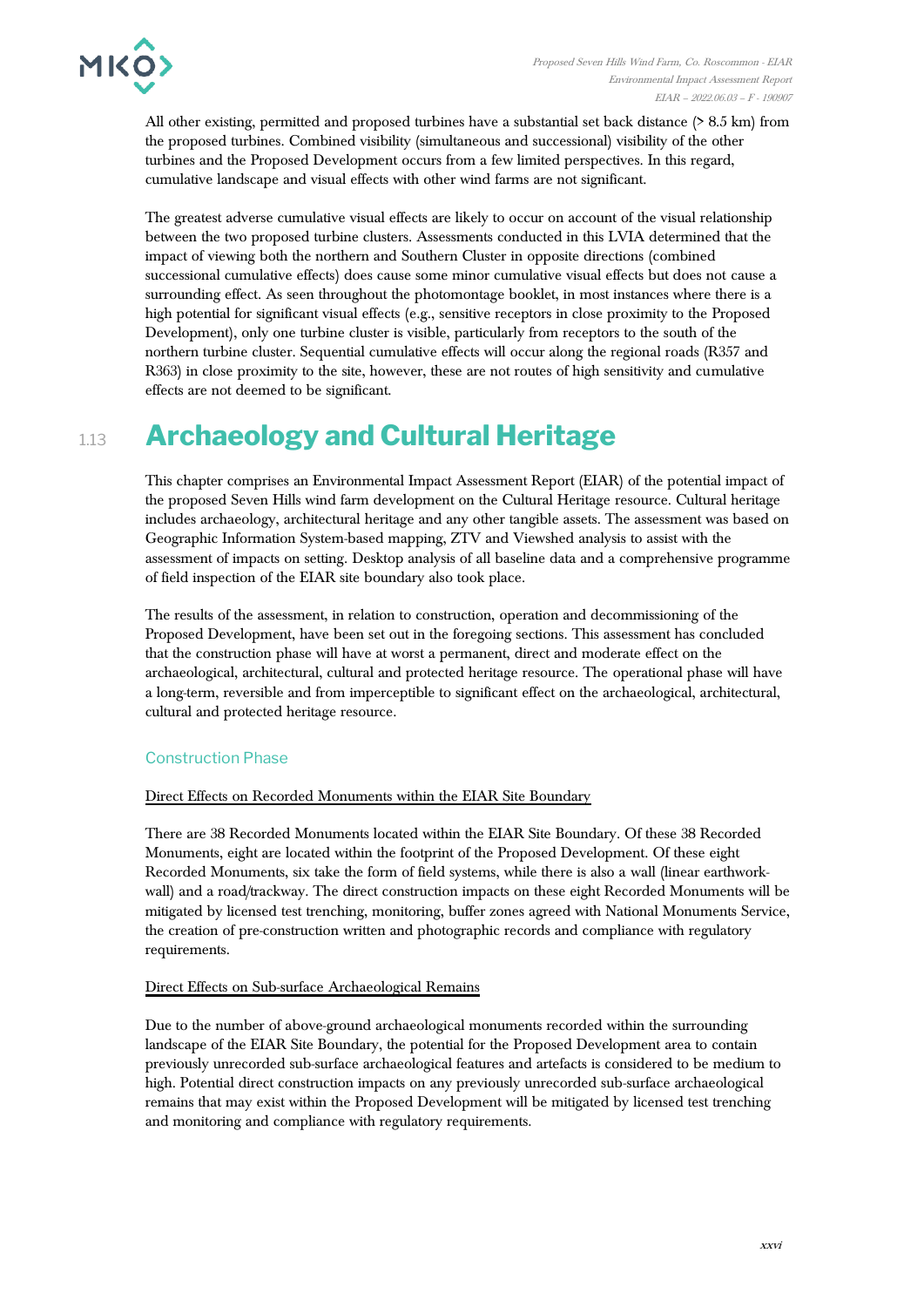

Direct Effects on Protected Structures, NIAH Sites and other Cultural Heritage Features within the EIAR Site Boundary

There are no built heritage structures which have statutory protection or otherwise within the EIAR Site Boundary. A number of stone walls which do not receive statutory protection under the National Monuments Acts (as amended) are located within the proposed site. The direct construction impact on these walls will be mitigated by the creation of pre-construction written and photographic records and licensed monitoring and compliance with regulatory requirements.

#### Direct Effects on Townland, Parish and Barony Boundaries

The proposed access roads will cross 18 townland boundaries, six parish boundaries and one barony boundary. The direct construction impacts on any surviving boundaries will be mitigated by the creation of pre-construction written and photographic records and licensed monitoring and compliance with regulatory requirements.

#### Direct Effects on Recorded Monuments, Protected Structures, NIAH Sites along the proposed Grid Connection route

There are no Recorded Monuments, Protected Structures, structures recorded on the National Inventory of Architectural Heritage, historic gardens or designed landscapes recorded on the National Inventory of Architectural Heritage, or any additional statutorily protected archaeological, architectural, cultural or protected heritage features within the line of the proposed Grid Connection.

There are three Recorded Monuments within 100m either side of the proposed Grid Connection. There is one Protected Structure within 100m either side of the proposed Grid Connection. There are no structures recorded on the National Inventory of Architectural Heritage within 100m either side of the proposed Grid Connection. There are no historic gardens or designed landscapes recorded on the National Inventory of Architectural Heritage within 100m either side of the proposed Grid Connection.

The construction phase of the proposed Grid Connection will not have any direct impact on recorded archaeological, architectural, cultural or protected heritage features, and as a result there will be no impacts.

#### Direct Effects on Recorded Monuments, Protected Structures, NIAH Sites along the proposed turbine delivery route

Turbine delivery will require minor temporary modifications in a number of places along the route which includes the removal of road signs, lamp posts, bollards, etc.

There are no archaeological, architectural, cultural or protected heritage features within any areas identified as requiring Major Amendments. Major Amendments are defined in the turbine delivery Route Access Survey as areas where third party land or road widening will be required. No other amendments in the turbine delivery Route Access Survey will require road widening or ground disturbance, and therefore only those areas requiring Major Amendments have been assessed in this chapter.

There are no Recorded Monuments within 100m of areas identified as requiring Major Amendments. There are no Protected Structures within 100m of areas identified as requiring Major Amendments. There are no structures recorded on the National Inventory of Architectural Heritage within 100m of areas identified as requiring Major Amendments.

The proposed turbine delivery route will not require groundworks or road widening in any areas of archaeological, architectural, cultural or protected heritage potential, and as a result there will be no impacts.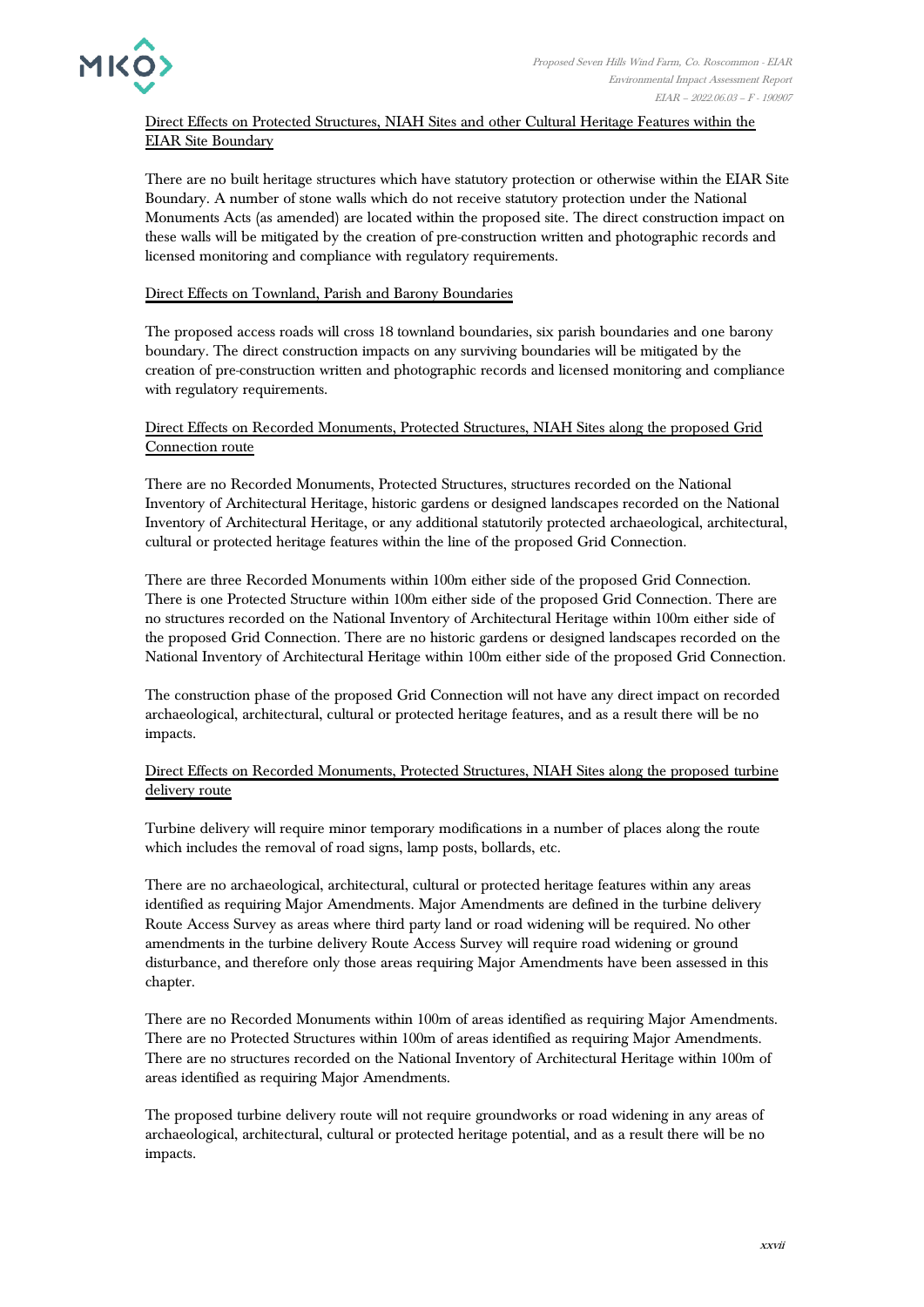

## Operational Phase

Effects on Setting of World Heritage Sites and Sites included in the Tentative List as consideration for nomination to the World Heritage List

There are no World Heritage Sites within 20km of the EIAR Site Boundary.

There is one site (Clonmacnoise) included in the Tentative List as consideration for nomination to the World Heritage List within 20km of the EIAR Site Boundary. The Proposed Development will have a long-term, reversible and slight operational phase negative visual impact on the setting of Clonmacnoise.

#### Effects on Setting of National Monuments in State Care

There are five National Monuments (at three sites) within 10km of the EIAR Site Boundary.

It is assessed the Proposed Development will have a long-term, reversible and slight operational phase negative visual impact on the setting of National Monument Number 467 (holy well and crucifixion plaque).

It is assessed the Proposed Development will have a long-term, reversible and slight operational phase negative visual impact on the setting of National Monument Number 487 (ringfort).

It is assessed the Proposed Development will have a long-term, reversible and moderate operational phase negative visual impact on the setting of National Monument Number 682 (motte and bailey and unclassified castle).

#### Effects on Setting of Recorded Monuments within the EIAR Site Boundary.

There are 38 Recorded Monuments within the EIAR Site Boundary. It is assessed the Proposed Development will have a long-term, reversible and significant operational phase negative visual impact on the setting of Recorded Monuments located within the EIAR Site Boundary.

#### Effects on Setting of Recorded Monuments within 1km of the EIAR Site Boundary

There are 129 Recorded Monuments within 1km of the EIAR Site Boundary. It is assessed the Proposed Development will have a long-term, reversible and moderate operational phase negative visual impact on the setting of Recorded Monuments located within 1km of the EIAR Site Boundary.

## Effects on Setting of Protected Structures, Conservations Areas, NIAH Sites within the EIAR Site Boundary

There are no Protected Structures, Conservation Areas or Proposed Conservation Areas, structures recorded on the National Inventory of Architectural Heritage or historic gardens, or designed landscapes recorded on the National Inventory of Architectural Heritage within the EIAR Site Boundary. As there are no Protected Structures, Conservation Areas or Proposed Conservation Areas, NIAH sites or historic gardens or designed landscapes within the EIAR Site Boundary, there will be no operational phase visual impacts.

#### Effects on Setting of Protected Structures, Conservations Areas, NIAH Sites within 5km of the EIAR Site Boundary and historic gardens within 1km of the EIAR Site Boundary

There are 19 Protected Structures, no Conservation Areas or Proposed Conservation Areas, and five structures recorded on the National Inventory of Architectural Heritage within 5km of the EIAR Site Boundary. There are two historic gardens or designed landscapes recorded on the National Inventory of Architectural Heritage within 1km of the EIAR Site Boundary. It is assessed the Proposed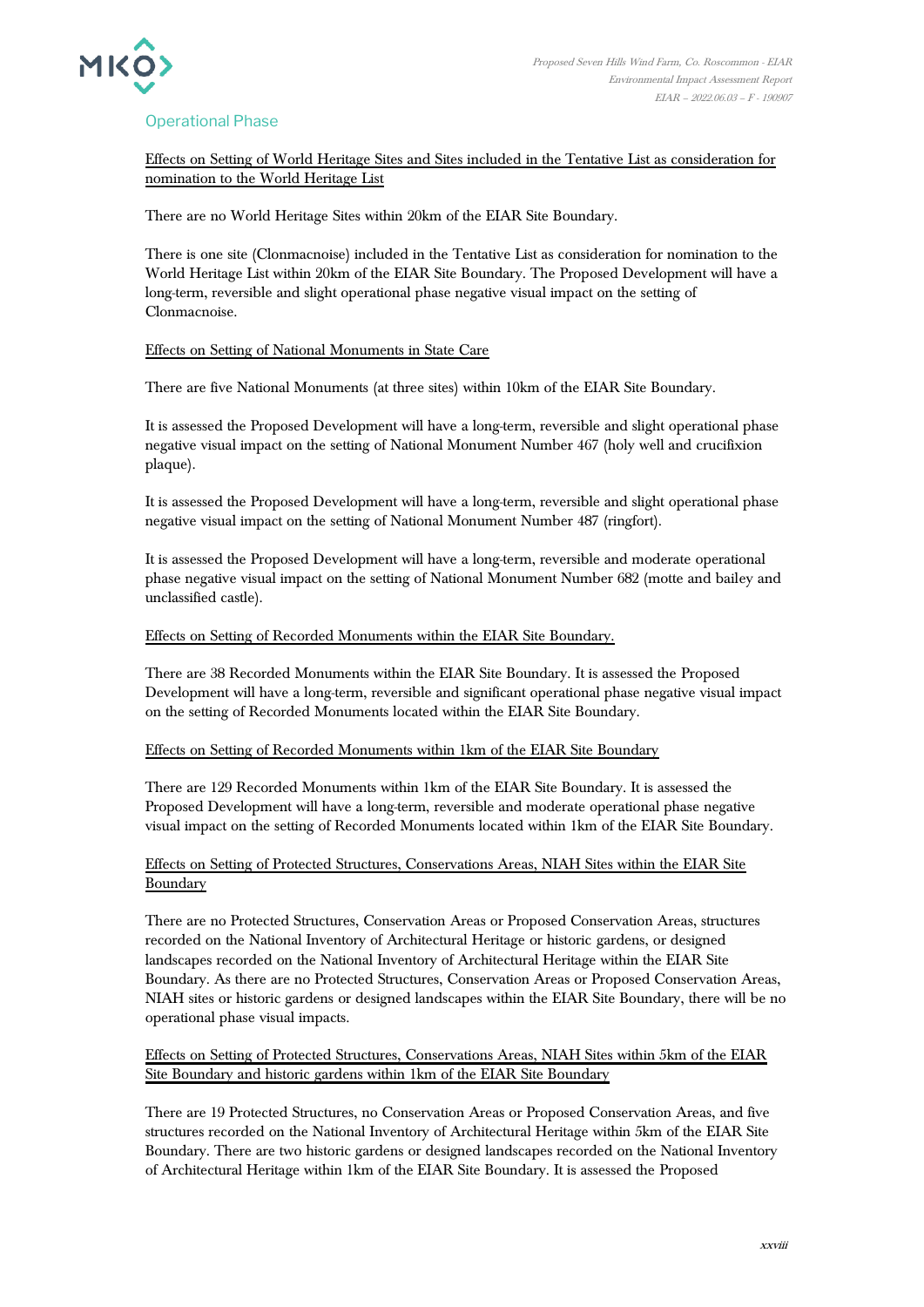

Development will have a long-term, reversible and slight operational phase negative visual impact on the setting of Protected Structures and NIAH sites within 5km of the EIAR Site Boundary and historic gardens or designed landscapes within 1km of the EIAR Site Boundary.

#### Effects on Setting of Local Built Heritage

No new-above ground archaeological features (i.e., pre 1700 AD) were noted within the footprint of the Proposed Development. A number of stone walls which are not protected under the National Monuments Acts (as amended) are located within the Proposed Development. It is assessed the Proposed Development will have a long-term, reversible and not significant operational phase negative visual impact on the setting of the non-protected stone walls.

#### Recorded Monuments, Protected Structures, NIAH Sites along the proposed Grid Connection

There are no Recorded Monuments, Protected Structures, structures recorded on the National Inventory of Architectural Heritage, historic gardens or designed landscapes recorded on the National Inventory of Architectural Heritage, or any additional statutorily protected archaeological, architectural, cultural or protected heritage features within the line of the proposed grid connection. As such, there will be no direct construction impacts on any recorded archaeological, architectural, cultural or protected heritage features.

There are three Recorded Monuments within 100m either side of the proposed Grid Connection. There is one Protected Structure within 100m either side of the proposed Grid Connection. There are no structures recorded on the National Inventory of Architectural Heritage within 100m either side of the proposed Grid Connection. There are no historic gardens or designed landscapes recorded on the National Inventory of Architectural Heritage within 100m either side of the proposed Grid Connection.

As the proposed Grid Connection will be entirely underground, there will be no operational phase visual impacts.

#### Recorded Monuments, Protected Structures, NIAH Sites along the proposed turbine delivery route

Turbine delivery will require minor temporary modifications in a number of places along the route, including the removal of road signs, lamp posts, bollards, etc.

There are no archaeological, architectural, cultural or protected heritage features within any areas identified as requiring Major Amendments. Major Amendments are defined in the turbine delivery Route Access Survey as areas where third party land or road widening will be required. No other amendments in the turbine delivery Route Access Survey will require road widening or ground disturbance, and therefore only those areas requiring Major Amendments have been assessed in this chapter.

There are no Recorded Monuments within 100m of areas identified as requiring Major Amendments. There are no Protected Structures within 100m of areas identified as requiring Major Amendments. There are no structures recorded on the National Inventory of Architectural Heritage within 100m of areas identified as requiring Major Amendments.

The proposed turbine delivery route will not require groundworks or road widening in any areas of archaeological, architectural, cultural or protected heritage potential, and as a result there will be no operational phase visual impacts.

## Cumulative Effects (Construction Phase)

It is assessed that there is no likelihood for the Proposed Development to result in cumulative effects on archaeological, architectural, cultural or protected heritage during the construction phase of the development.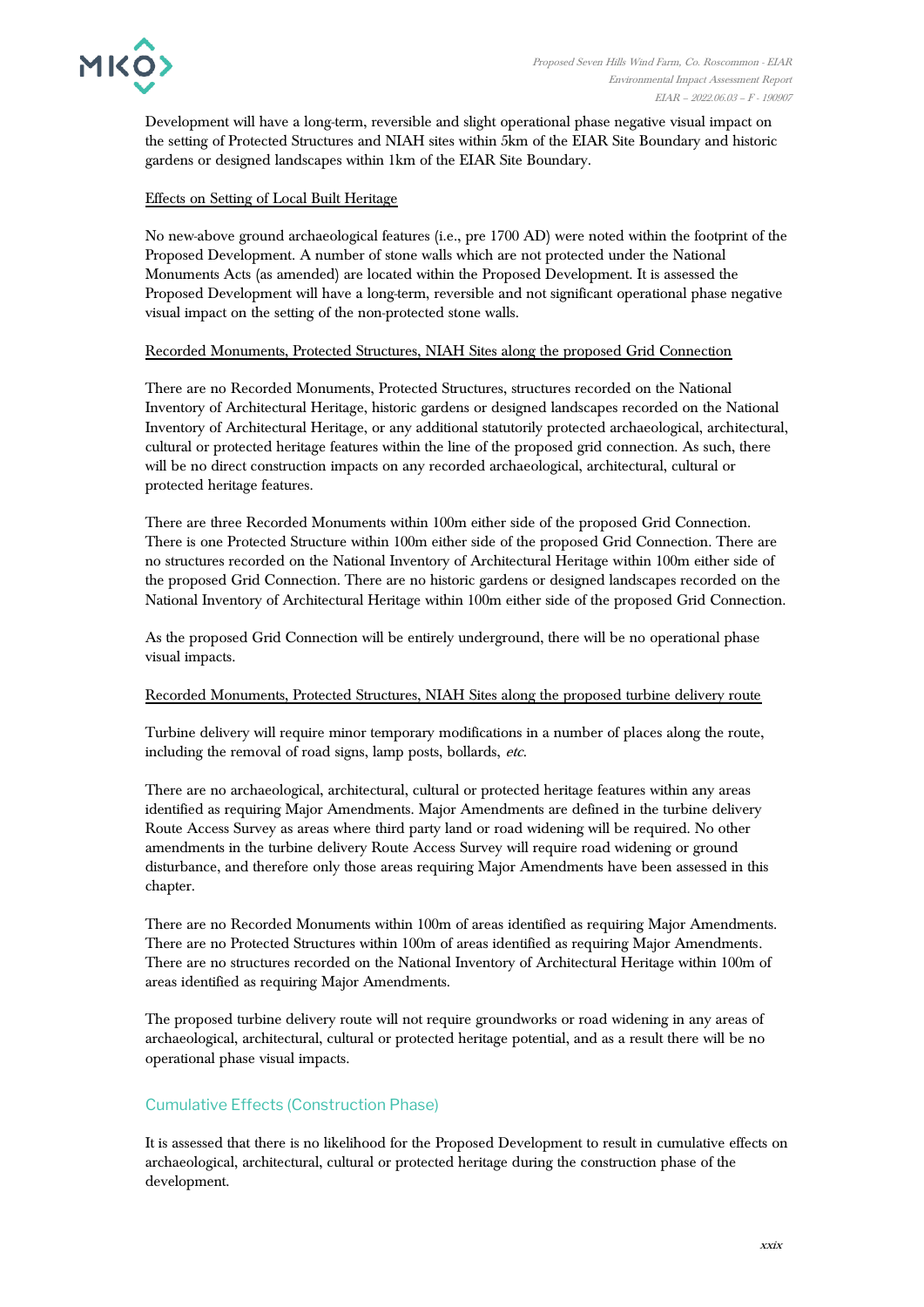

Since potential direct impacts on the archaeological, architectural and cultural and protected heritage resource have been assessed and mitigated, cumulative direct impacts will not occur at the construction stage of the Proposed Development.

In terms of construction phase cumulative impacts with other existing, permitted or Proposed Developments, including three no. wind farms and an existing quarry, it is assessed that there are no developments which could act in combination with the Proposed Development to result in direct or indirect construction phase effects.

## Cumulative Effects (Operational Phase)

There are only two existing turbines (Skrine Wind Farm) located within 10km of the Proposed Development, and these have a tip height of 100m and are located 8.5km north of Turbine 1. Derrane Wind Farm consists of two permitted turbines, which are located 20km north of Turbine 1. Kilcash Wind Farm consists of one proposed turbine, which is located 10.3km northeast of Turbine 1 and Turbine 2.

National Monument Number 487 (ringfort) is located approximately 9.5km from the proposed location of Kilcash Wind Farm (one proposed turbine) and is the only National Monument within 10km of the three above-mentioned wind farms. Kilcash Wind Farm is located 10.3km northeast of Turbine 1 and 2 and is therefore outside the 10km study area used for the assessment of operational phase visual impacts on National Monuments. Skrine is the only wind farm (two existing turbines) within 10km of the Proposed Development, but it is located approximately 10.7km from National Monument Number 487. There are no National Monuments therefore within 10km of both the Proposed Development and any of the three wind farms. As such, the three wind farms have been screened out for operational phase Cumulative Effects on National Monuments.

Given the distance of Skrine Wind Farm, Derrane Wind Farm and Kilcash Wind Farm from the Proposed Development, along with the extent of existing screening over such intervening distances, the three wind farms (five no. turbines in total) have been screened out for operational phase Cumulative Effects on archaeological, architectural, cultural or protected heritage features.

## Decommissioning Phase

It is assessed that there will be no likely decommissioning phase impacts on the archaeological, architectural, cultural or protected heritage resource. The decommissioning phase will involve removal of wind farm infrastructure from the site. Once the wind turbines have been dismantled and removed, the below-ground turbine foundations will be left *in situ* and covered with topsoil. This naturalisation process will revert the landscape of the Proposed Development to a condition similar to the current landscape baseline. The decommissioning phase will also result in an improvement in the archaeological, architectural, cultural and protected heritage resource as all operational phase visual impacts will be entirely removed through decommissioning of the turbines.

## 1.14 **Material Assets**

## 1.15 **Roads, Traffic, Transport & Access**

The EIAR provides a detailed description of the haul route to be followed from the chosen port facility to the subject site, including the traffic management and improvement works required along the road network and at junctions and roundabouts. It also details the breakdown and schedule of the number and size of vehicles associated with the construction, operation and decommissioning phases of the development. The effect of increased construction traffic on the local road network has also been assessed.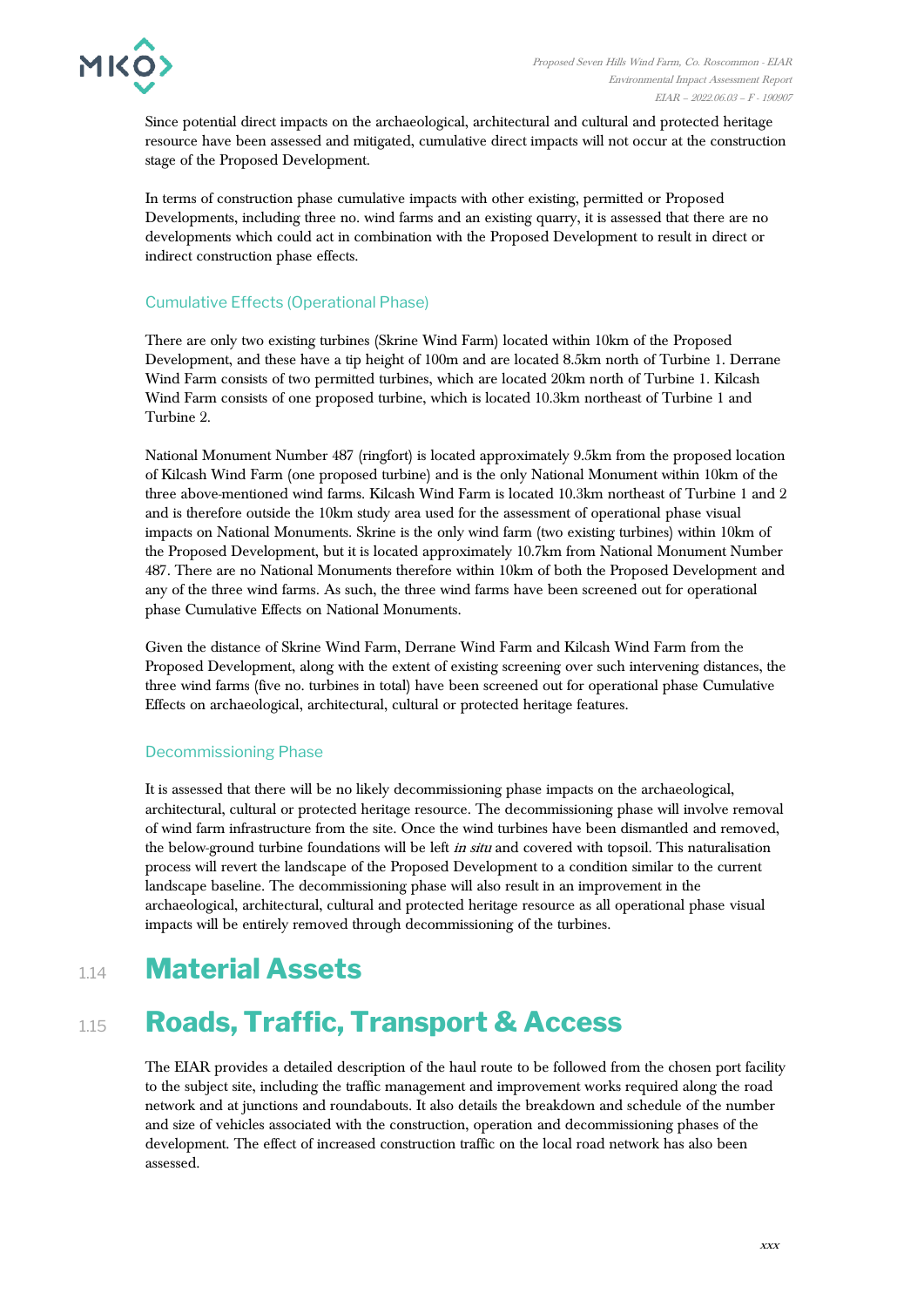

This assessment used the following methods: -

- **Legislation and guidance review;**
- Desk study, including review of available maps and published information;
- Site walkover, including review of road network to be used;
- > Evaluation of likely effects;
- Evaluation of the significance of these effects; and
- Identification of measures to avoid and mitigate any likely effects.

A number of oversized loads will be required to carry the long blades, towers and turbine components to the site and will necessitate temporary accommodation works at a number of locations between the M6 and the proposed site entrances. Permanent upgrade works will be undertaken along the L7535 local road between its junction with the R363 and the proposed wind farm site entrance. The permanent works will comprise the widening of the L7535 carriageway to approximately 5m over a distance of approximately 415m.

It is assessed that, during the construction phase, there will be a temporary increase in traffic flows on the local road network due to vehicles carrying turbine components and construction materials. Over the course of the construction phase, it is assessed that the average daily increase in HGV traffic volumes arising from the wind farm will be 53 no. per day.

During the construction of the proposed grid connection, minor disruption will be experienced by road users. Due to the characteristics of the roads involved, it is likely that 'single-lane closures' combined with a 'Stop/Go' system will be implemented which will allow for construction activities to progress in a safe manner while ensuring public safety and that existing traffic flows are maintained. Following the completion of grid connection works, the route will be reinstated to the satisfaction of the Local Authority.

Following the completion of construction, traffic entering the site will be substantially reduced, with maintenance vehicles (1-2 no. per week) visiting the site only intermittently.

A series of mitigation measures have been proposed to reduce the level of likely impact associated with the Proposed Development. The Proposed Development has generally been assessed as having likely, negative, slight/moderate and short-term effects. Following the implementation of mitigation measures, the likely final effects have been assessed as imperceptible/slight, negative and short-term in nature. In addition, there will also be a likely positive residual effect from permanent upgrade of the L7535.

Overall, it has been identified that there is no likelihood of significant effects which could arise as a result of the construction, operation or decommissioning of the Proposed Development either individually or in combination with other existing, permitted or Proposed Developments.

## 1.15.1 **Aviation**

This section assesses the likelihood of effects on aviation arising from the construction, operation or decommissioning of the Proposed Development.

The assessment involved consultation with various stakeholders including the Irish Aviation Authority (IAA) and Department of Defence. In addition, publications issued by the IAA and the Department were reviewed to determine if the Proposed Development site was assessed as being of significance or if significant effects were likely. A desktop study was also undertaken to determine the presence of aerodromes or airstrips within 20km of the subject site.

This assessment has also had regard to the Draft Air Corps Wind Farm/Tall Structures Position Paper (August 2014) which sets out the Air Corps position on the appropriate siting and management of wind farms and tall structures. This assessment includes a detailed review of this position paper, a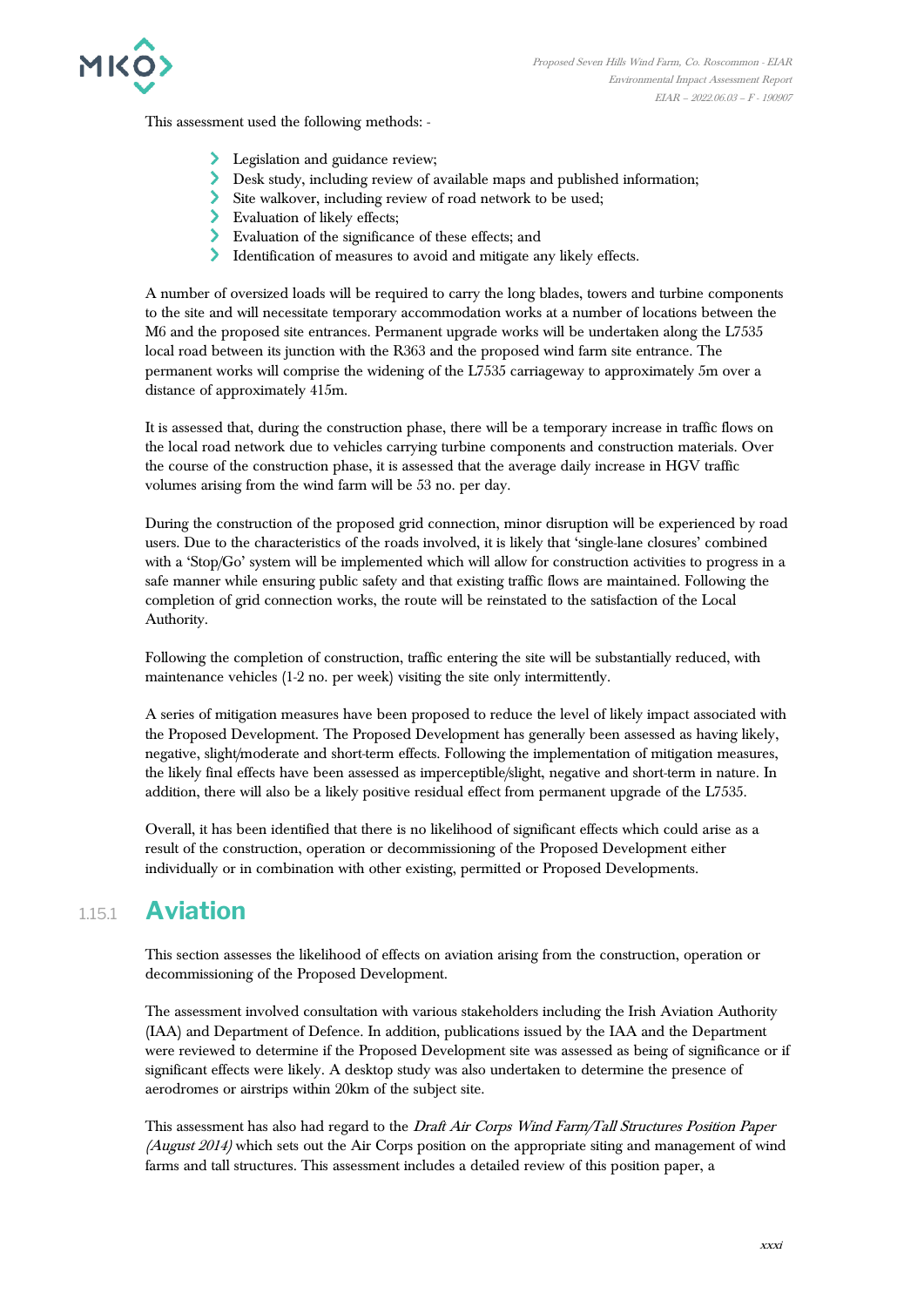

comparison of the Proposed Development site with identified 'Danger Areas', 'Restricted Areas' and 'Low Level Flying Areas'.

Due to the general 'low altitude' of activity during the construction phase, it is assessed that there will be no likely impact on aviation. During the erection of wind turbines, cranes will be fitted with appropriate aviation warning lighting to alert pilots to the presence of tall structures.

Following the completion of the construction phase, no significant effects are assessed as likely to occur. The installation of aviation warning lighting is inherent to the project design; and its operation during the operational phase will ensure that any civil and military aviation activities occurring then the vicinity of the Proposed Development are sufficiently aware of the presence of the Proposed Development.

The Proposed Development site is not located within any low flying areas, restricted areas, danger areas, military operating areas or low-level routes identified within the Draft Air Corps Wind Farm/Tall Structures Position Paper (August 2014).

This assessment concludes that the Proposed Development, including grid connection, is unlikely to result in any significant effect on aviation. The Proposed Development site is not located within an area identified as being of particular sensitivity or importance in the Draft Air Corps Wind Farm/Tall Structures Position Paper (August 2014) for military aviation or located close to any civilian aerodrome, airfield or airport. Accordingly, with the installation of appropriate aviation warning lighting, no significant effects are assessed as likely to occur.

Overall, it is assessed that significant effects on aviation are unlikely to arise as a result of the Proposed Development, either individually or in combination with other existing, permitted or Proposed Developments.

## 1.15.2 **Telecommunications**

This section considers the likely effects of the Proposed Development upon a range of communications infrastructure, including telecommunication networks, broadcast radio and television and fixed infrastructure such as telecommunication masts.

The methodology followed to assess the likelihood of significant effects on telecommunication networks consisted of desk-based research and consultation with various telecommunication companies and relevant authorities.

During consultation with various stakeholders and service providers, a number of telecommunication links were identified either traversing the Proposed Development site or in its immediate vicinity. In particular, the Applicant was advised of the likelihood of interference on the services Eir, Imagine Group, Ripplecom, 2rn, Three Ireland, Vodafone Ireland, and Lighthouse Networks Limited/Lightnet. Subsequent to further detailed consultation, the layout of the Proposed Development was revised to ensure the provision of appropriate buffer zones around each telecommunications link likely to be affected.

Accordingly, he Proposed Development is not likely to result in any effects on telecommunications.

Notwithstanding the above, provision has been made for the appropriate reporting, recording, and remediating of any interference complaints which may be received. Additionally, the Applicant entered into a protocol arrangement with 2rn for the appropriate remediation of any interference with the 2rn network.

Overall, it is concluded that, on the basis of a desktop assessment and extensive consultation with stakeholders, the Proposed Development will not result in likely significant effects on the telecommunications network.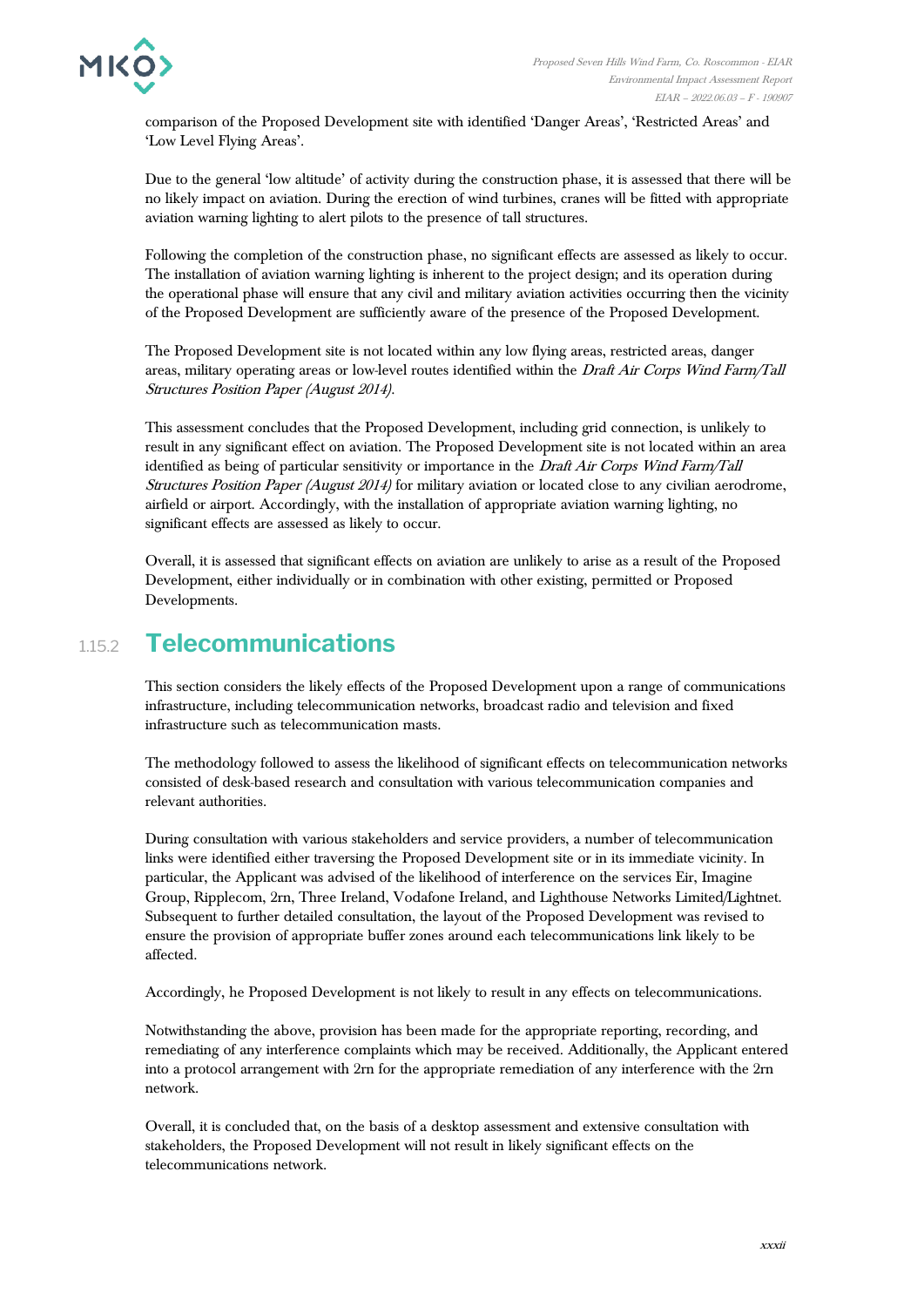

#### Resources & Utility Infrastructure

This section provides details of the likelihood of significant effects or interactions with existing renewable and non-renewable resources and existing utility infrastructure; including existing or permitted wind farms, quarries, mining operations and utility infrastructure (electricity lines and phone lines).

The methodology followed in this assessment involved a desk-based study to identify resources and utility infrastructure which could be affected by the Proposed Development followed by an evaluation, based on experience, as to whether these resources were likely to be affected.

The construction phase of the Proposed Development is not likely to have any significant effects on existing resources or utility infrastructure. The construction phase will not restrict the export of energy generated from other sources nor will it impact upon existing utility services. While there is a possibility interaction with utility services (e.g., accidental collision with overhead wires during the construction phase), this can be mitigated through good construction practices.

The construction phase will result in the extraction of non-renewable resources in the form of stone and gravel for the construction of access tracks and concrete for building foundations and electrical equipment plinths. However, stone and gravel will only be sourced from quarries with full planning permission.

The operational phase of the Proposed Development will not result in any effect on existing utility infrastructure or renewable or non-renewable resources. The connection of the Proposed Development to the national grid will strengthen the electricity network infrastructure in the wider region.

No specific mitigation measures are proposed or required during the construction, operational, or decommissioning phases.

This assessment concludes that the Proposed Development is unlikely to result in any significant adverse effect on renewable and non-renewable resources or on utilities infrastructure. The operation of the Proposed Development will bring about a benefit in terms of electricity generated from renewable sources and a strengthening of national electricity grid infrastructure in the wider region of the Proposed Development site. This assessment similarly concludes that the Proposed Development is unlikely to result in any significant adverse cumulative effects in combination with existing, permitted or Proposed Developments.

## 1.16 **Major Accidents and Natural Disasters**

This section of the Environmental Impact Assessment Report (EIAR) describes the likely significant effects on the environment arising from the vulnerability of the proposed Seven Hills Wind Farm project (the "Proposed Development") as detailed in Chapter 4 to risks of major accidents and/or natural disasters.

Major accidents or natural disasters are hazards which have the potential to affect the Proposed Development and consequently have potential impacts on the environment. These include accidents during construction and operation caused by operational failure and/or natural hazards. The assessment of the risk of major accidents and/or disaster considers all factors defined in the EIA Directive that have been considered in this EIAR, i.e., population and human health, biodiversity, land, soil (peat stability), water, air and climate and material assets, cultural heritage and the landscape.

A desk-study has been completed to establish the baseline environment for which the proposed risk assessment is being carried out. This will influence both the likelihood and the impact of a major accident or natural disaster. Local and regional context has been established prior to undertaking the